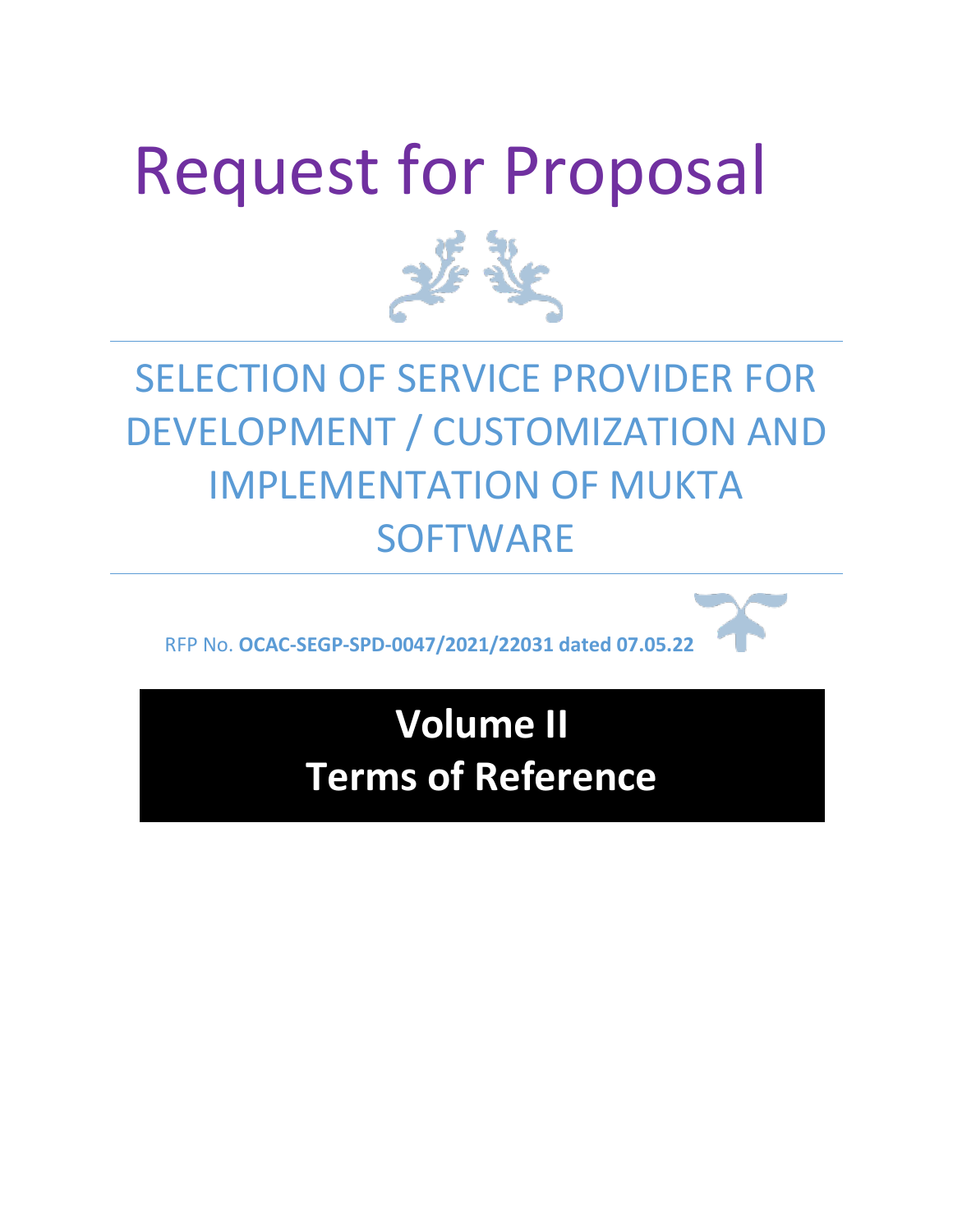# **Table of Contents**

| $\mathbf 1$    |       |        |                                                                       |  |
|----------------|-------|--------|-----------------------------------------------------------------------|--|
|                | 1.1   |        |                                                                       |  |
|                | 1.2   |        |                                                                       |  |
|                | 1.3   |        |                                                                       |  |
|                | 1.4   |        |                                                                       |  |
| $\overline{2}$ |       |        |                                                                       |  |
|                | 2.1   |        | Preparation of SRS, Detailed Design and other Technical Artifacts  10 |  |
|                | 2.2   |        |                                                                       |  |
|                | 2.2.1 |        |                                                                       |  |
|                | 2.2.2 |        |                                                                       |  |
|                | 2.2.3 |        |                                                                       |  |
|                | 2.2.4 |        |                                                                       |  |
|                | 2.2.5 |        |                                                                       |  |
|                | 2.2.6 |        |                                                                       |  |
|                | 2.2.7 |        | Non-Repudiable Digital Transaction (Use of Esign solution):  12       |  |
|                | 2.2.8 |        |                                                                       |  |
|                | 2.2.9 |        |                                                                       |  |
|                |       | 2.2.10 |                                                                       |  |
|                |       | 2.2.11 |                                                                       |  |
|                | 2.3   |        |                                                                       |  |
|                | 2.4   |        |                                                                       |  |
|                | 2.5   |        |                                                                       |  |
|                | 2.6   |        |                                                                       |  |
|                | 2.7   |        |                                                                       |  |
|                | 2.7.1 |        |                                                                       |  |
|                | 2.7.2 |        |                                                                       |  |
|                | 2.7.3 |        |                                                                       |  |
|                | 2.7.4 |        |                                                                       |  |
|                | 2.7.5 |        |                                                                       |  |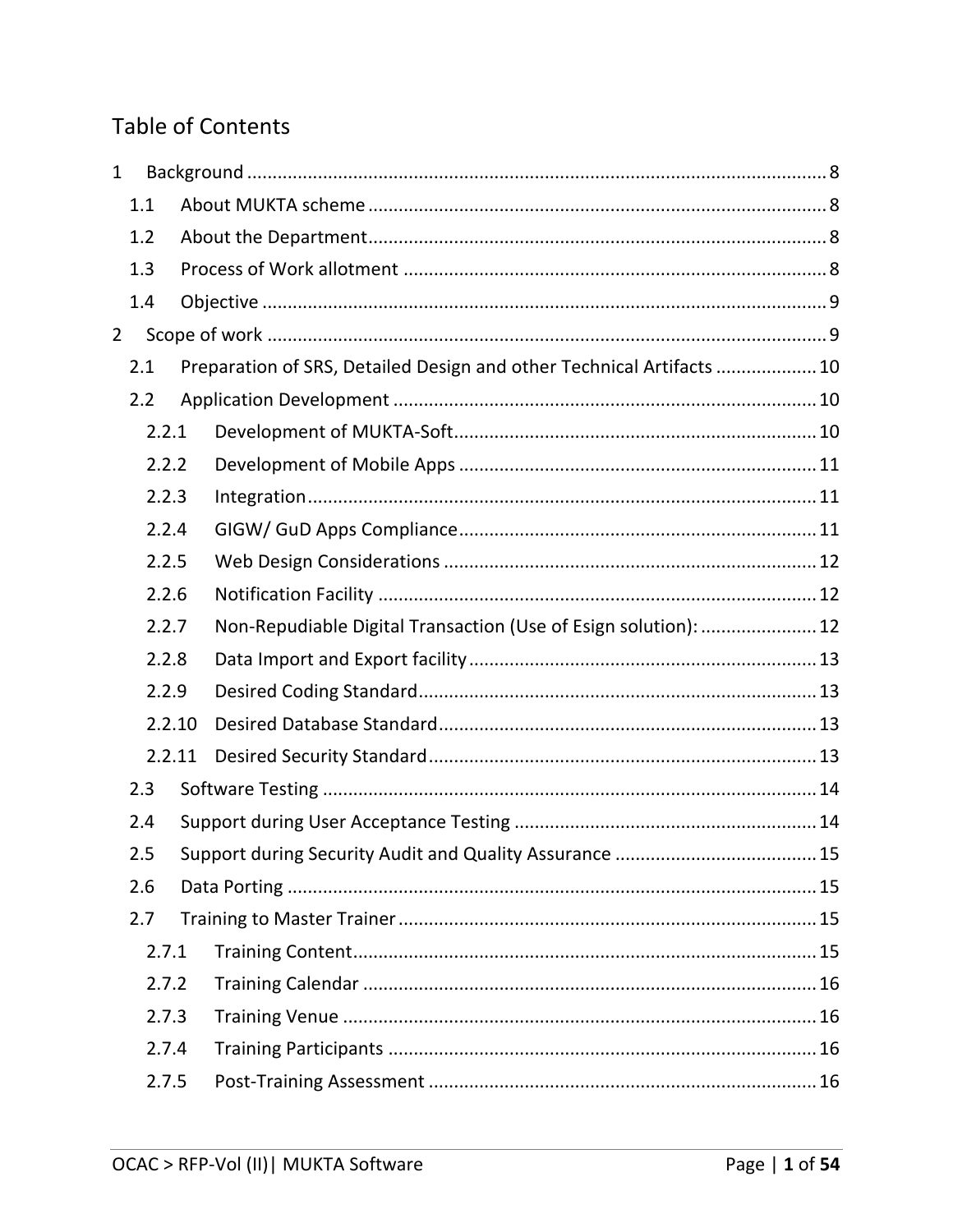|   | 2.7.6  |                                                                      |    |
|---|--------|----------------------------------------------------------------------|----|
|   | 2.8    |                                                                      |    |
|   | 2.9    |                                                                      |    |
|   | 2.10   |                                                                      |    |
|   | 2.11   |                                                                      |    |
|   | 2.12   |                                                                      |    |
|   | 2.13   |                                                                      |    |
|   | 2.13.1 |                                                                      |    |
|   | 2.13.2 |                                                                      |    |
|   | 2.13.3 |                                                                      |    |
|   | 2.13.4 |                                                                      |    |
|   | 2.13.5 |                                                                      |    |
|   | 2.14   |                                                                      |    |
|   | 2.15   |                                                                      |    |
|   | 2.16   |                                                                      |    |
|   | 2.17   |                                                                      |    |
|   |        | Phase wise break up of modules of MUKTA-Soft Smart Payment System 23 |    |
|   | 2.18   |                                                                      |    |
|   | 2.19   |                                                                      |    |
|   | 2.20   |                                                                      |    |
| 3 |        |                                                                      |    |
|   | 3.1 -  | User Authorization and Authentication                                | 28 |
|   | 3.2    |                                                                      |    |
|   | 3.3    |                                                                      |    |
|   | 3.3.1  |                                                                      |    |
|   | 3.3.2  |                                                                      |    |
|   | 3.3.3  |                                                                      |    |
|   | 3.4    |                                                                      |    |
|   | 3.4.1  |                                                                      |    |
|   | 3.4.2  |                                                                      |    |
|   | 3.4.3  |                                                                      |    |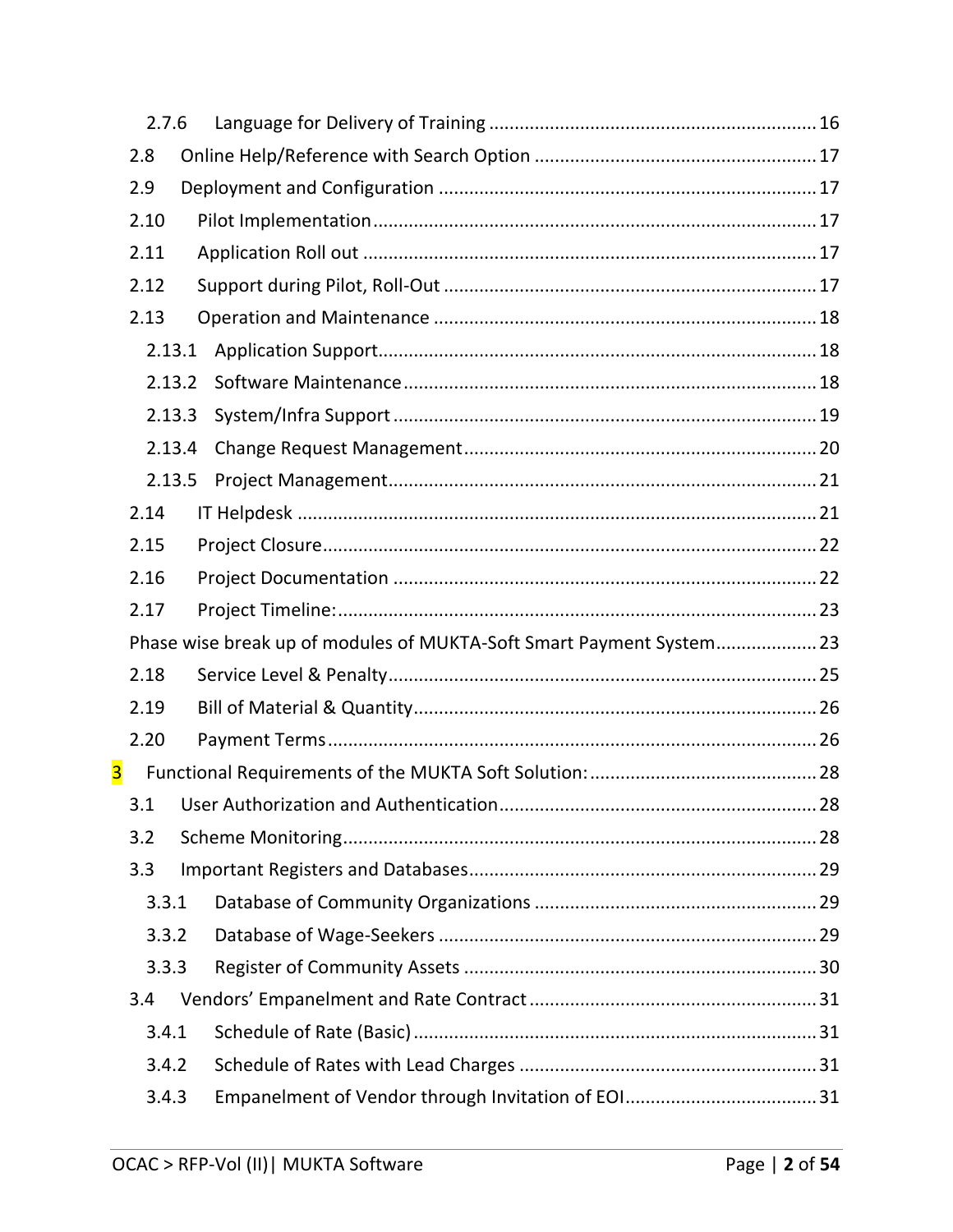| 3.4.4 |        |                                                               |  |
|-------|--------|---------------------------------------------------------------|--|
| 3.4.5 |        | Empanelment of Vendor through Invitation of Public Bidding 32 |  |
| 3.4.6 |        |                                                               |  |
| 3.5   |        |                                                               |  |
| 3.5.1 |        |                                                               |  |
| 3.5.2 |        |                                                               |  |
| 3.5.3 |        |                                                               |  |
| 3.6   |        |                                                               |  |
| 3.6.1 |        |                                                               |  |
| 3.6.2 |        |                                                               |  |
| 3.6.3 |        |                                                               |  |
| 3.6.4 |        |                                                               |  |
| 3.7   |        |                                                               |  |
| 3.7.1 |        | Tagging Community Organizations to Finalize Works 38          |  |
| 3.7.2 |        |                                                               |  |
| 3.7.3 |        |                                                               |  |
| 3.7.4 |        |                                                               |  |
| 3.7.5 |        | Engaged Wage-Seekers Acknowledged by Field Engineer 39        |  |
| 3.8   |        |                                                               |  |
| 3.8.1 |        |                                                               |  |
| 3.8.2 |        |                                                               |  |
| 3.8.3 |        |                                                               |  |
| 3.9   |        |                                                               |  |
| 3.9.1 |        |                                                               |  |
| 3.9.2 |        |                                                               |  |
| 3.10  |        |                                                               |  |
|       | 3.10.1 |                                                               |  |
|       | 3.10.2 |                                                               |  |
|       | 3.10.3 |                                                               |  |
|       |        |                                                               |  |
| 3.11  |        |                                                               |  |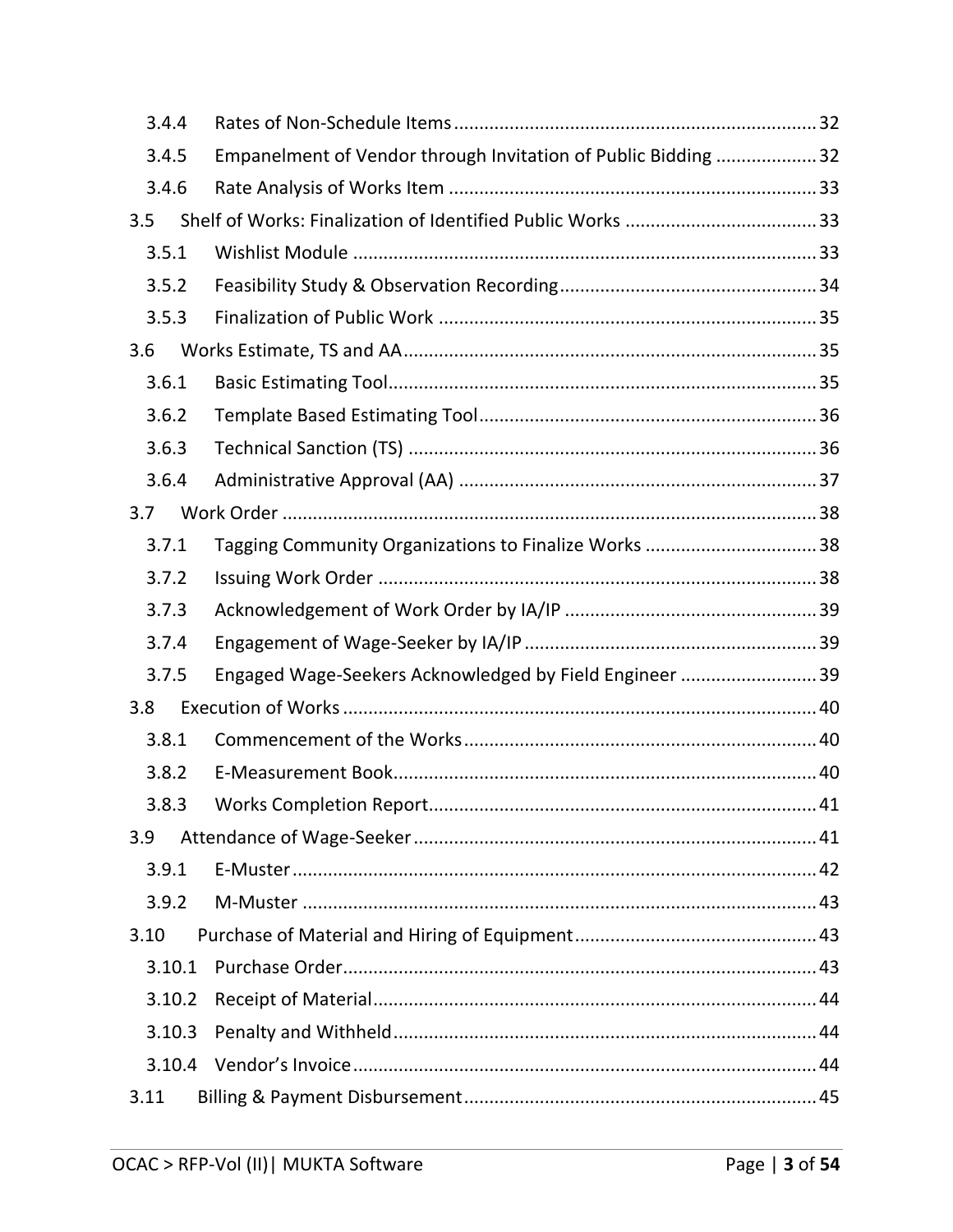|   | 3.11.1 |                                                               |  |
|---|--------|---------------------------------------------------------------|--|
|   | 3.11.2 |                                                               |  |
|   | 3.11.3 | Smart Payment to Wage-Seeker, Material Supplier and IA/IP  46 |  |
|   | 3.11.4 |                                                               |  |
|   | 3.12   |                                                               |  |
|   | 3.12.1 |                                                               |  |
|   | 3.12.2 |                                                               |  |
|   | 3.12.3 |                                                               |  |
|   | 3.13   |                                                               |  |
|   | 3.13.1 |                                                               |  |
|   | 3.13.2 |                                                               |  |
|   | 3.13.3 |                                                               |  |
|   | 3.13.4 |                                                               |  |
|   | 3.14   |                                                               |  |
|   | 3.14.1 | Empanelment of Independent Agencies for Social Audit50        |  |
|   | 3.14.2 |                                                               |  |
|   | 3.14.3 |                                                               |  |
|   | 3.14.4 | Observation and Recommendation by Social Auditors 51          |  |
|   | 3.14.5 |                                                               |  |
| 4 |        |                                                               |  |
| 5 |        |                                                               |  |
|   | 5.1    |                                                               |  |
|   |        |                                                               |  |
|   | 5.2    |                                                               |  |
|   | 5.3    |                                                               |  |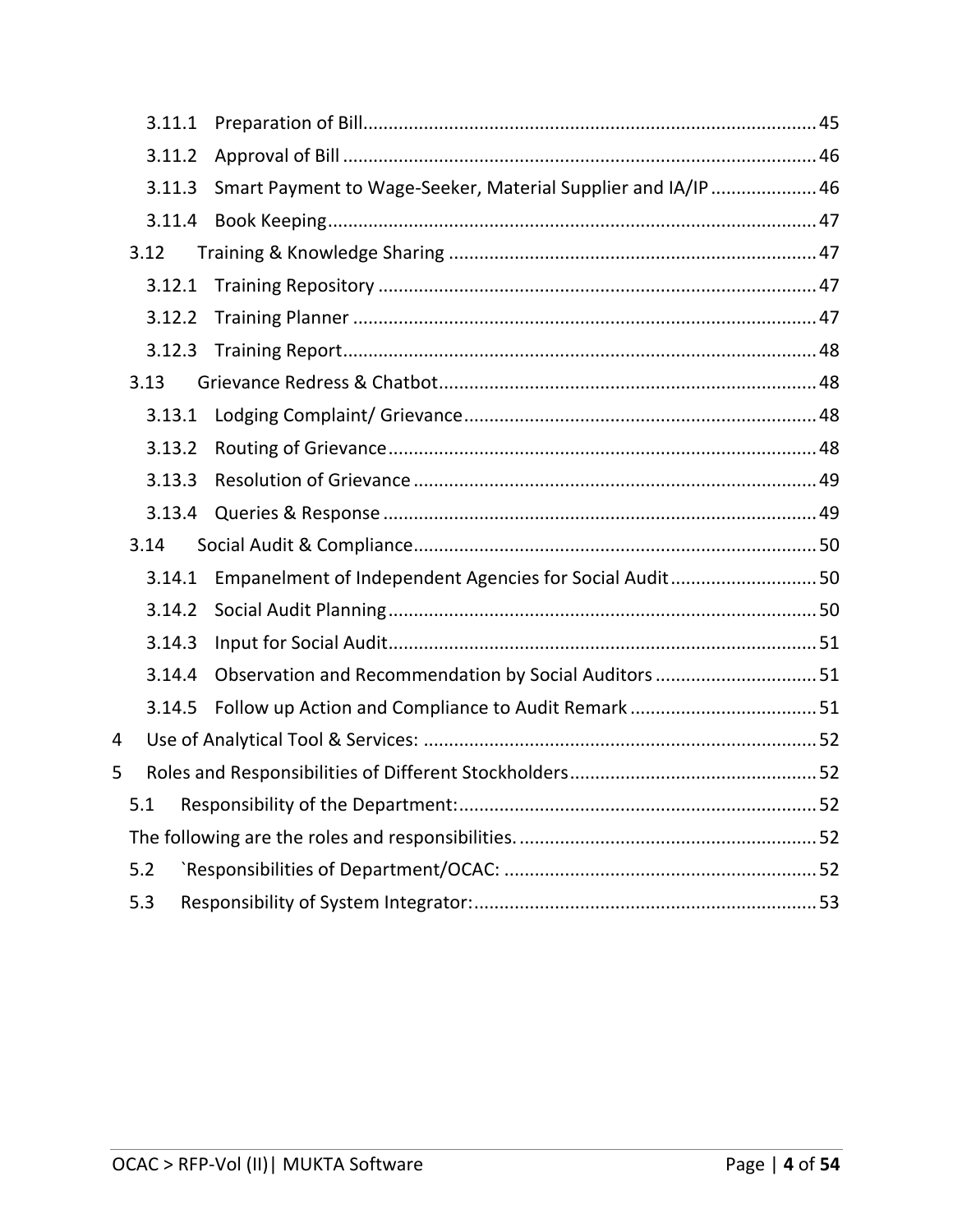# **Abbreviations**

| AA             | <b>Administrative Approval</b>                         |
|----------------|--------------------------------------------------------|
| AE             | <b>Assistant Engineer</b>                              |
| <b>ALF</b>     | Area Level Federation                                  |
| <b>ANSI</b>    | American National Standards Institute                  |
| <b>BOQ</b>     | <b>Bill of quantity</b>                                |
| <b>CA</b>      | <b>Certified Authority</b>                             |
| CERT-In        | Indian Computer Emergency Response Team                |
| <b>CLF</b>     | <b>Community Level Federation</b>                      |
| CO             | <b>Community Organizer</b>                             |
| <b>DAP</b>     | <b>Directory Access Protocol</b>                       |
| <b>DDD</b>     | <b>Detailed Design Document</b>                        |
| <b>DNS</b>     | Domain name system                                     |
| <b>DUDA</b>    | DISTRICT URBAN DEVELOPMENT AGENCY                      |
| E&IT           | <b>Electronics and Information Technology</b>          |
| eMB            | <b>E-Measurement Book</b>                              |
| <b>EO</b>      | <b>Executive Officer</b>                               |
| <b>EOI</b>     | <b>Expression of Interest</b>                          |
| <b>ESI</b>     | Employees' State Insurance Scheme                      |
| <b>FAQ</b>     | <b>Frequently Asked Question</b>                       |
| F&ARD          | Fisheries and animal resource department               |
| <b>FRS</b>     | Functional requirement specification                   |
| <b>GIGW</b>    | <b>Guidelines for Indian Government Websites</b>       |
| <b>GuDApps</b> | Guidelines for Development of eGovernance Applications |
| H&UDD          | Housing and urban development department               |
| IA             | <b>Implementing Agency</b>                             |
| <b>IEEE</b>    | Institute of Electrical and Electronics Engineers      |
| iFIX           | <b>Financial Information Exchange Bus</b>              |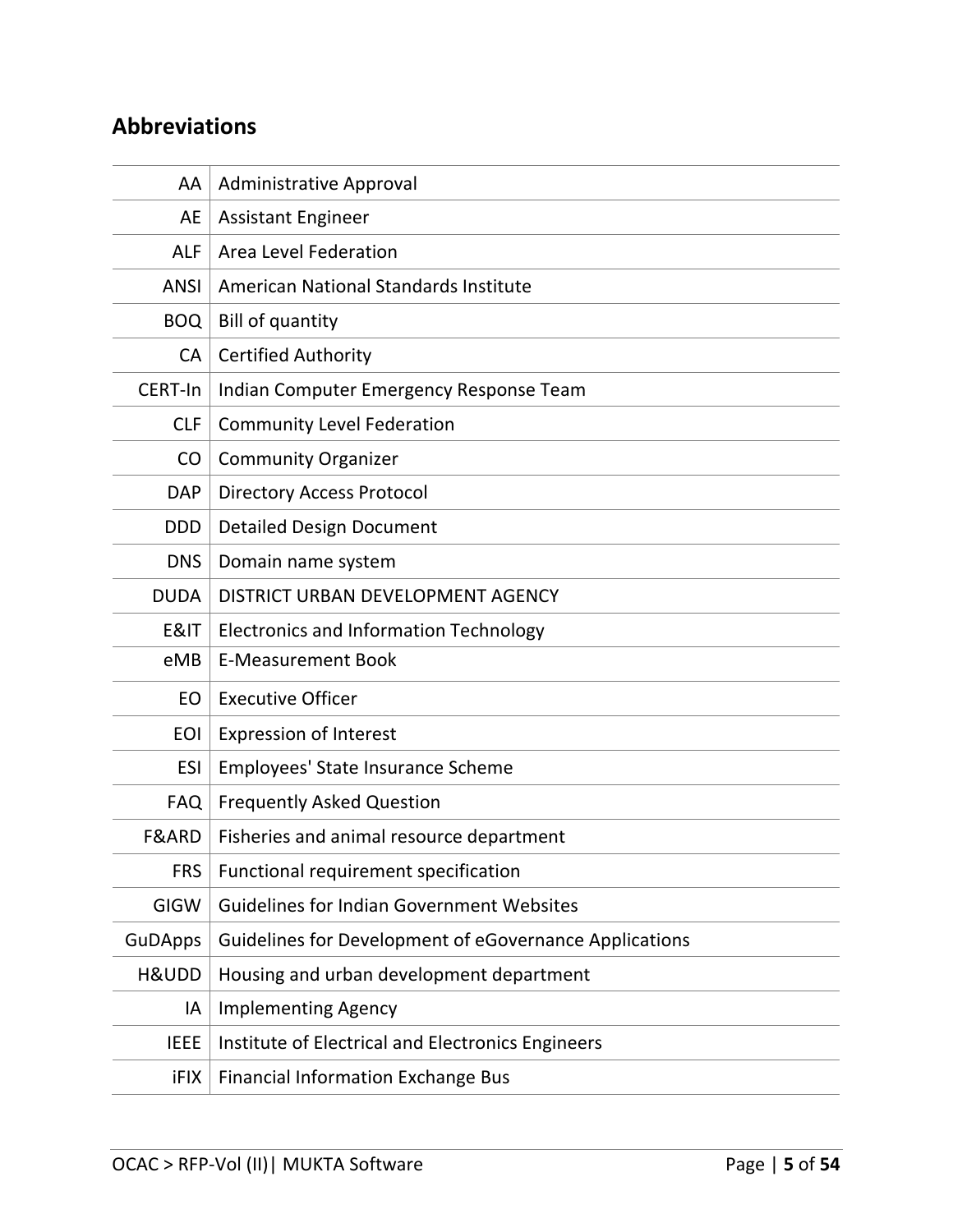| <b>iFMS</b>  | <b>Integrated Finance Management System</b>  |
|--------------|----------------------------------------------|
| IT           | <b>Information Technology</b>                |
| IP           | <b>Implementing Partner</b>                  |
| JE           | Joint Engineer                               |
| L1           | Least cost                                   |
| <b>LGD</b>   | Local government directory                   |
| <b>MC</b>    | <b>Municipal Commissioner</b>                |
| <b>ME</b>    | <b>Municipal Executive</b>                   |
| <b>MIS</b>   | <b>Management Information System</b>         |
| <b>MPR</b>   | <b>Monthly Progress Report</b>               |
| <b>MSG</b>   | <b>Mission Shakti Group</b>                  |
| <b>MUKTA</b> | Mukhya Mantri Karma Tatpar Abhiyan           |
| <b>OCAC</b>  | <b>Odisha Computer Application Centre</b>    |
| OPWD         | <b>Odisha Public Works Department</b>        |
| <b>ORSAC</b> | <b>Odisha Space Applications Centre</b>      |
| <b>OSDC</b>  | Odisha State data Centre                     |
| PD           | <b>Personal Deposits</b>                     |
| PL           | Personal Ledger                              |
| <b>PMC</b>   | <b>Project Management Contract</b>           |
| PO           | <b>Purchase Order</b>                        |
| <b>PRDW</b>  | Panchayati Raj & Drinking Water Department   |
| QA           | <b>Quality Assurance</b>                     |
| <b>RDBMS</b> | <b>Relational Database Management System</b> |
| <b>RFP</b>   | <b>Request For Proposal</b>                  |
| <b>RWD</b>   | Responsive Web Design                        |
| <b>SDA</b>   | <b>Slum Dwellers' Associations</b>           |
| SeMT         | <b>State e-Governance Mission Team</b>       |
| <b>SFTP</b>  | Secure File Transfer Protocol                |
| <b>SMS</b>   | <b>Short Message Services</b>                |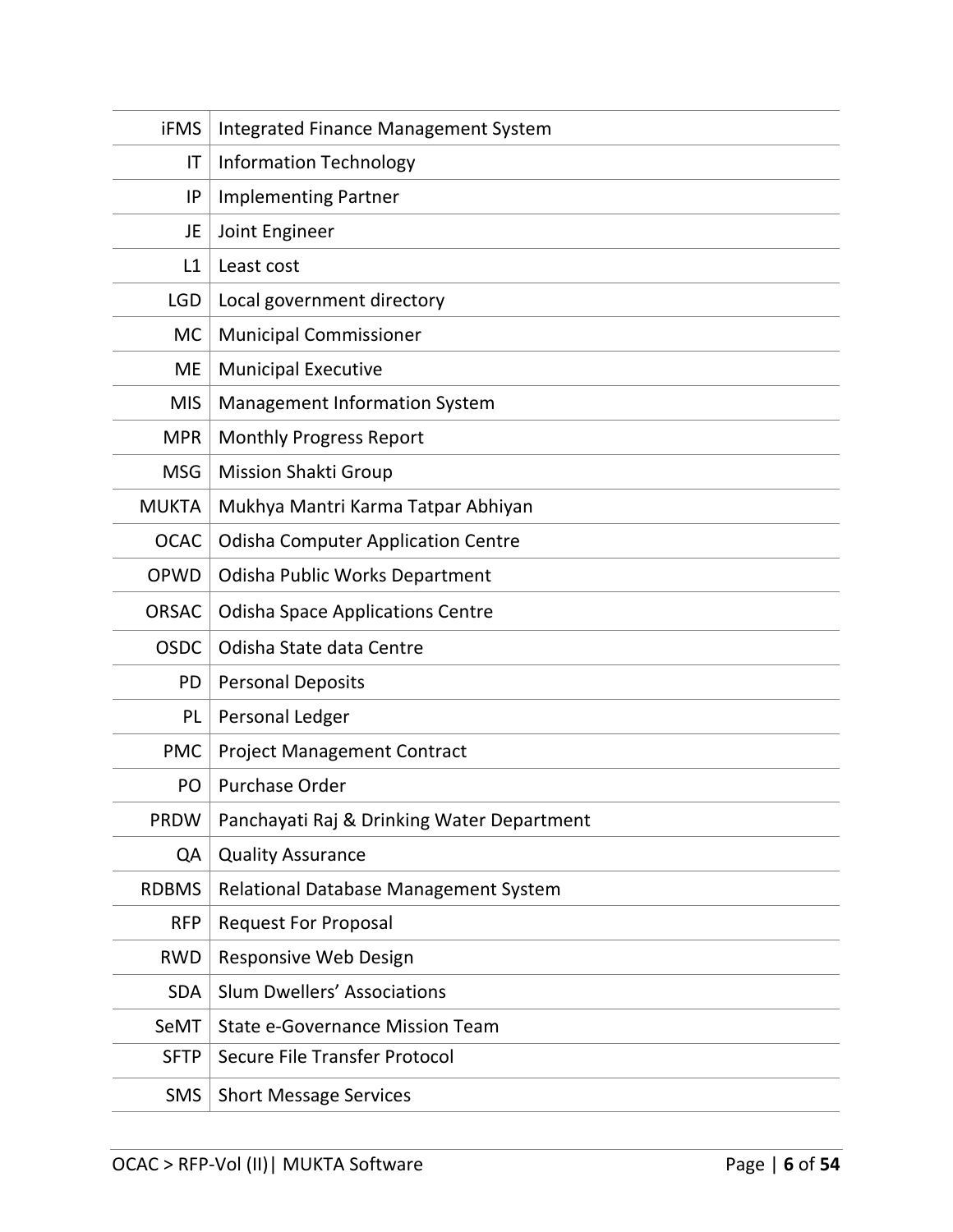| <b>SP</b>   | Service Provider                            |
|-------------|---------------------------------------------|
| <b>SPDP</b> | Social Protection Delivery Platform         |
| <b>SRS</b>  | Software requirement Specification Document |
| <b>SSL</b>  | Secure Socket Layer                         |
| SSO         | Single Sign-on                              |
| <b>SUDA</b> | <b>State Urban Development Authority</b>    |
| <b>TCP</b>  | <b>Transmission Control Protocol</b>        |
| TS          | <b>Technical Specification</b>              |
| <b>UAT</b>  | <b>User Acceptance Testing</b>              |
| <b>UDID</b> | <b>Unique Disability ID</b>                 |
| <b>ULB</b>  | Urban Local Body                            |
| <b>URS</b>  | <b>User Requirement Specification</b>       |
| <b>WCR</b>  | <b>Work Completion Report</b>               |
| <b>WLC</b>  | <b>Ward Level Committee</b>                 |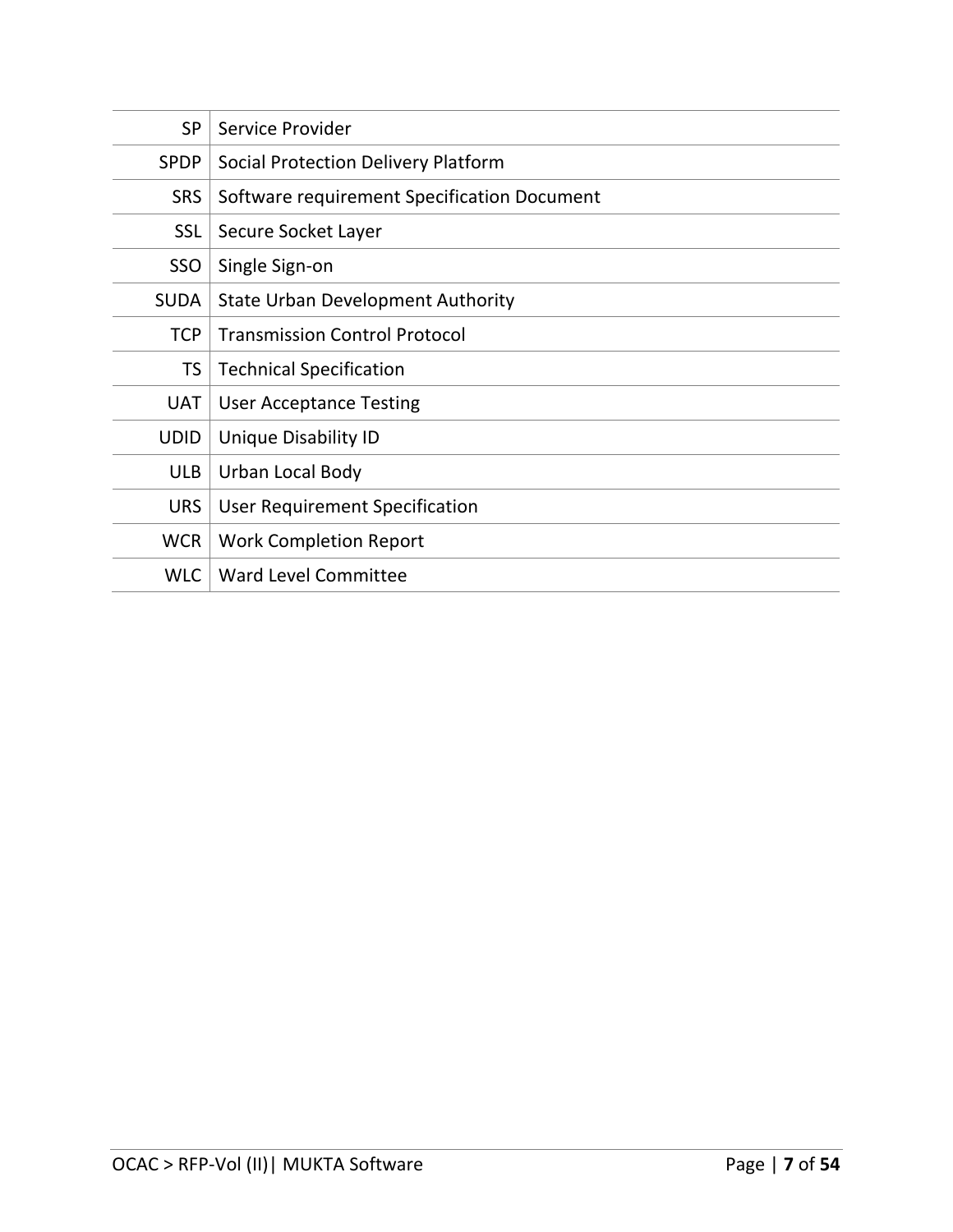#### <span id="page-8-0"></span>**1 Background**

#### <span id="page-8-1"></span>**1.1 About MUKTA scheme**

**Mukhya Mantri Karma Tatpara Abhiyan** (MUKTA) aims to achieve the objective of providing sustainable livelihood opportunities to the urban poor, informal and migrant labourers and create & maintain ecological sustainable and climate resilient community assets, critical to ensure inclusive, sustainable and equitable urban development.

The Mukta Scheme aims at building on the relative success of the Urban Wage Employment initiative that was launched in April last year during Covid-19 lockdown. According to the urban development department, more than 6,000 projects had been completed under urban wage employment initiative. In other words, almost rupees 70 crores have been spent and around 3.5 lakh workers participated to get this initiative.

#### <span id="page-8-2"></span>**1.2 About the Department**

As the nodal department, the Housing & Urban Development Department (H&UDD), government of Odisha, implements the MUKTA scheme. The State Urban Development Authority (SUDA) acts as a State Level Nodal Agency for implementing MUKTA across all the ULBs in Odisha.

MUKTA is a scheme of the community, by the community and for the community. The community based organizations including Mission Shakti Group (MSGs), Slum Dwellers' Associations (SDAs), Area Level Federations (ALFs), City Level Federations (CLFs), under this scheme, will identify and prioritize the work to be taken up in the ward. The works taken up will be executed directly by the community-based organizations of the wards under the general control and supervision of the ULBs, as far as possible. Furthermore, unemployed persons including migrant laborer's, women, transgender and persons with disabilities from ULBs will also be identified by the community and engaged based on their skillsets, directly in various urban infrastructure development works taken up under the scheme.

#### <span id="page-8-3"></span>**1.3 Process of Work allotment**

As per the Guidelines the work will be allotted based on the estimated values in flowing manner.

- a) If the total estimated cost of the work does not exceed Rs.10 Lakhs, it will be executed by the community-based organizations such as Mission Shakti Groups, SDAs, ALFs and CLFs to be selected as Implementing Agency (IA) by the Municipal Commissioner (MC)/Executive Officer (E0). The IA shall be responsible for execution of the entire work with the technical support of AE/JE concerned.
- b) If the total estimated cost of the work exceeds Rs.10 Lakhs, it will be executed by the ULB through the concerned AE/JE. The concerned AE/JE shall be responsible for execution of the entire work with the support of the community-based organizations such as Mission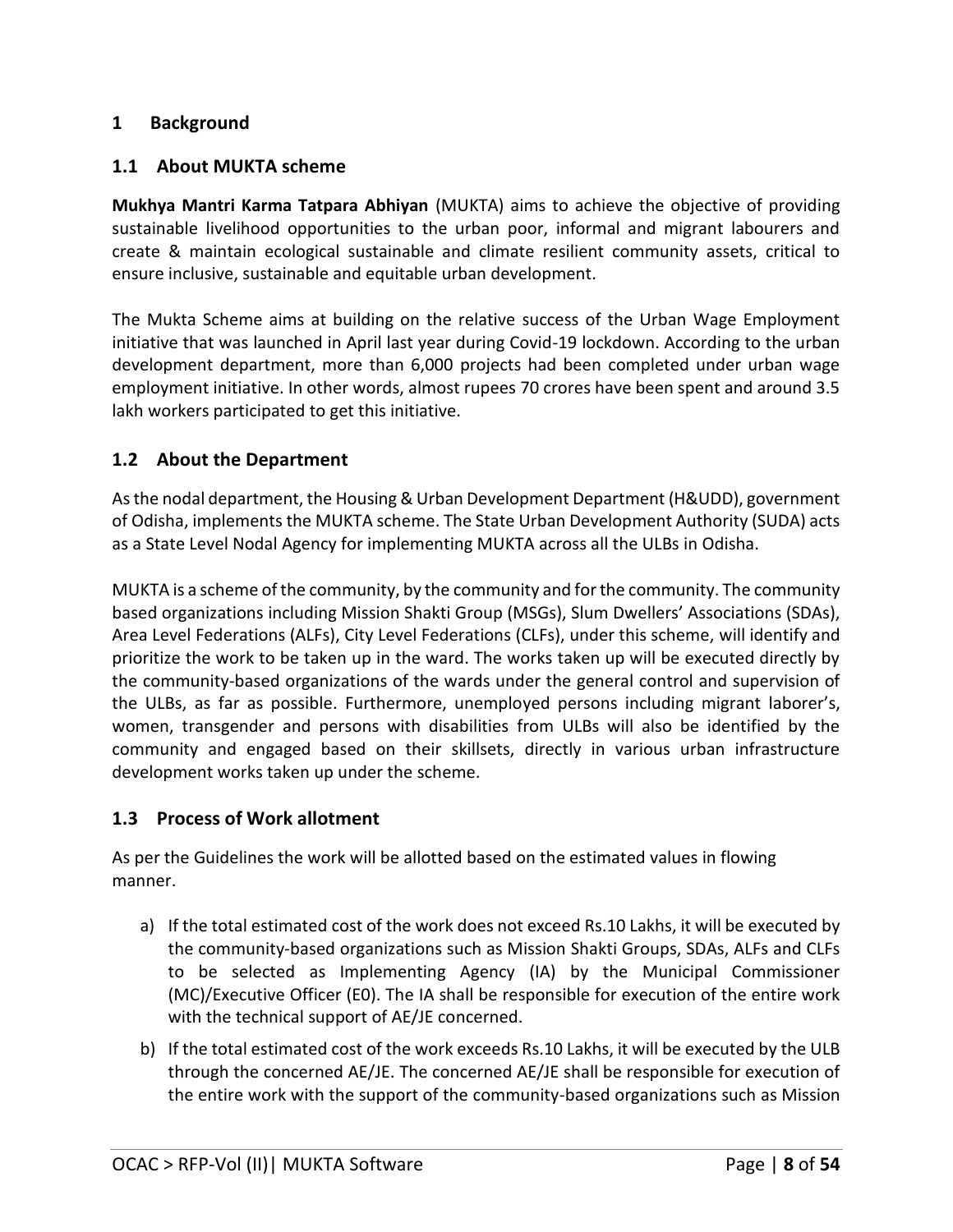Shakti Groups, SDAs, ALFs and CLFs to be selected as Implementing Partner (IP) by the MC/EO.

c) All materials required for the works shall be procured by the concerned implementing agents (Implementing agencies in case of estimated value is below 10 lakhs and AE/JE in case estimated value is more than 10 lakhs) in accordance with the procedures prescribed by the Government of Odisha

# <span id="page-9-0"></span>**1.4 Objective**

H&UD Department has decided to implement MUKTA-Soft, a comprehensive digital solution that imbibe smart payment principles for frictionless payment to the Implementing Agencies/ Implementing Partners and to the wage earners those who worked under the scheme in just-intime manner. H&UD department is pleased to engage qualified and preferred software development vendors to execute this time bound project for delivery, implementation and maintenance of MUKTA-Soft project.

The major objective is to

- a) Create decent wage employment opportunities in urban areas and ensure sustainable livelihoods for urban poor people.
- b) Ensure creation as well as maintenance of inclusive, sustainable, climate resilient community assets, thereby improving quality of life for the urban citizens
- c) Build sustainable community resilience by enhancing capacities of community-based organizations, building trust-based relationships and promoting local leadership, thereby strengthening the fourth tier of governance and furthering synergies for long term development

# <span id="page-9-1"></span>**2 Scope of work**

Scope of work of this project includes software development, testing and QA, training of master trainers, managing database & application services for non-interrupted operation and providing change management & maintenance support service during pilot & rollout of MUKTA-Soft by H&UDD across all ULBs of Odisha. This term of reference contains an indicative top level requirement of envisaged MUKTA-Soft for reference. The software vendor is desired to deliver a comprehensive bespoke system as per the signed requirement specification for implementation in all ULBs across Odisha. The vendor is free to suggest any hardware, software tools preferably enterprise grade open source that shall be required for successful implementation of the project. Project Management Committee may consider the suggestions and approve suitably. Accordingly, the scope of services will encompass the following:

- a) Preparation of SRS, Detailed Design and other Technical Artifacts
- b) Application Development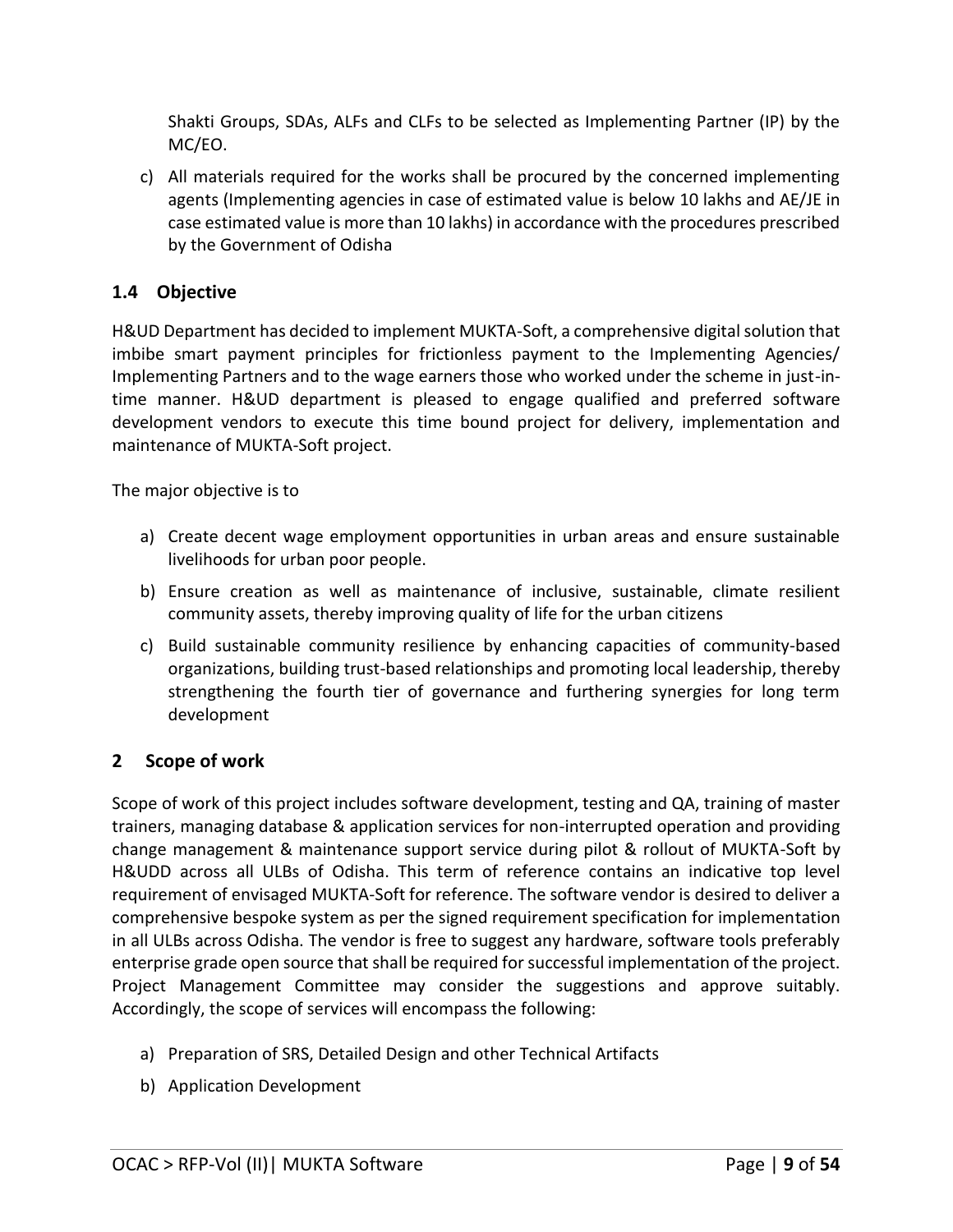- c) Third party tools and licenses
- d) Software Testing
- e) Support during User Acceptance Testing
- f) Support during Security Audit and Quality Assurance
- g) Data Porting
- h) Training of Master Trainers
- i) Operation & Maintenance Services
- j) Change Request Management
- k) Project Closure

# <span id="page-10-0"></span>**2.1 Preparation of SRS, Detailed Design and other Technical Artifacts**

The Service Provider shall perform a detailed assessment of the service and solution requirements as per the User Requirement Specification (URS) and Functional Requirement Specification (FRS) provided by the department. Based on the assessment, service provider shall develop & finalize the Detailed Design Document (DDD) and the System Requirement Specifications (SRS). While doing so, it is suggested that the SP should:

- a) Consult with H&UDD and OCAC officials
- b) Engage some domain experts during the study
- c) Follow standardized template for requirements capturing
- d) Maintain traceability matrix from SRS stage for the entire implementation

Besides SRS and DDD, the service provider shall prepare other necessary technical artifacts at each phase of software development life cycle. Version management with release note of all technical artifacts is mandatory. IEEE standard must be followed while preparing these technical documentations.

# <span id="page-10-1"></span>**2.2 Application Development**

The service provider shall identify, design and develop components / functionalities that are required to address the application requirements according to approved SRS and DDD. The service provider shall consider following activities:

# <span id="page-10-2"></span>**2.2.1 Development of MUKTA-Soft**

The service provider will be responsible for development of MUKTA-Soft as per top level requirement given in these terms of reference. Modules of MUKTA-Soft should be developed in 3 distinct phases. The software development team should operate from their office premises.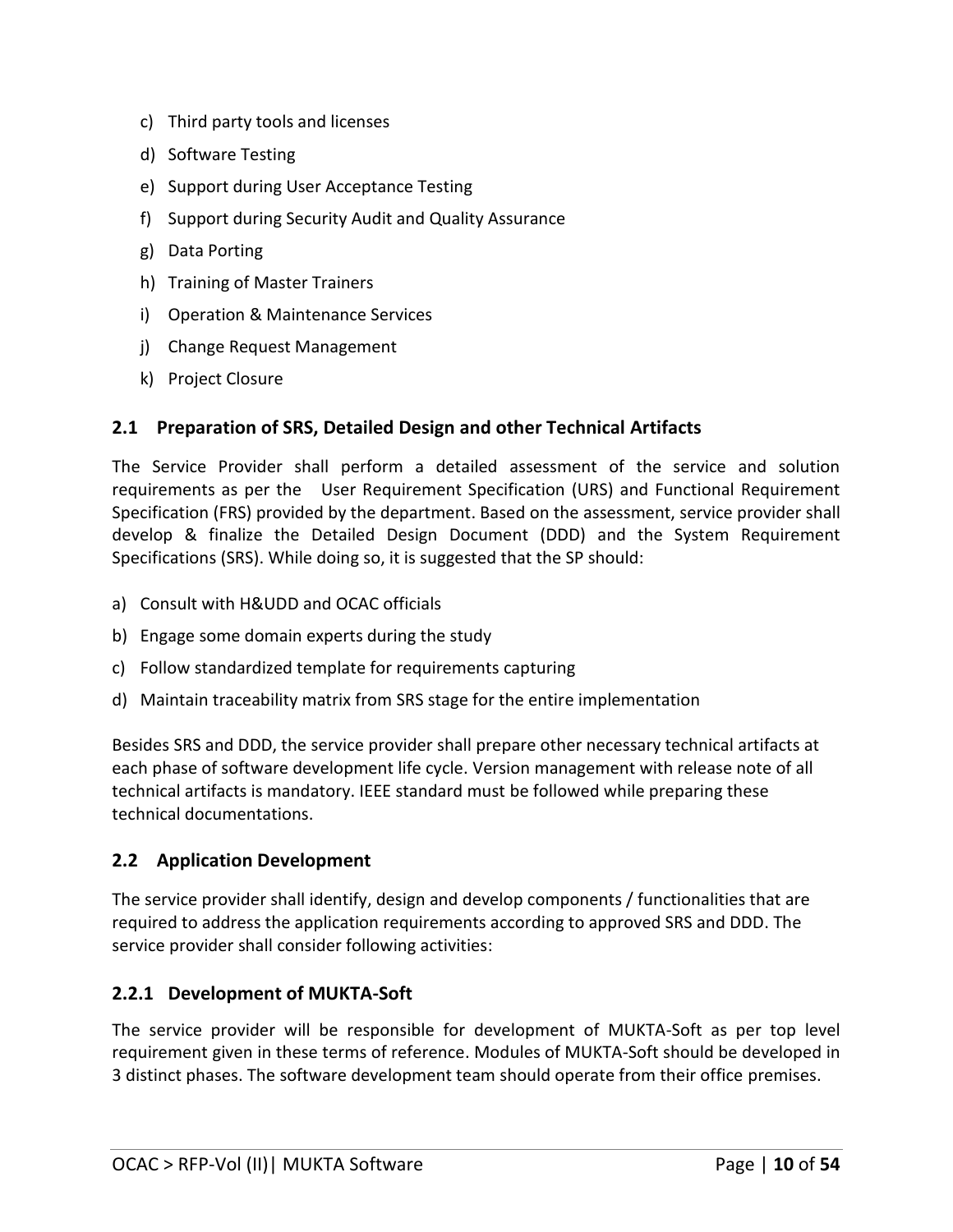# <span id="page-11-0"></span>**2.2.2 Development of Mobile Apps**

MUKTA-Soft includes mobile application along with web application. The Service provider shall develop required mobile apps for related modules under each phase. All mobile application should be form factor responsive. The mobile application necessarily run on both iOS and Android platforms. The service provider shall comply with all mandatory guidelines recommended in 'Guidelines for Development of Mobile Applications in Government' for development of any mobile app of MUKTA-Soft.

# <span id="page-11-1"></span>**2.2.3 Integration**

The service provider is responsible to integrate MUKTA-Soft with external systems. Integration of MUKTA-Soft with IFMS is essential for frictionless payment to the wage-seekers, the implementing agencies/ partners and to the material suppliers. MUKTA-Soft must implement workflow engine, iFIX (Financial Information Exchange Bus) of the DIGIT platform for workflow automation. Integration with Mission Shakti database and Jaga Mission is required to gather information about mission Shakti groups and slum-dwellers association

Following applications will be integrated with the proposed MUKTA Soft: The below integration can be change as per the requirement of Department and number of integrations can be increased.

| SI#          | Name of the application                             | <b>Owner Department</b>                              |
|--------------|-----------------------------------------------------|------------------------------------------------------|
| a)           | <b>PAReSHRAM Portal</b>                             | Department of Labour and ESI                         |
| b)           | Odisha SPDP                                         | Department of Electronics and Information technology |
| $\mathsf{c}$ | LGD Database                                        | Department of E&IT and PRDW                          |
| d)           | F&ARD                                               | <b>F&amp;ARD</b>                                     |
| e)           | <b>Unified Farmer Portal</b>                        | <b>Agriculture Department</b>                        |
| f)           | <b>iFMS/PFMS</b>                                    | <b>Finance Department</b>                            |
| g)           | <b>iFIX</b> (Financial Information<br>Exchange Bus) | DIGIT platform (for workflow automation)             |
| h)           | Mission Shakti database                             | Department of Mission Shakti                         |
| i)           | Jaga Mission                                        | H&UDD                                                |

# <span id="page-11-2"></span>**2.2.4 GIGW/ GuD Apps Compliance**

The Service Provider shall comply with all mandatory guidelines recommended in GIGW/ GuDApps for implementation of MUKTA-Soft. In case of audit compliance is not as per GIGW/ GuDApps or cyber security audit of the software developed by Service Provider, Service Provider will extend all technical support to the said auditor during audit process.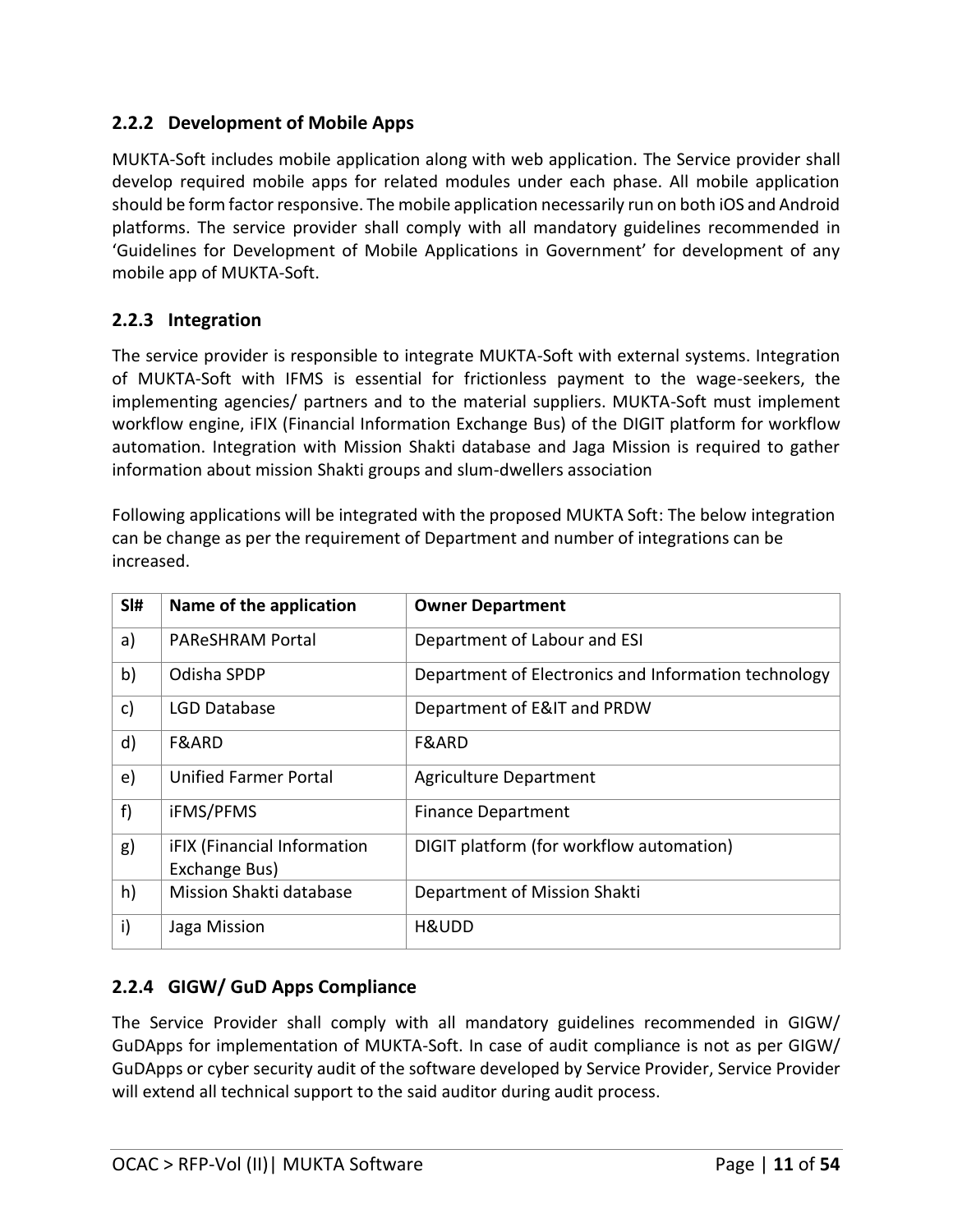# <span id="page-12-0"></span>**2.2.5 Web Design Considerations**

MUKTA-Soft should be able to support all common browsers (like Internet explorer, Mozilla, Chrome, Safari etc). The Service Provider shall strictly follow Responsive Web Design (RWD) approach for developing user interfaces. At least labels used in the forms, reports etc. in the MUKTA-Soft shall be bilingual and be available in English and Odia following UNICODE standard.

# <span id="page-12-1"></span>**2.2.6 Notification Facility**

Proposed MUKTA-Soft should issue SMS alerts to the respective users for time bound actions and escalation mechanisms for non-attended activities. The service provider will integrate the relevant modules under each phase of MUKTA-Soft with messaging gateway provided by H&UDD for inbound or outbound SMS for different functionalities. MUKTA-Soft should support e-mail and popular messaging app integration.

The solution shall have provision for WhatsApp integration for sending different notification. The service provider shall integrate the application with WhatsApp API which will be provided by department.

# <span id="page-12-2"></span>**2.2.7 Non-Repudiable Digital Transaction (Use of Esign solution):**

Implementation of e-Signature will provide legal sanctity to all digital transactions under IT Act. The service provider shall incorporate the feature of e-Signature solution in the MUKTA-Soft. . It will be the responsibility of service provider to implement the same in MUKTA-Soft.

# **E- SIGN Service:**

e-Sign Service is one of the key elements for Paperless revolution, as part of Government's Digital India Program. Keeping in line with the Digital India Initiative by the Government of India, H&UD department envisages to implement e- Sign solution in MUKTA Soft application which shall enable users to electronically sign documents within seconds from anywhere and anytime. All the major stake holders like Departmental officials, ULB officials who has the authority to sign and approve any document related to MUKTA Soft application, shall get e- sign facilities so that it will help them to sign their document anywhere and anytime thus reducing the waiting time of applicants.

# **Specification for Esign:**

- 1. Bidder/OEM (Certifying Authority-Esign Service Provider under CCA) must adhere to latest guidelines (currently 3.2, Non-aadhaar KYC) issued by CCA. Further, during contract period, if CCA updates its guidelines then it is bidder's responsibility to make the system compliance as per new guidelines without any additional cost to tenderer.
- 2. System should have the capability to e-sign multiple documents in bulk, as per latest guidelines issued by CCA.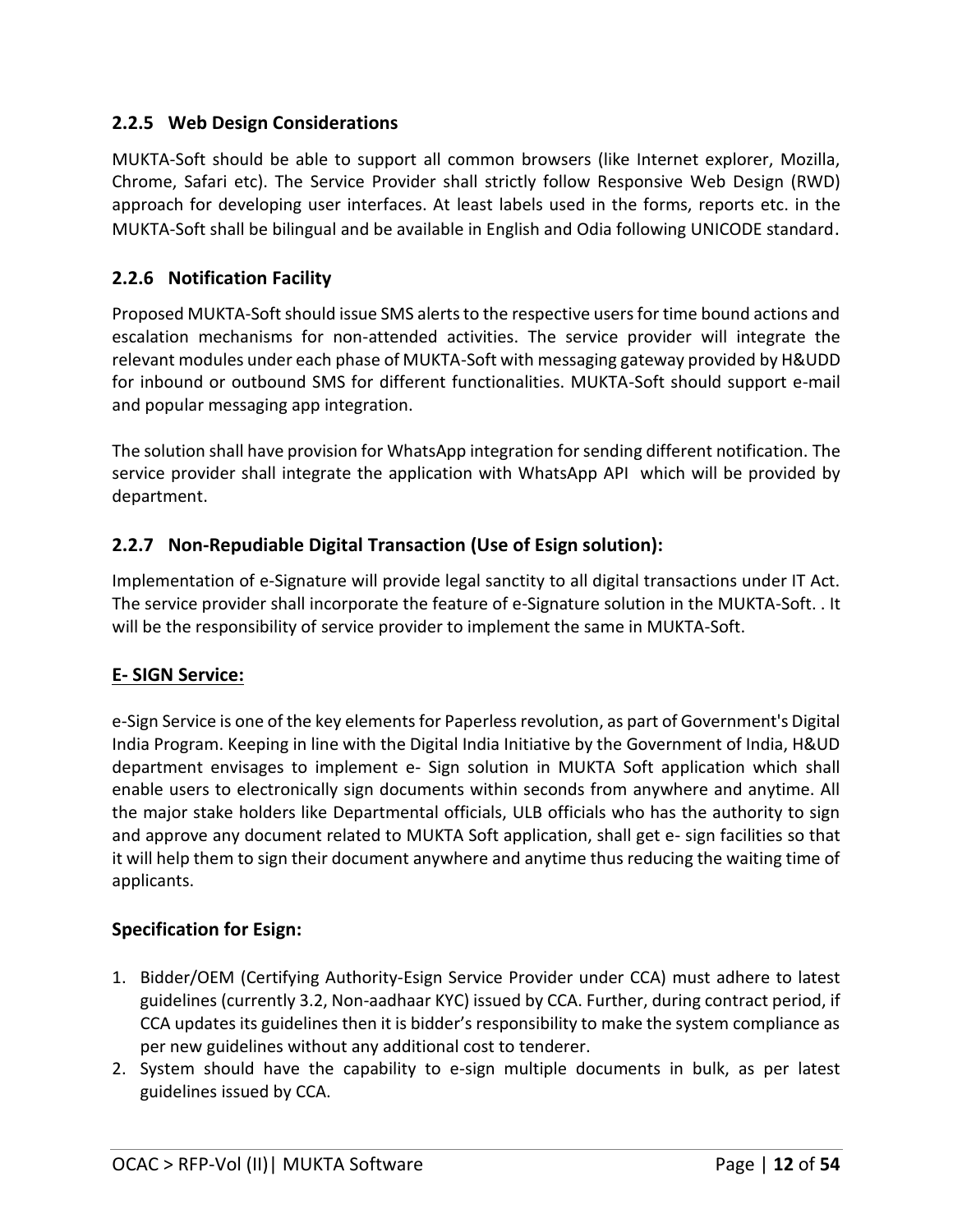3. The bidder/OEM (Certifying Authority-Esign Service Provider under CCA) shall provide unlimited e-Sign online electronic signature facility (per user based) for the application eSign is integrated with.

*OEM authorization certificate is mandatory during Bid submission process for Esign solution.* 

# <span id="page-13-0"></span>**2.2.8 Data Import and Export facility**

This facility in MUKTA-Soft enables users to download any report in MS Office and Open Office, CSV, PDF, XML formats. Similarly, the system should also allow the user to upload data from a MS-Excel, CSV, and XML wherever required.

# <span id="page-13-1"></span>**2.2.9 Desired Coding Standard**

The Service provider shall follow object-oriented programming methodology to facilitate sharing and multiple-use of standard code

# <span id="page-13-2"></span>**2.2.10 Desired Database Standard**

Database should be Open Standard (Open Source) Database with 24x7 Global Premium Expertise Technical Support & SLA should be available upfront as multiyear bundled package Subscription which include all Database Features, Tools, Platform, Built-In Geo Spatial Extension, Upgrades for monitoring DBA activities for future enhancements.

Database should support Materialized Views for better performance. Databases should have built-in capabilities necessary to integrate and manage other data sources for structured, unstructured and NOSQL databases or distributed file systems and deploy rapidly across multiple environments. Databases should also support JSON, XML etc.

Databases should be platform independent and function in multiple operating systems like Linux/Unix/ Windows environment with 64-bit support. No Vendor Lock In. Should support major Cloud platforms.

# **OEM Authorization letter and OEM support letter is mandatory.**

#### <span id="page-13-3"></span>**2.2.11 Desired Security Standard**

a) Service Provider shall build a complete audit trail of all transactions (add, edit and delete) using transaction log reports, so that errors in data – intentional or otherwise can be traced and reversed.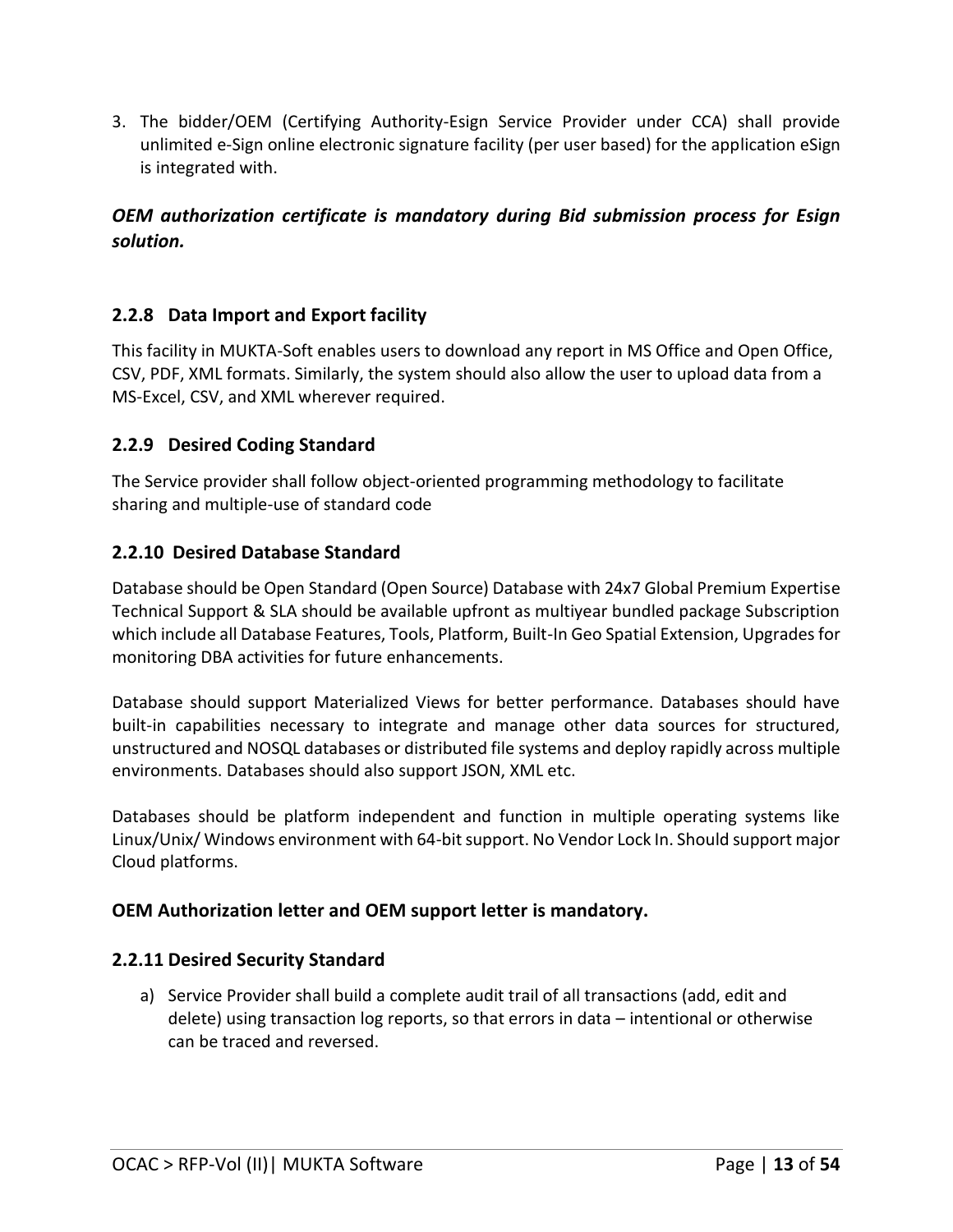b) SSL (Secure Sockets Layer) must be used to protect transport layer of the system. Industry standard Directory Structures may be used to protect session layers and industry standard Portal for protecting presentation layer.

The Service Provider shall carry out SSL certification.

- − Secure connection between Client and Server through Secure protocolHTTPS
- − Encryption of Data during transmission from server to browser and viceversa
- − Encryption key assigned to it by Certification Authority (CA) in form of a Certificate.
- − SSL Security in the application server
- c) Directory Access Protocol (DAP) must be used for managing user information. Single signon (SSO) facility may be provided to access various sub system within MUKTA-Soft as applicable.
- d) Application of protected web-services (REST API) through access tokenizer with expiration time to share information with other system and consume information from external system may be necessary. SFTP should be used for transferring files between the systems.

# <span id="page-14-0"></span>**2.3 Software Testing**

Testing activities for MUKTA-Soft will be carried out in iterative manner for each of the module as the service provider keep on developing. Testing activities must be carried out on the testing environment of the server provided by the service provider.

The service provider shall submit the test plan to Project Management Committee earlier for testing the developed application (module) along with traceability matrix. The test plan should be in line with the functional requirement specifications. The service provider shall prepare test cases based on duly approved test plan the testing procedures should be carried out for each unit, module and for the system as well. Test reports with defect list should be submitted to PMC for reference. The service provider shall deliver the tested and fault rectified MUKTA-Soft application to PMC and deploy the same on the staging server. Staging server shall be provided by the OCAC.

# <span id="page-14-1"></span>**2.4 Support during User Acceptance Testing**

User Acceptance Testing will be carried out on the staging server of H&UD department. The service provider shall be responsible to deploy the application on staging server and facilitate Project Management Committee in H&UDD to conduct User Acceptance Testing. Selected users from state level, ULB level will carry out the UAT of the developed modules of MUKTA-Soft. The service provider will provide necessary training to the selected users for carrying out the UAT. All feedback with respect to functionalities, performance, user experience and reported bugs must be addressed by the service provider concurrently. The PMC will issue user acceptance certificate to the service provider for further actions.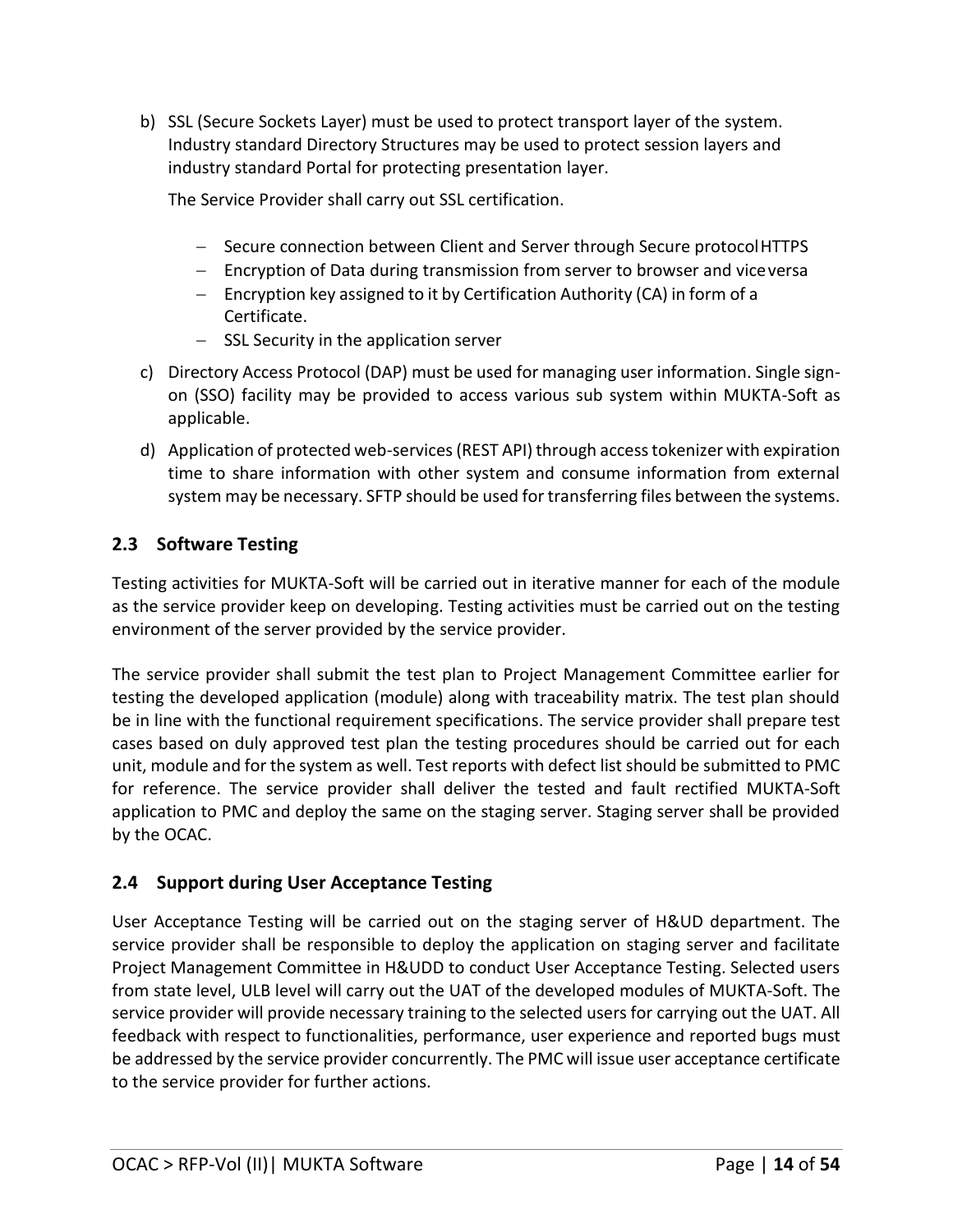# <span id="page-15-0"></span>**2.5 Support during Security Audit and Quality Assurance**

The service provider shall carry out following activities relating to Security Audit of MUKTA-Soft application.

- a) The service provider needs to ensure that the solution is in compliance with the CERT-In Security Policy and Guidelines.
- b) The service provider shall appoint CERT-In empaneled auditor who shall be responsible for performing the Security Audit of the solution.
- c) The third-party agency shall conduct audit on minimum below mentioned parameters.
- d) The cost of audit & rectification of non-compliances shall be borne by the service provider. As per the quantity mentioned in the commercial bid
- e) Coordination with the CERT-In empaneled firm for security audit and obtain the compliance certificate.
- f) Carryout security audit before go-live of application and obtain the safe-to-host certification
- g) Carryout the periodic audit & certification as and when it is required as per the OSDC policy.

# <span id="page-15-1"></span>**2.6 Data Porting**

The service provider shall be responsible to import legacy data (mostly master data and essential transaction data of ongoing fiscal year) related to different modules of MUKTA-Soft. Legacy data will be provided by H&UD department from a central location in csv format. Documents (pdf, jpeg, png, gif) to be attached, if any, will be provided. The vendor will work hand in hand with the designated officials of H&UD department to import legacy data.

# <span id="page-15-2"></span>**2.7 Training to Master Trainer**

Train the Trainer model is adopted for imparting training for the MUKTA-Soft solution. The Service provider shall be responsible for imparting training to the master trainers on developed modules. The resource person of the service provider responsible for training, shall work under the supervision of H&UD department officials.

# <span id="page-15-3"></span>**2.7.1 Training Content**

- a) The Service provider shall ensure that the training content is relevant to the target trainees depending upon the role played by them in the system. There should be separate training materials for different level of users. The training material should be illustrative enough for easy understanding of the user and smooth adaptability of the MUKTA-Soft software.
- b) The Service provider shall submit the training content to H&UD department for approval. It shall be submitted at least 20 days in advance before the conduction of the training. The H&UD department will review and provide comments to the service provider on the training content within 7 days of the submission of draft training content. The Service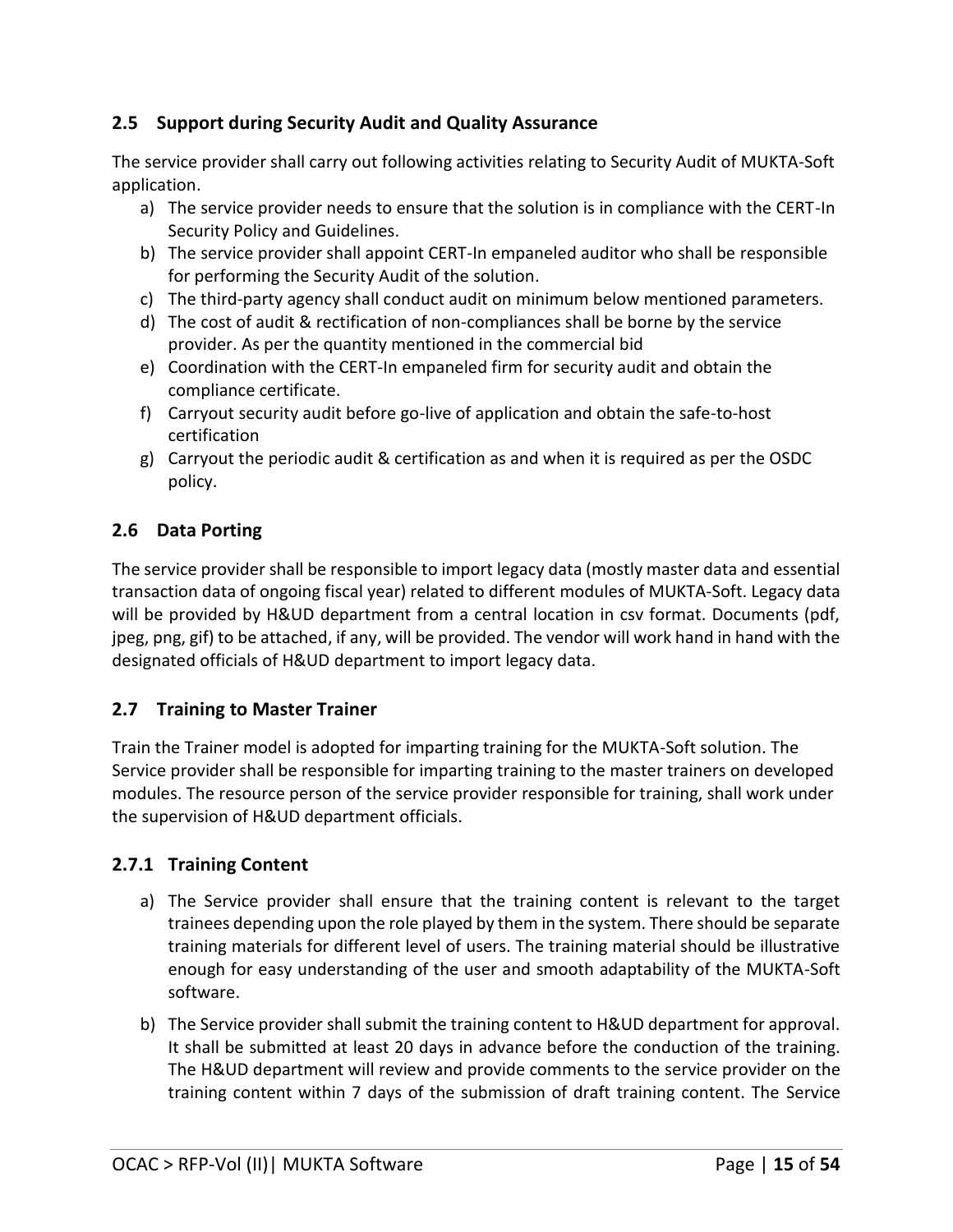provider shall incorporate and implement changes suggested by H&UD department in training delivery and content.

- c) The service provider should prepare pre-training content separately. These pre-training content should be circulated among the trainees 7 days prior to the training program. The purpose of such pre-training content is to make the trainees prepared for receiving the training.
- d) Providing hard copies of training material to participants shall not be responsibility of the software vendor.

# <span id="page-16-0"></span>**2.7.2 Training Calendar**

Objective of the training is to ensure proper adaptation and use of the MUKTA-Soft software by the end users. To meet this objective, the service provider shall prepare training calendar for each phase of software development in consultation with the H&UD department. The software vendor shall set up training environment for hands on practice on the modules of MUKTA-Soft.

# <span id="page-16-1"></span>**2.7.3 Training Venue**

Training of the master trainers shall take place virtually through MS Teams/ Zoom/Google Meet. In case of physical training requirement, the training shall be conducted centrally at Bhubaneswar and Cost of travelling of trainees for attending the training will be borne by the H&UD department. The H&UD department shall provide the venue including furniture, Internet, projector, work station essential for the training.

# <span id="page-16-2"></span>**2.7.4 Training Participants**

- a) Indicative number of master trainers to be trained is 150 (One hundred and fifty).
- b) H&UD department shall identify the participants (master trainers) for the training.
- c) Each batch should not have more than 15 (fifteen) participants.

#### <span id="page-16-3"></span>**2.7.5 Post-Training Assessment**

- a) The service provider shall conduct conceptual and practical proficiency tests for the trainees and outline a pass/ fail criteria. Trainees those are successful in each module of MUKTA-Soft shall be awarded a master trainer certificate.
- b) The service provider needs to submit training completion report at end of training of each phase separately.

# <span id="page-16-4"></span>**2.7.6 Language for Delivery of Training**

The language of training delivery shall be in English and Odia.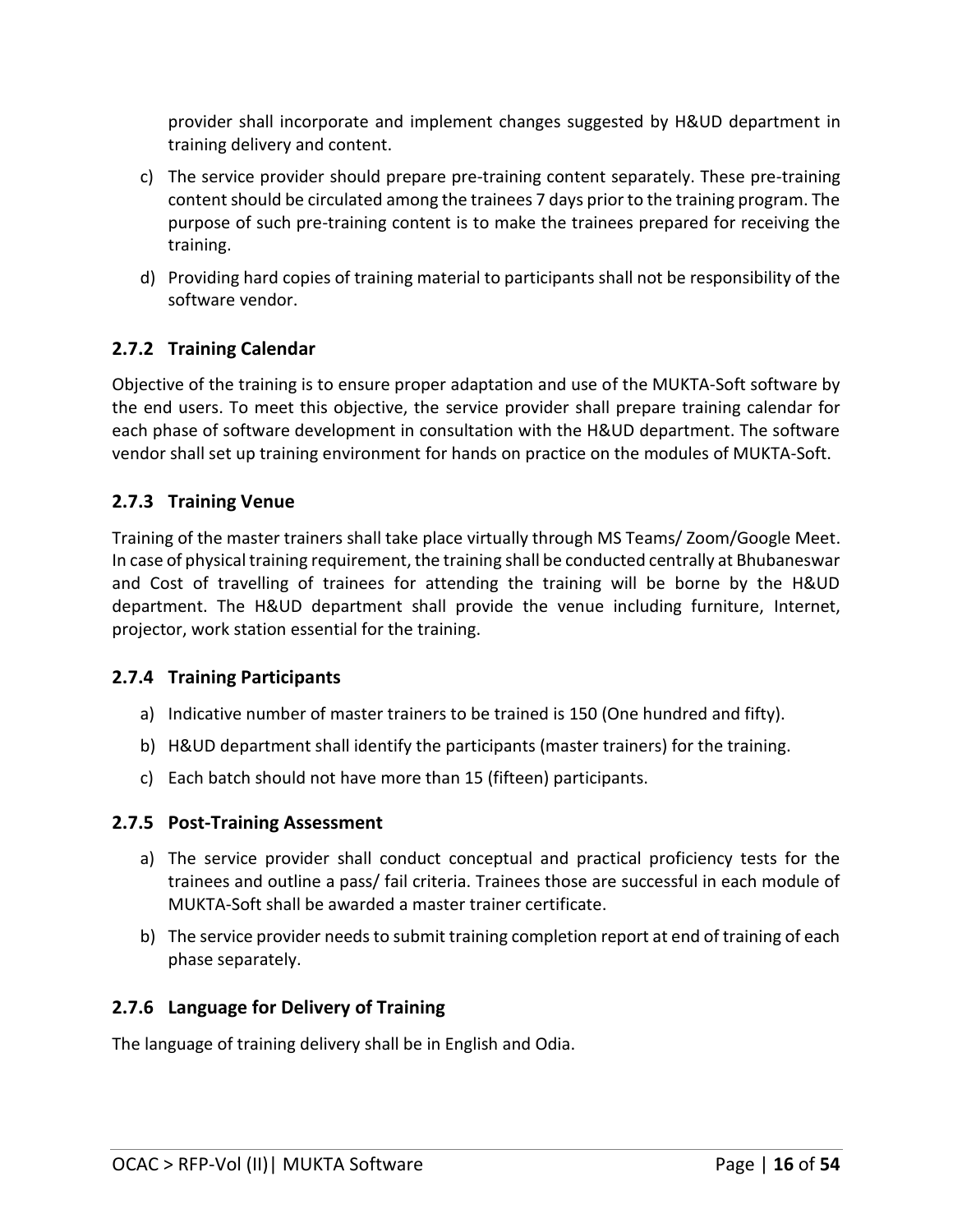# <span id="page-17-0"></span>**2.8 Online Help/Reference with Search Option**

- a) It is also proposed that the training contents / user manuals be made available to users in downloadable (PDF) format so that the users may refer / download it for their own personal reference as and when needed.
- b) It is envisaged that any user will be able to search and read the directions / information for the right content. On entering the key words for search criteria, the system should pull out and display the links to the content as mapped.
- c) The system should support dynamic search facility i.e. as soon as the key words are changed; a new set of content links with page shall be displayed to the user.

# <span id="page-17-1"></span>**2.9 Deployment and Configuration**

It is also the responsibility of the service provider to deploy the developed modules on the staging server for testing by the state level and ULB level users. The service provider should comply with all the feedback reported by the selected users of H&UDD. Once the module gets cleared and accepted by selected user groups it should be deployed on training and production environment.

- a) The Service Provider's team should submit deployment plan in advance and get it approved by the PMC.
- b) Each deployment should carry a release note for the users.

# <span id="page-17-2"></span>**2.10 Pilot Implementation**

The MUKTA-Soft will be piloted in 2 ULBs namely Dhenkanal and Baripada Municipality. The functionality of the software, integration of the system, user experience and response time will be evaluated during pilot implementation.

# <span id="page-17-3"></span>**2.11 Application Roll out**

On successful implementation in pilot ULBs, MUKTA-Soft will be rolled out to rest 112 ULBs across the state.

# <span id="page-17-4"></span>**2.12 Support during Pilot, Roll-Out**

MUKTA-Soft shall be implemented at selected 2 pilot ULBs. H&UD department will take up the responsibility of conducting pilot. On successful pilot the software will be rolled out across all ULBs by the department. There may be series of feedbacks/ complaints on issues from the users during pilot implementation and roll-out. Service request ticket would be raised by the helpdesk of the department on receipt of such feedbacks and complaints. Resolution of tickets raised by the helpdesk as per SLA shall be considered as acceptance of operation & maintenance support service for the period.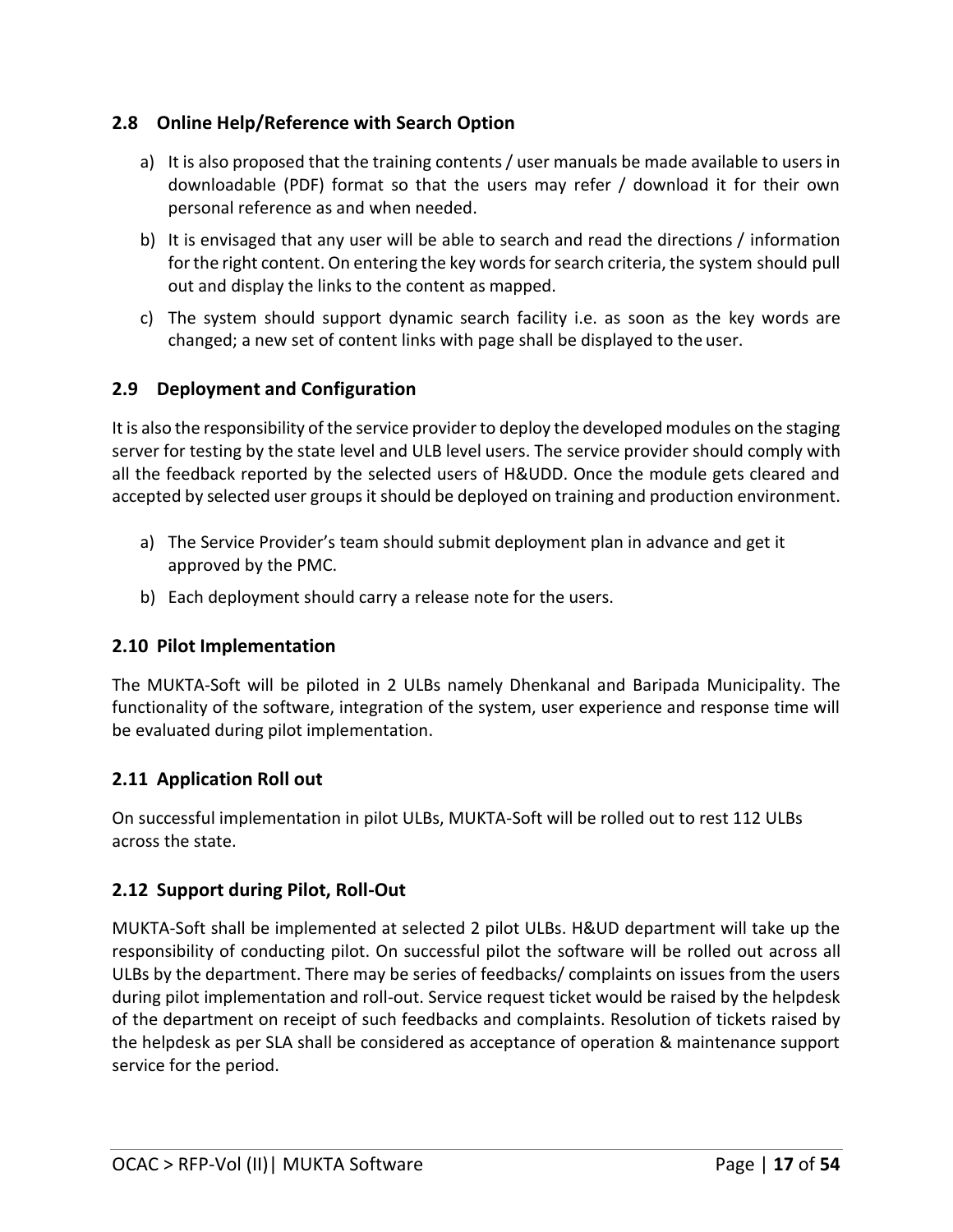It is mandatory on the part of the service provider to resolve all reported issues such as fixing of bugs, enhancing user experiences, improving response time of the MUKTA-Soft and revising software to meet the requirements according to the feedback of the users. The revised software shall be deployed appropriately.

On successful completion of rollout of MUKTA-Soft across all ULBs of Odisha, completion certificate will be issued to the service provider. Only then the project shall enter into O&M phase.

*The service provider shall depute 2 MIS Executives at client premises for a period of one year from the date of commencement of Pilot implementation for monitoring and super visioning of implementation.* 

# <span id="page-18-0"></span>**2.13 Operation and Maintenance**

# <span id="page-18-1"></span>**2.13.1 Application Support**

Application support includes, but not limited to, production monitoring, troubleshooting and addressing the functionality, availability and performance issues, implementing the system change requests etc. The Service provider shall keep the application software in good working order; perform changes and upgrades to applications as requested by H&UDD. Key activities to be performed by the service provider in the application support phase are as follows:

- a) Enhancement of Analytical MIS report as per the requirement
- b) Database query report management on emergency
- c) Optimization of the already developed reports
- d) Tuning of transactions
- e) User & access management
- f) The service provider shall ensure compliance to SLAs as indicated in this RFP and any upgrades / major changes to the software shall be accordingly planned by the service provider ensuring the SLA requirements are met at no additional cost to the department.

#### <span id="page-18-2"></span>**2.13.2 Software Maintenance**

- a) The service provider shall provide support through Telephone / Email as required as per the service window defined in the RFP
- b) The service provider shall address all the errors / bugs / gaps in the functionality in the solution implemented by the service provider (vis-à-vis the FRS and SRS signed off) at no additional cost during the support phase.
- c) Any changes/upgrades to the software performed during the support phase shall subject to the comprehensive and integrated testing by the service provider to ensure that the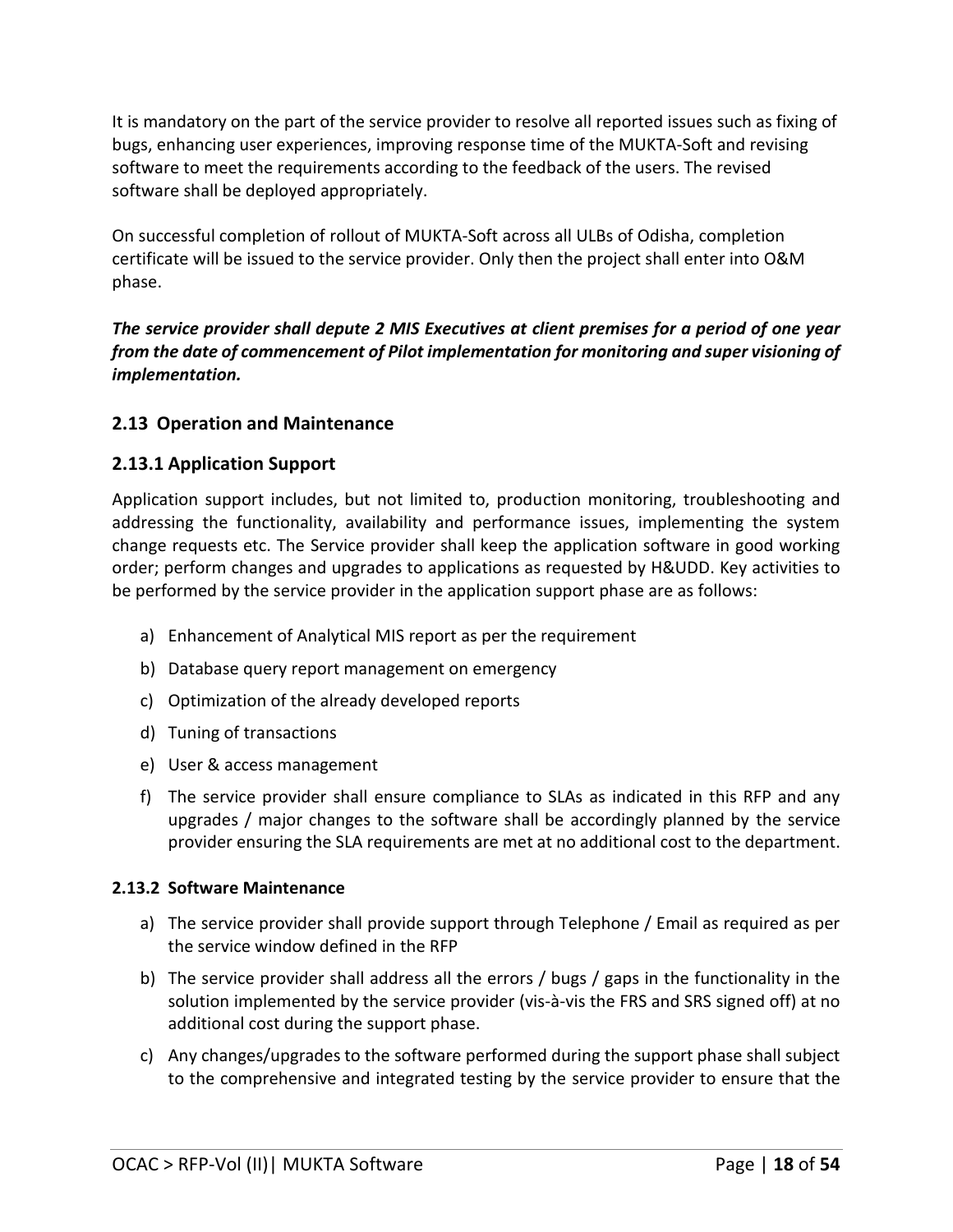changes implemented in the system meets the specified requirements and doesn't impact any other function of the system.

- d) Tuning of products / applications, databases, third party software's and any other components provided as part of the solution software including reconfiguration of the system in the event of any hardware/ network failures/ if any hardware/ network components have to be replaced, shall be the responsibility of the service provider.
- e) Issue log for the errors and bugs identified in the solution and any change done in the solution shall be maintained by the service provider and periodically submitted to the department.

#### <span id="page-19-0"></span>**2.13.3 System/Infra Support**

#### 2.13.3.1 Database Administration

- a) Regular monitoring & management of all the applications installed / re-installed and databases hosted as and when it required for the project
- b) Installation & configurations the RDBMS software
- c) Database administration, optimization and trouble Shooting
- d) Database & file back-up as per the policy of OSDC
- e) Application Load balancing and Database Clustering
- f) Perform Database, event & system log analysis

#### 2.13.3.2 Security Administration

- a) Regular analysis of events and logs generated
- b) User ID and group management services

#### 2.13.3.3 Backup and Restore Management

- a) Preparation of backup plan
- b) Backup of operating system, database and application as per OSDC policy
- c) Monitoring and enhancement of the performance of scheduled backups

#### 2.13.3.4 System/Network Administration

- a) Network configuration
- b) Patch update
- c) System Administration and Trouble Shooting
- d) Application & System Software Administration (including performance tuning)
- e) Application and database level performance tuning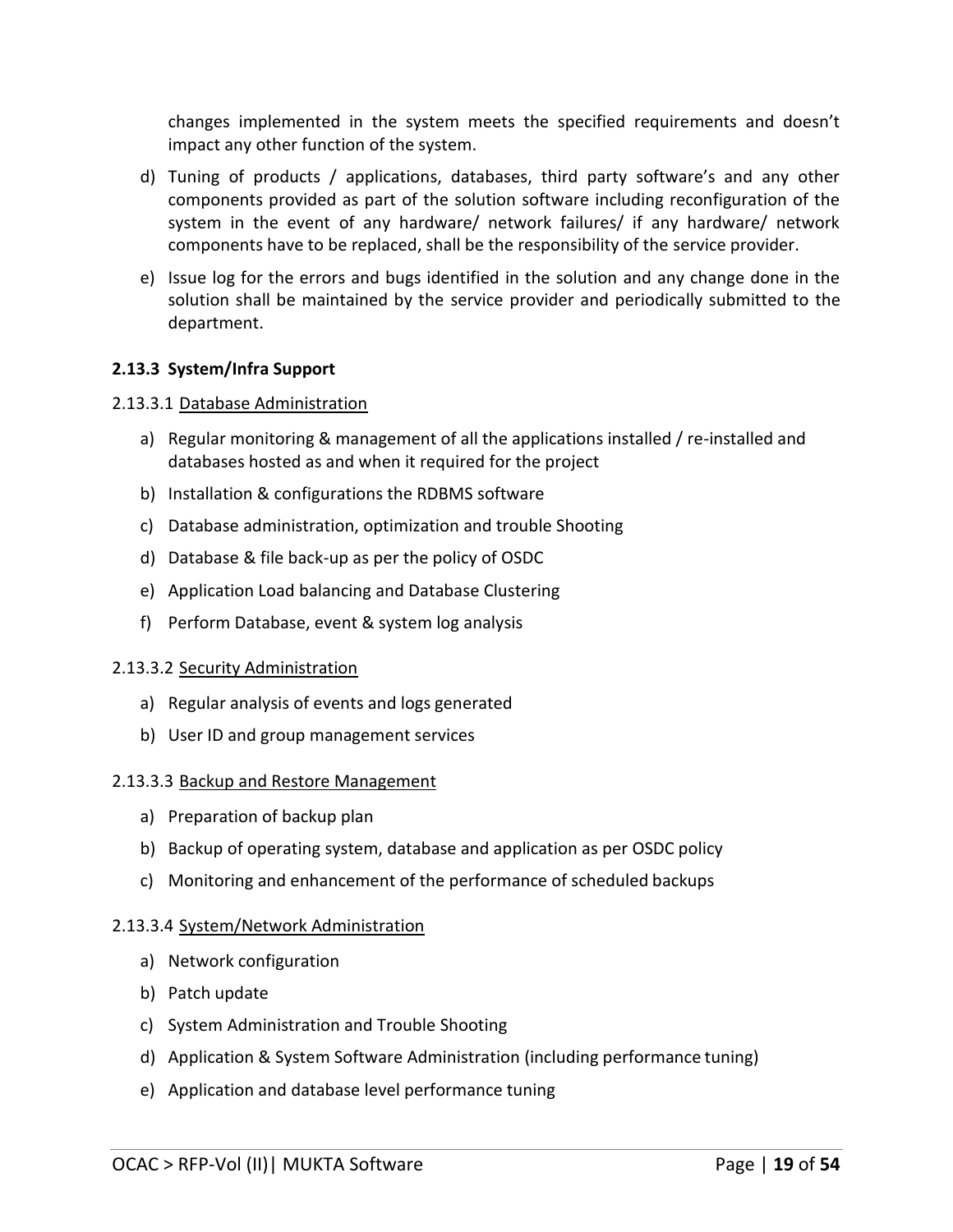#### <span id="page-20-0"></span>**2.13.4 Change Request Management**

MUKTA is an innovative urban wage employment initiative of government of Odisha and it is evolving continuously. It may be so required to customize the MUKTA-Soft to accommodate revise guidelines evolving time and again. Any such customization will be considered as change request.

- a) Major enhancement to the existing modules which may affect the application process & database (To be agreed by technical committee)
- b) Development of new Module/Form/Report
- c) Any changes in the Workflow/data flow or Core application framework
- d) Any new integration with other system
- e) System Administration

Change requests from the stakeholders of MUKTA-Soft shall be collected on regular basis. Change requests collected shall be discussed in the PMC, considered for implementation on priority basis and assigned to the service provider to work upon. The service provider should adapt following procedure to implement assigned change requests into MUKTA-Soft.

- a) To understand change requests and to analyze impact of desired change on existing modules.
- b) To prepare effort estimate on the basis of overall-person-days to bring desired changes in MUKTA-SOFT. The estimate of effort to implement the change requests must be approved by PMC before the vendor takes it up for implementation.
- c) To revise requirement specifications, design document prepared earlier including traceability matrices, test plan, test cases and other related technical artifacts to incorporate desired change.
- d) To revise the existing source code in related modules according to the revised design document, conduct test with test cases and recording of test results.
- e) To revise all related manuals and preparing release notes.
- f) To redeploy upgraded version of MUKTA-Soft application onto the staging, training and production environment.
- g) To close change-request-ticket after receiving note of satisfaction from the PMC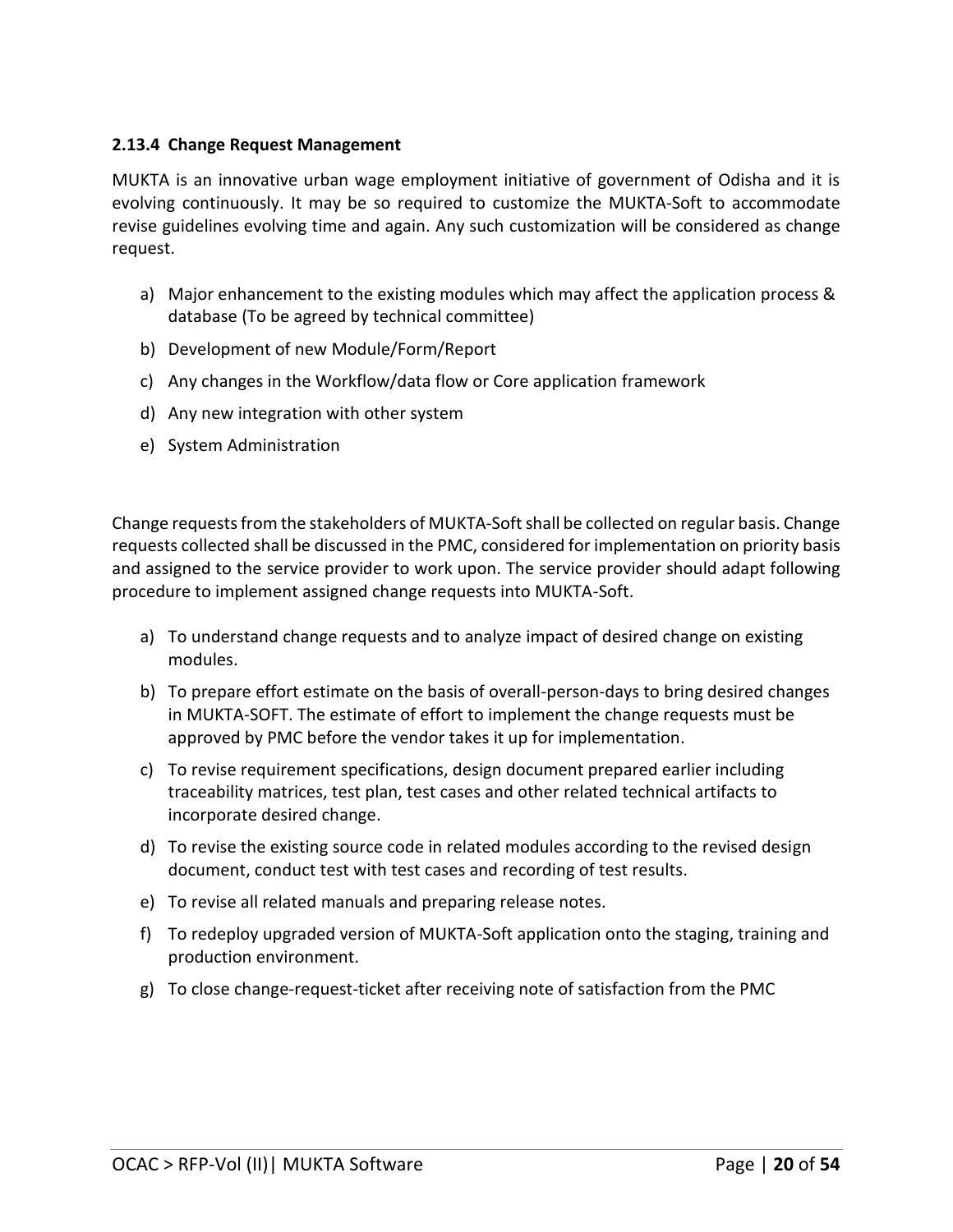#### <span id="page-21-0"></span>**2.13.5 Project Management**

The envisioned project is a multi-disciplinary initiative. An effective Project Management Plan and commitment to adhere to it is a mandatory requirement. The project plan should also include the resource, task and time plan for the entire duration of the project.

The service provider shall employ best practices in project management methodology to ensure that the envisioned project components are developed and implemented within the defined time period. A copy of the project management Plan (both soft and hard copy) shall be handed over to H&UD department to keep track of the progress of the project.

#### <span id="page-21-1"></span>**2.14 IT Helpdesk**

- a) The Service provider shall set up a helpdesk for resolution of queries internal to H&UDD officials only
- b) IT Helpdesk shall be the first point of contact for H&UDD officials for resolving all IT related incidents or service requests.
- c) It aims to restore normal service operation as quickly as possible and minimize the adverse effect on business operations, thus ensuring that the best possible levels of service-quality and availability are maintained.
- d) Address the application related functional queries raised by officials of H&UDD
- e) Co-ordinate with software team for all types of issue management / redressal in relation to the application software, selection list, MIS reports, etc
- f) The team shall furnish periodic report on number of issues received vis-a-vis resolved related to software.
- g) 5 Nos. of resources to be deployed at Client premises by the service provider for IT helpdesk will comply with following qualification & experience.

| Designation               | Qualification | Experience                                                                                                         |
|---------------------------|---------------|--------------------------------------------------------------------------------------------------------------------|
| <b>Helpdesk Executive</b> | Any Graduate  | Minimum 2 Year experience<br>with proficiency in Odia and<br>English Language and having<br>basic computer skills. |

- h) The service provider shall provide IT infrastructure like Laptop, Telephone for IT helpdesk personnel
- i) Department will bear the non-IT infrastructure like, Workstation, Electricity, Internet connectivity, Printer etc.
- j) Department will bear the recurring expenditure related to helpdesk service for the entire contract period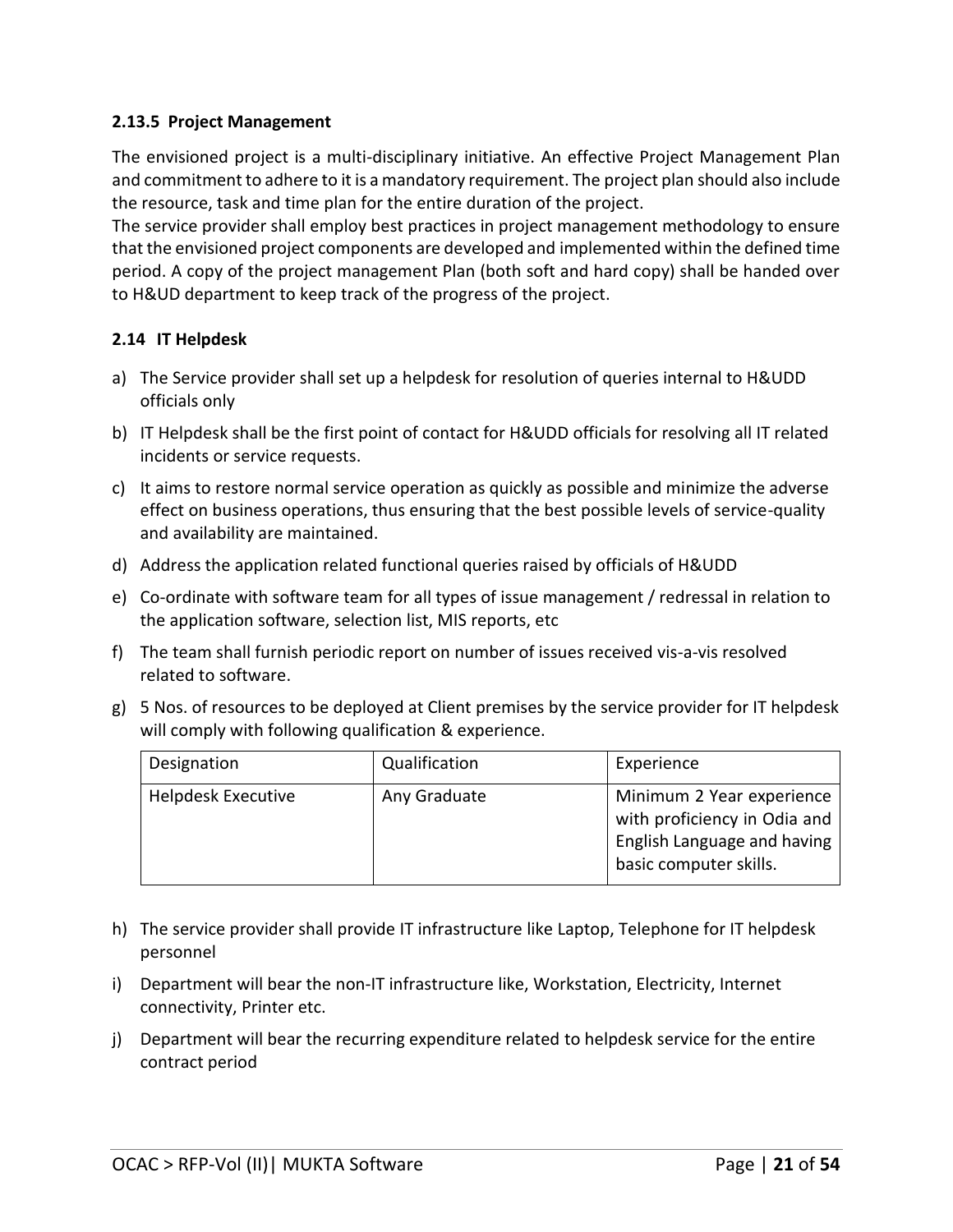#### <span id="page-22-0"></span>**2.15 Project Closure**

The last month of the project is considered as Project Closure period. H&UDD will not assign any new tasks or change request during the project closure period. During the project closure, the service provider shall clear all pending work as follows.

- a) To ensure that all the feedback, issues, complaints, change requests received from the users are resolved to the satisfaction of H&UDD.
- b) To ensure that all technical artifacts delivered meets the quality standard and comply with the feedback of the third-party quality auditor.
- c) To ensure that the final version of all the artifacts including source code of the MUKTA-SOFT solution is handed over to H&UDD technical team.
- d) To ensure proper transfer of knowledge to the H&UDD technical team.

#### <span id="page-22-1"></span>**2.16 Project Documentation**

The service provider shall share below list of documents to OCAC during the project contract period.

| <b>Milestone</b>                    | <b>Documentation</b>                    |
|-------------------------------------|-----------------------------------------|
| Preparation of SRS, Detailed Design | System Requirement Specifications (SRS) |
| and other technical artifacts       | Detailed Design Document (DDD)          |
| <b>Testing</b>                      | Test Plan,                              |
|                                     | Test Cases,                             |
|                                     | Test Results,                           |
|                                     | Defect List,                            |
|                                     | <b>Traceability Matrices</b>            |
| <b>Training</b>                     | Training calendar                       |
|                                     | <b>Training Manual</b>                  |
|                                     | <b>Operation Manual,</b>                |
|                                     | User Manual                             |
| <b>Exit Management</b>              | Programme Source Code,                  |
|                                     | Programmers Manual,                     |
|                                     | Installation Manual,                    |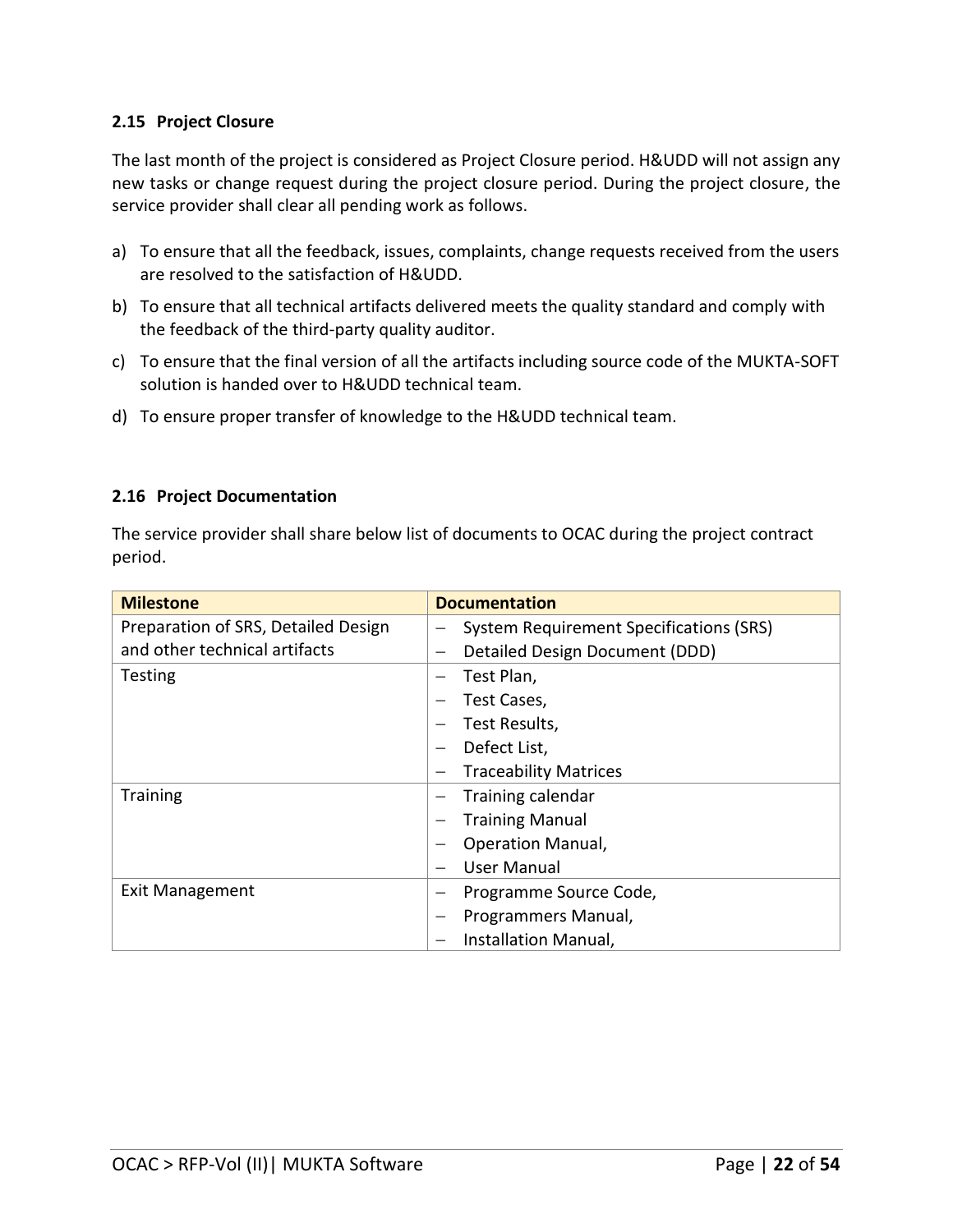# <span id="page-23-0"></span>**2.17 Project Timeline:**

<span id="page-23-1"></span>

|  | Phase wise break up of modules of MUKTA-Soft Smart Payment System |
|--|-------------------------------------------------------------------|
|--|-------------------------------------------------------------------|

| <b>Phase-I Modules</b>          | <b>Phase-II Modules</b>    | <b>Phase-III Modules</b>    |
|---------------------------------|----------------------------|-----------------------------|
| User Authentication and         | Work Order & Wage-Seeker   | Scheme Planning and         |
| Authorization (UAA)             | Engagement (ORD)           | Monitoring (MON)            |
| <b>Registers and Databases</b>  | Execution of Works and E-  | Training and Knowledge      |
| (RAD)                           | Muster book (EMB)          | Sharing (TRA)               |
| Vendor's Empanelment and        | Attendance of Wage Seekers | Grievance Redress and       |
| Rate Contract (VEN)             | with E-Muster (EMR)        | Chatbot (GRV)               |
| Shelf of Works, Finalization of | Purchase of Materials and  | Social Audit and Compliance |
| <b>Identified Public Works</b>  | Hiring of Equipment (PUR)  | (SOC)                       |
| (WOR)                           |                            |                             |
| Work Estimate, Technical        | <b>Billing and Payment</b> |                             |
| Sanction and Administrative     | Disbursement (PAY)         |                             |
| Approval (WES)                  |                            |                             |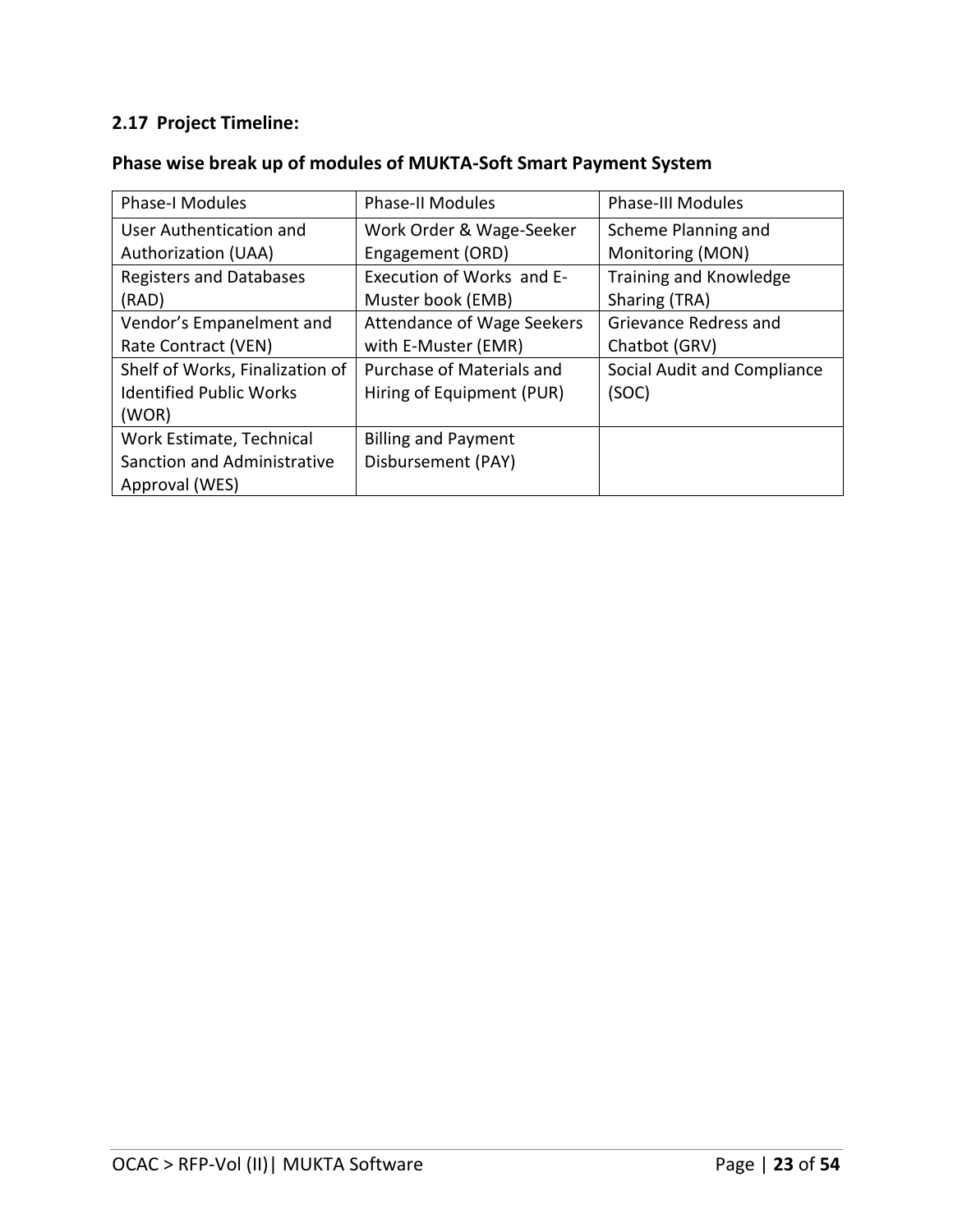| SI# | <b>Milestone</b>                                                                                                                                      | <b>Deliverables</b>                                                                                                                                                                                                                                             | <b>Duration</b>         |
|-----|-------------------------------------------------------------------------------------------------------------------------------------------------------|-----------------------------------------------------------------------------------------------------------------------------------------------------------------------------------------------------------------------------------------------------------------|-------------------------|
| a)  | System Study                                                                                                                                          | System Requirement<br>Specification (SRS)<br><b>Detailed Design Document</b><br>(DDD)                                                                                                                                                                           | in Months<br>$T0 + 1.0$ |
| b)  | Walkthrough of SRS and DDD by<br>H&UDD, revision by SI and<br>approval by H&UDD                                                                       | SRS and DDD Sign off from<br><b>H&amp;UDD</b>                                                                                                                                                                                                                   | $T0 + 1.5$              |
| c)  | Delivery of Phase-I modules                                                                                                                           | Source code for Phase-I<br>$\overline{\phantom{a}}$<br>modules<br>Technical, Operational and<br><b>User Manual for Phase-I</b><br>modules<br>Test Cases and Test Plan of<br>Phase-I modules<br>Staging certificate from SDC/<br><b>OCAC for Phase-I modules</b> | $T0 + 3.0$              |
| d)  | Training to UAT group on<br>delivered Phase-I modules by SI,<br>User Acceptance Testing by<br>H&UDD, revision of modules by<br>SI, approval by H&UDD  | UAT sign off for Phase-I<br>$\blacksquare$<br>modules from H&UDD                                                                                                                                                                                                | $T0 + 3.5$              |
| d)  | Delivery of Phase-II modules                                                                                                                          | Source code for Phase-II<br>modules<br>Technical, Operational and<br>$\blacksquare$<br><b>User Manual for Phase-II</b><br>modules<br>Test Cases and Test Plan of<br>Phase-II modules<br>Staging certificate from SDC/<br><b>OCAC for Phase-II modules</b>       | $T0 + 5.0$              |
| e)  | Training to UAT group on<br>delivered Phase-II modules by SI,<br>User Acceptance Testing by<br>H&UDD, revision of modules by<br>SI, approval by H&UDD | UAT sign off for Phase-II<br>modules from H&UDD                                                                                                                                                                                                                 | $T0 + 5.5$              |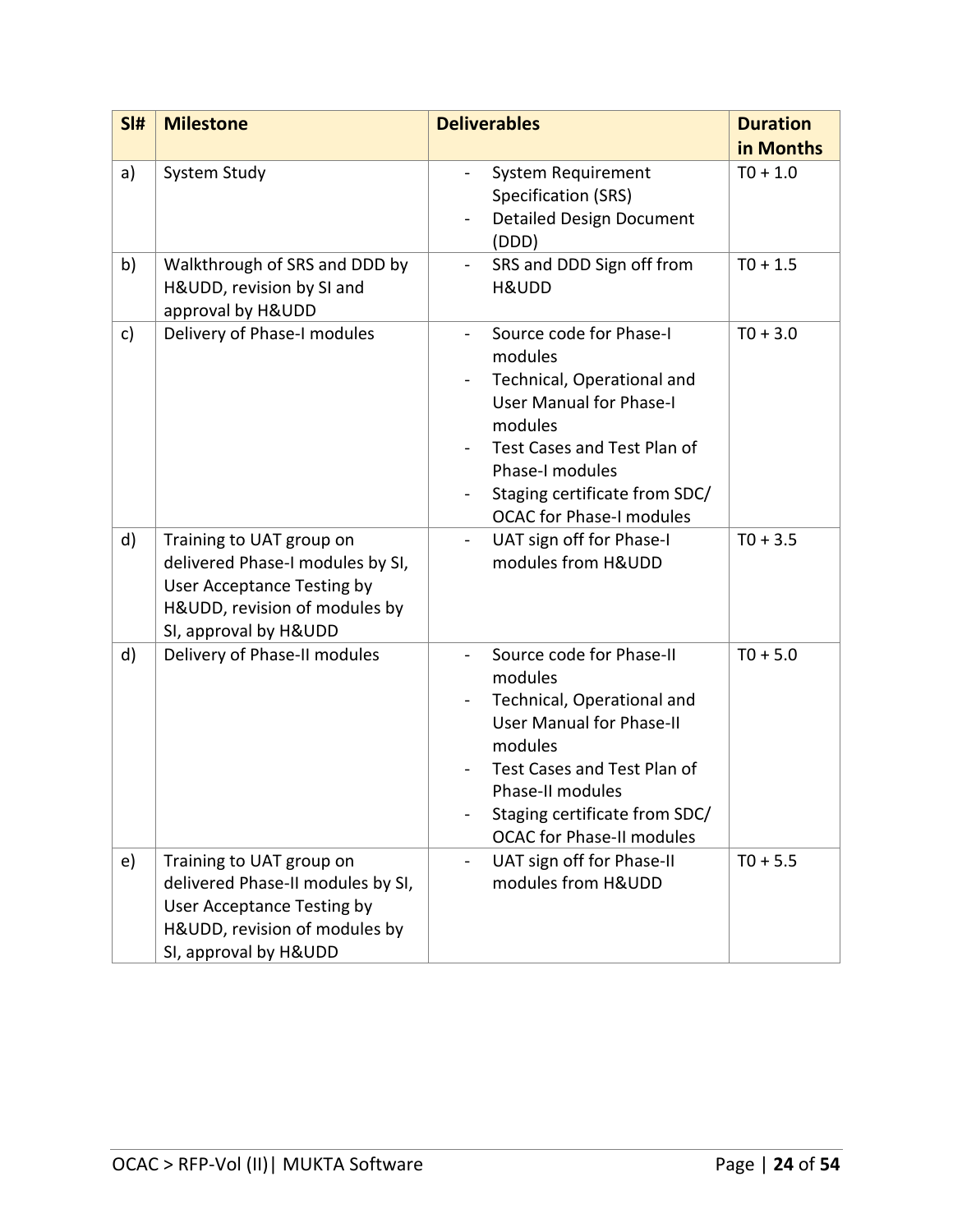| f) | Delivery of Phase-III modules                                                                                                                          | Source code for Phase-III<br>modules<br>Technical, Operational and<br>User Manual for Phase-III<br>modules<br>Test Cases and Test Plan of<br>Phase-III modules<br>Staging certificate from SDC/<br><b>OCAC for Phase-III modules</b> | $T0 + 7.0$     |
|----|--------------------------------------------------------------------------------------------------------------------------------------------------------|--------------------------------------------------------------------------------------------------------------------------------------------------------------------------------------------------------------------------------------|----------------|
| g) | Training to UAT group on<br>delivered Phase-III modules by SI,<br>User Acceptance Testing by<br>H&UDD, revision of modules by<br>SI, approval by H&UDD | UAT sign off for Phase-III<br>$\overline{\phantom{0}}$<br>modules from H&UDD                                                                                                                                                         | $T0 + 7.5$     |
| h) | UAT of complete and integrated<br>system of all phases                                                                                                 | Final UAT certificate from<br>H&UDD                                                                                                                                                                                                  | $T0+8$         |
| i) | Cyber security audit and<br>compliance                                                                                                                 | Safe to host certificate<br>submission                                                                                                                                                                                               | $T0+8.5$       |
| h) | Pilot Implementation in 2 ULB                                                                                                                          | Successful pilot completion report                                                                                                                                                                                                   | $T0+9$         |
| i) | Roll out in 112 ULB                                                                                                                                    | Go-Live certificate                                                                                                                                                                                                                  | $T1 = T0 + 12$ |
| j) | <b>Operation and Maintenance</b>                                                                                                                       | <b>Issue Logs</b><br>Monthly / Quarterly Activities Sheet                                                                                                                                                                            | $T1+48$        |
| k) | <b>IT Helpdesk</b>                                                                                                                                     | Monthly / Quarterly Activities Sheet                                                                                                                                                                                                 | $T1+48$        |

# <span id="page-25-0"></span>**2.18 Service Level & Penalty**

| SI#          | <b>Major Area</b>                                  | <b>Parameter</b>                                                                        | <b>Requirements</b>                                                         | <b>Penalty</b>               |
|--------------|----------------------------------------------------|-----------------------------------------------------------------------------------------|-----------------------------------------------------------------------------|------------------------------|
| a)           | Customization &<br>Implementation                  | Major milestone during<br>development and<br>implementation as per<br>project timeline. | As per project<br>timeline                                                  | Rs. 500/- per day<br>delay   |
| b)           | Response time<br>for bug fixing                    | Time taken (after the<br>request has been informed)<br>to acknowledge<br>problem        | Within 24 hours<br>from the time the<br>bug is reported.                    | Rs. 100/- per<br>hour delay  |
| $\mathsf{c}$ | <b>Resolution Time</b><br>(Only for Bug<br>fixing) | Time taken by the service<br>provider to fix the problem                                | Problems with<br>severity within 48<br>hours from the<br>time of reporting. | Rs. 500/- per<br>hour delay  |
| e)           | <b>IT Helpdesk</b>                                 | Start of service                                                                        | As per project<br>timeline                                                  | Rs. 2,000/- per<br>day delay |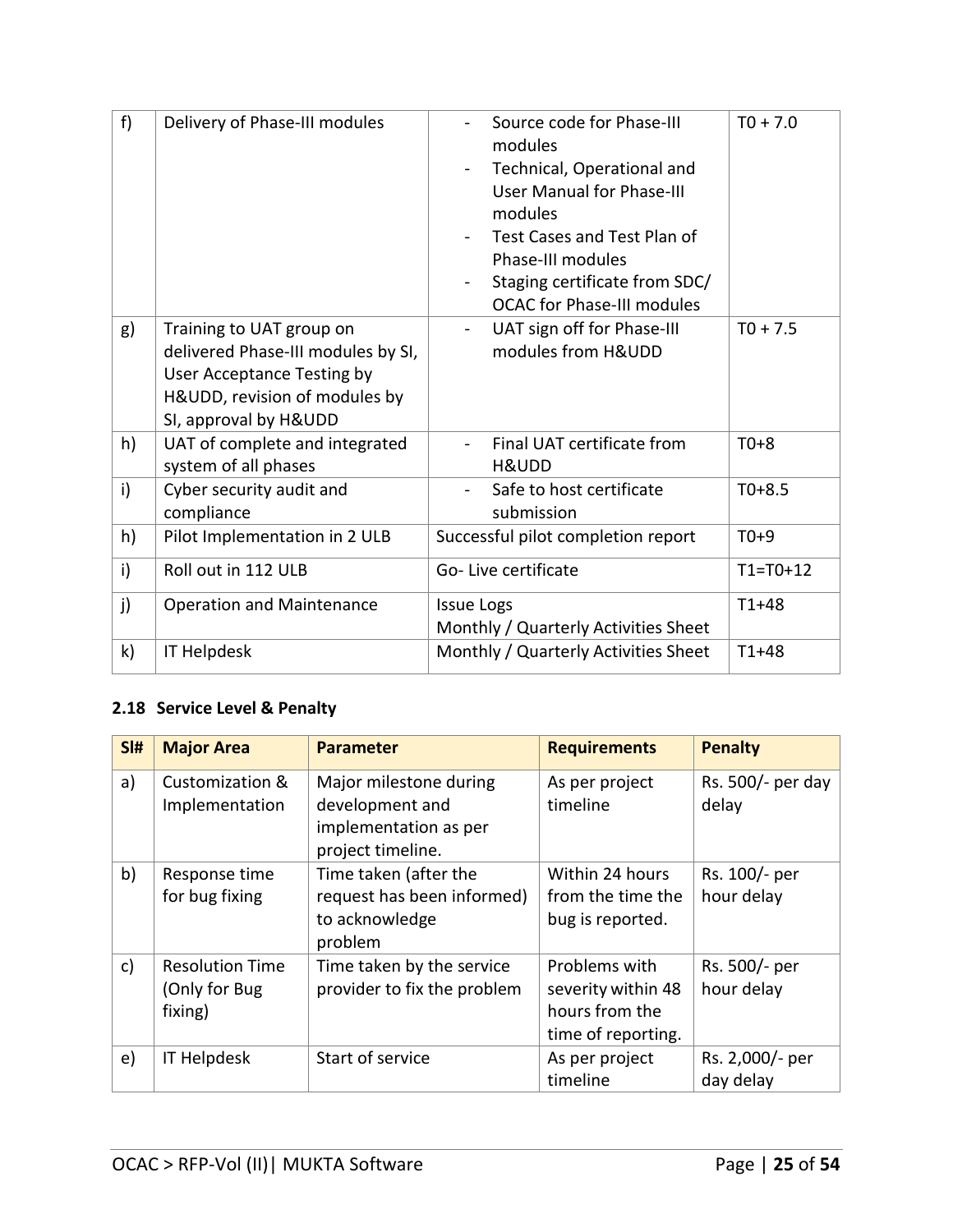# <span id="page-26-0"></span>**2.19 Bill of Material & Quantity**

| SI#                                                                                                                                                                              | <b>Category</b>                                                                           | <b>Items</b>                                                                                                                | Qty          |
|----------------------------------------------------------------------------------------------------------------------------------------------------------------------------------|-------------------------------------------------------------------------------------------|-----------------------------------------------------------------------------------------------------------------------------|--------------|
| a)                                                                                                                                                                               | Study, Design, Development /<br>Customization, Testing,<br>Deployment<br>/ Implementation | Application development as per<br>requirement mentioned under clause no. 3<br>of this document.                             | 12<br>months |
| b)                                                                                                                                                                               | Operation & Maintenance of<br>the application                                             | Application<br>Support,<br>Software<br>Maintenance, System Support, etc<br>mentioned under clause 2.12 of this<br>document. | 4 Years      |
| c)                                                                                                                                                                               | MIS executive Deployment                                                                  | Deployment of Manpower as specified in<br>clause 2.12                                                                       | 1 Year       |
| d)                                                                                                                                                                               | IT Helpdesk                                                                               | Deployment of Manpower as specified in<br>clause 2.14                                                                       | 4 Years      |
| e)                                                                                                                                                                               | Email                                                                                     | License and recurring expenses required as<br>per the technical proposal of the Service<br>provider.                        | 4 Years      |
| f)                                                                                                                                                                               | SSI certificate                                                                           | As per the scope mentioned in clause<br>2.2.11                                                                              | 5 years      |
| g)                                                                                                                                                                               | <b>Standard Database license</b>                                                          | As per the scope mentioned in clause<br>2.2.10                                                                              | 5 years      |
| h)                                                                                                                                                                               | E sign solution                                                                           | As per the scope mentioned in clause 2.2.7                                                                                  | 150<br>Nos.  |
| i)                                                                                                                                                                               | <b>Cyber Security Audit</b>                                                               | As per the scope mentioned in clause 3.5                                                                                    | 10 Nos       |
| Contract duration would be five years and may be extended for another two years based on<br>the requirement & performance of the Service Provider at the same cost/rate & terms. |                                                                                           |                                                                                                                             |              |

# <span id="page-26-1"></span>**2.20 Payment Terms**

| SI# | <b>Category</b>                           | <b>Payment Terms</b>                                                          |
|-----|-------------------------------------------|-------------------------------------------------------------------------------|
| a)  | Design, Development and<br>Implementation | 20% payment of application development on SRS<br>Approval                     |
|     |                                           | - 15% payment of Application development on<br>completion of UAT of Phase-I   |
|     |                                           | - 15% payment of Application development on<br>completion of UAT of Phase-II  |
|     |                                           | - 15% payment of Application development on<br>completion of UAT of Phase-III |
|     |                                           | - 25% payment of Application development on                                   |
|     |                                           | receipt of security audit certificate and Go-Live                             |
|     |                                           | Certificate.                                                                  |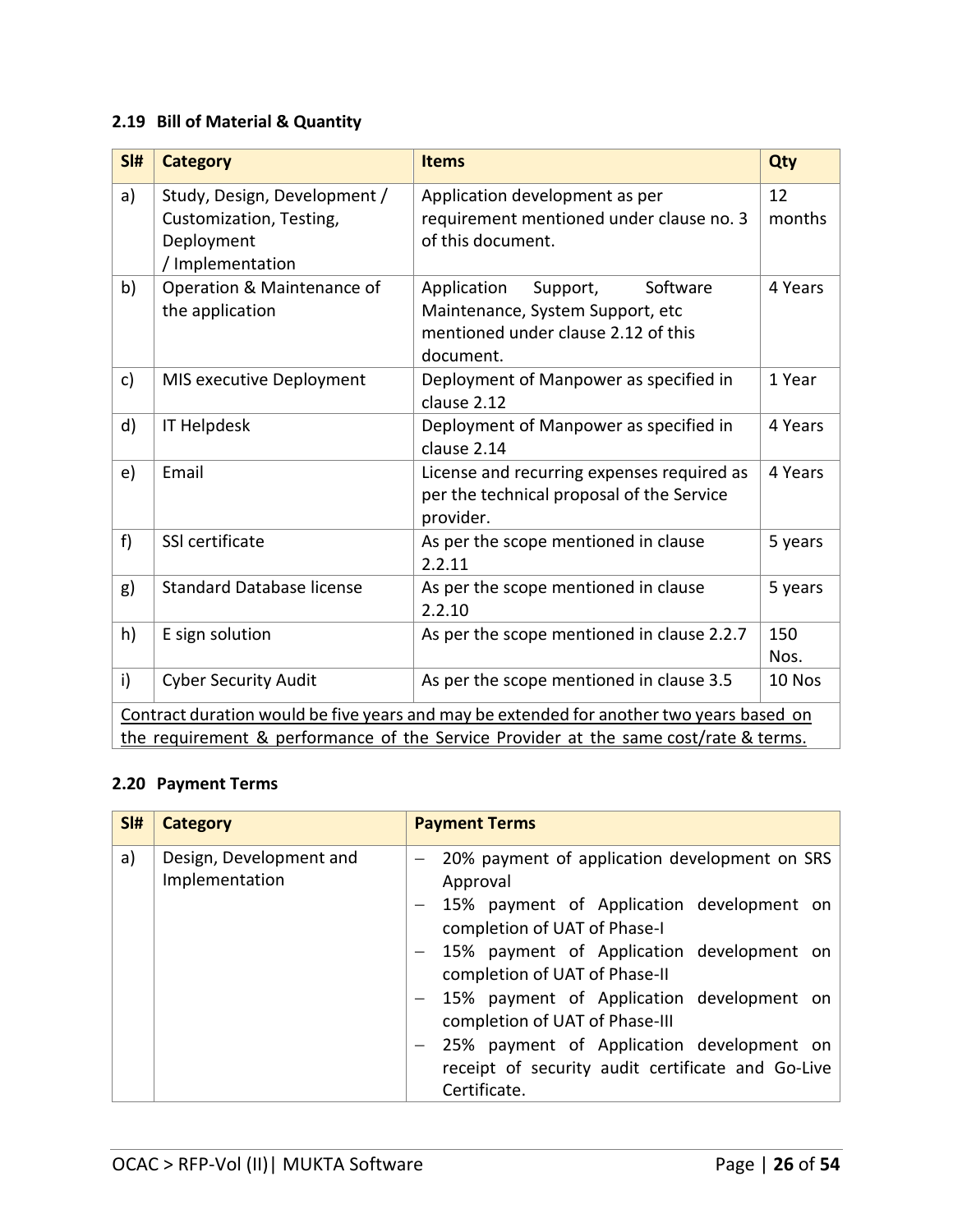| SI#          | <b>Category</b>                    | <b>Payment Terms</b>                                                                 |                                          |
|--------------|------------------------------------|--------------------------------------------------------------------------------------|------------------------------------------|
|              |                                    | Balance 10% will be paid after 6 months of<br>successful Go-Live of the application. |                                          |
| b)           | <b>Operation &amp; Maintenance</b> | <b>Application Support</b>                                                           | 100% cost of this                        |
|              |                                    | Software Maintenance                                                                 | item equally divided<br>into 16 quarters |
|              |                                    | System/Infra Support                                                                 |                                          |
| c)           | Security Audit cost                | 100% payment on submission of Safe-To-Host<br>Certificate                            |                                          |
| $\mathsf{d}$ | SSI certificate                    | 100% payment on submission of configuration report                                   |                                          |
| e)           | Database cost                      | 100% after go live and submission of license                                         |                                          |
| f)           | E sign solution                    | 100% payment after E- sign integration and go live.                                  |                                          |
| g)           | Analytical Tool License cost       | 100% after submission of license                                                     |                                          |
| h)           | Integration with Other             | 100 % payment after successfully integration and go                                  |                                          |
|              | application                        | live of each Integration, the payment will be made as                                |                                          |
|              |                                    | per actual number of integrations.                                                   |                                          |
| i)           | Help desk resource cost            | Monthly after receiving MPR                                                          |                                          |
| j)           | Helpdesk Setup cost                | 100 % payment after fully set up and operational on<br>go live                       |                                          |
| $\mathsf{k}$ | MIS Executive resource cost        | Monthly after receiving MPR                                                          |                                          |
| $\vert$      | Additional Modules /               | 100% payment on Go-Live of the additional modules /                                  |                                          |
|              | <b>Change Request</b>              | change request upon approval                                                         |                                          |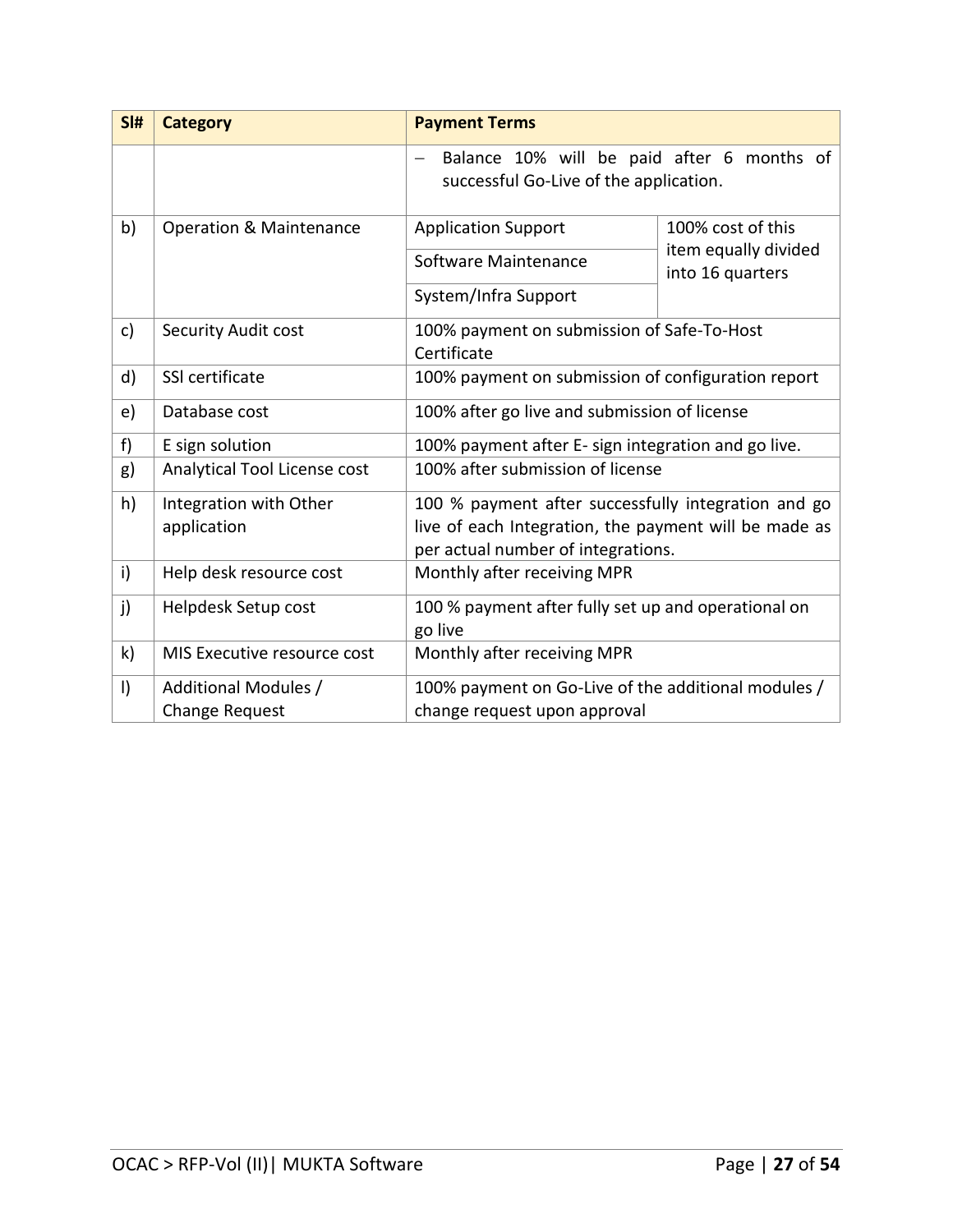# <span id="page-28-0"></span>**3 Functional Requirements of the MUKTA Soft Solution:**

The objective of MUKTA is to provide sustainable livelihood opportunities to the urban poor, informal and migrant wage-seekers and creation and maintenance of climate resilient community assets through partnership with community-based organizations. The MUKTA-Soft is envisaged to cover all functionalities as prescribed in the scheme guideline.

It is envisaged that all the modules are developed in phase manner in 3 phases. Below table depicts the phase wise module lists.

| Phase-1                  | Phase-2                      | Phase-3                   |
|--------------------------|------------------------------|---------------------------|
| User Authorization &     | Work Order & Engagement      | <b>Scheme Monitoring</b>  |
| Authentication           | of Wage-Seeker               |                           |
| Important Registers &    | Execution of Work (eMB)      | Training and Knowledge    |
| Database                 |                              | Sharing                   |
| Vendors' Empanelment and | E-Muster                     | Grievance Redress &       |
| <b>Rate Contract</b>     |                              | Chatbot                   |
| Shelf of Work            | <b>Purchase of Material</b>  | Social Audit & Compliance |
| Work Estimate, TS & AA   | <b>Billing &amp; Payment</b> |                           |
|                          | Disbursement                 |                           |

The detailed Functionalities are mentioned in the below sections

#### <span id="page-28-1"></span>**3.1 User Authorization and Authentication**

There is state level, district level, ULB level, community organization level as well as wage-seeker level stakeholders/ users of MUKTA-Soft exist in the system. MUKTA-Soft enables the system administrator to create users with their login credential. Role based access authorization of the users can also be defined in MUKTA-Soft. E-sign particulars of the users are also recorded through this module. Directory access protocols must be implemented for recording users' credentials.

This module shall have below functionalities

- a) Provision to register various key stakeholders such as state level, district level, ULB level officials, community organization as well as wage-seekers.
- b) Creation of users with their login credential as per Role based access authorization by System Administrator
- c) Provision to capture the E-sign particulars of the users.

#### <span id="page-28-2"></span>**3.2 Scheme Monitoring**

The Scheme Monitoring module is a web component of the MUKTA-Soft. This module enables state level authorities to prepare fiscal year plan for the scheme, to assign annual target and to allocate (and reallocate) funds to ULBs. The funds allocated to the ULB become the authority-tospend for the authorities of respective ULB. In other words, that sets the limit up to which the ULB level committee can finalize works, or up to which payment to IA/IP, wage-seekers and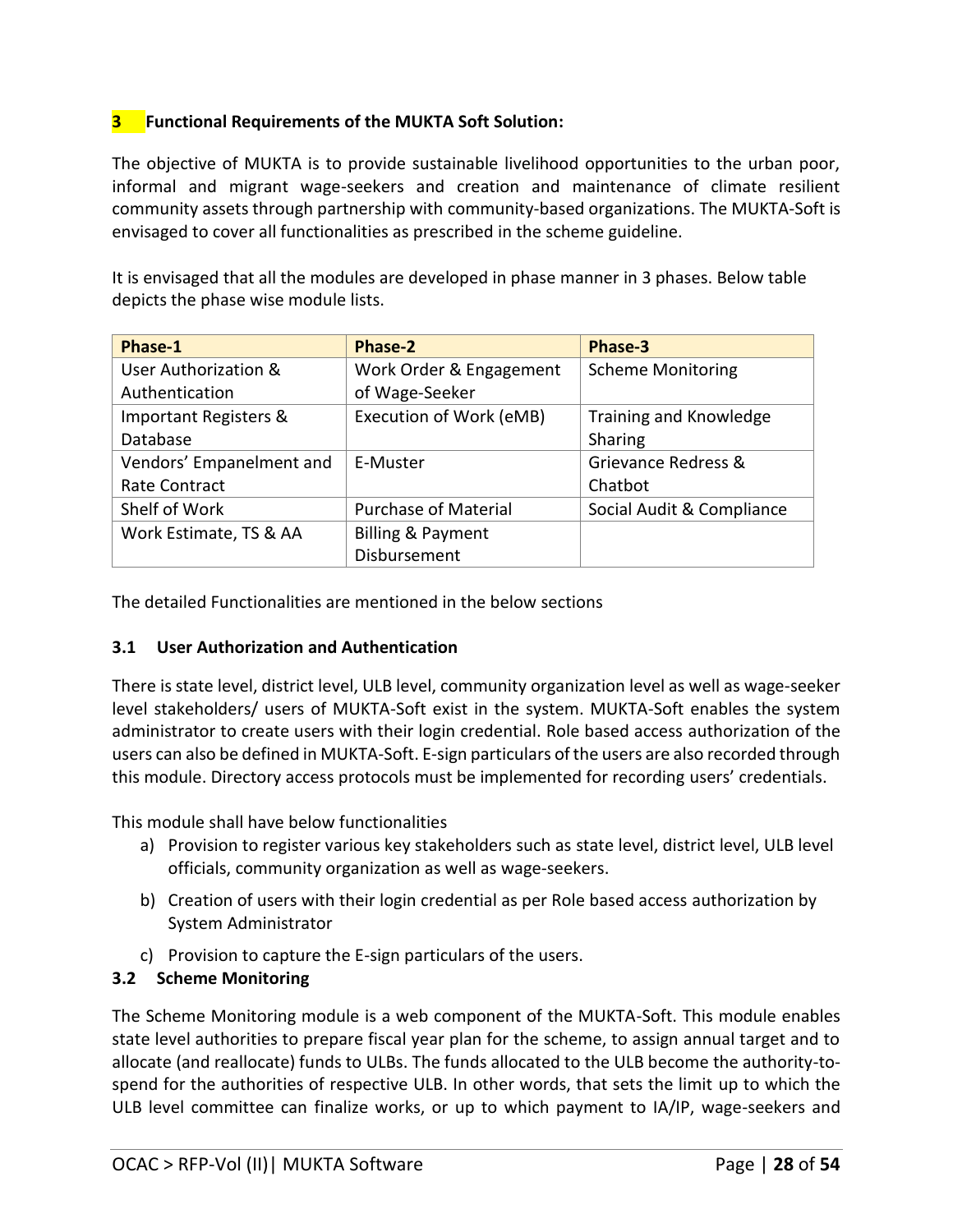material suppliers can be made. This module gathers physical, financial and wage employment progress data from the ULB and present them on dashboards comparing target vis-à-vis actuals. It enables the user to navigate performance data through drill down facility across State, ULBs and Ward up to Project level.

This module shall have below functionalities:

- a) Provision to create fiscal year in the system
- b) Provision to create plan under the fiscal year
- c) Facility to assign annual Target
- d) Capture fund allocation to ULB
- e) Provision to create Dashboard to view physical, financial and wage employment progress data of various ULBs

#### <span id="page-29-0"></span>**3.3 Important Registers and Databases**

#### <span id="page-29-1"></span>**3.3.1 Database of Community Organizations**

MUKTA-Soft maintains a database of project Implementing Agencies (IAs) or Implementing Partners (IPs) with their unique Id. This module enables the ULBs to register community organizations with their details. Such organizations include Mission Shakti Groups (MSG), Slum Dwellers Associations (SDA), Area Level Federations (ALF) and City Level Federations (CLF). Facility should also be available to import records of MSGs from Mission Shakti database and records of SDAs from Jaga Mission database. The data import facility must include one-time import of existing records as well as time-and-again import of new records added incrementally into the database. This module also keep on building the history of projects assigned to the community organization as IA or IP with financial detail and employment opportunity created through MUKTA scheme in course of time.

This will have below functionalities:

- a) System shall maintain a database of project Implementing Agencies (IAs) or Implementing Partners (IPs) with their unique Id.
- b) Facility should also be available to import records of MSGs from Mission Shakti database and records of SDAs from Jaga Mission database.
- c) Provision to show history of projects assigned to the IA or IP with financial detail and employment opportunity created through MUKTA scheme in course of time.

#### <span id="page-29-2"></span>**3.3.2 Database of Wage-Seekers**

MUKTA scheme is available to all adult wage seekers, resident of the State and desirous of working in the urban areas. However, while engaging the wage seekers, preference shall be given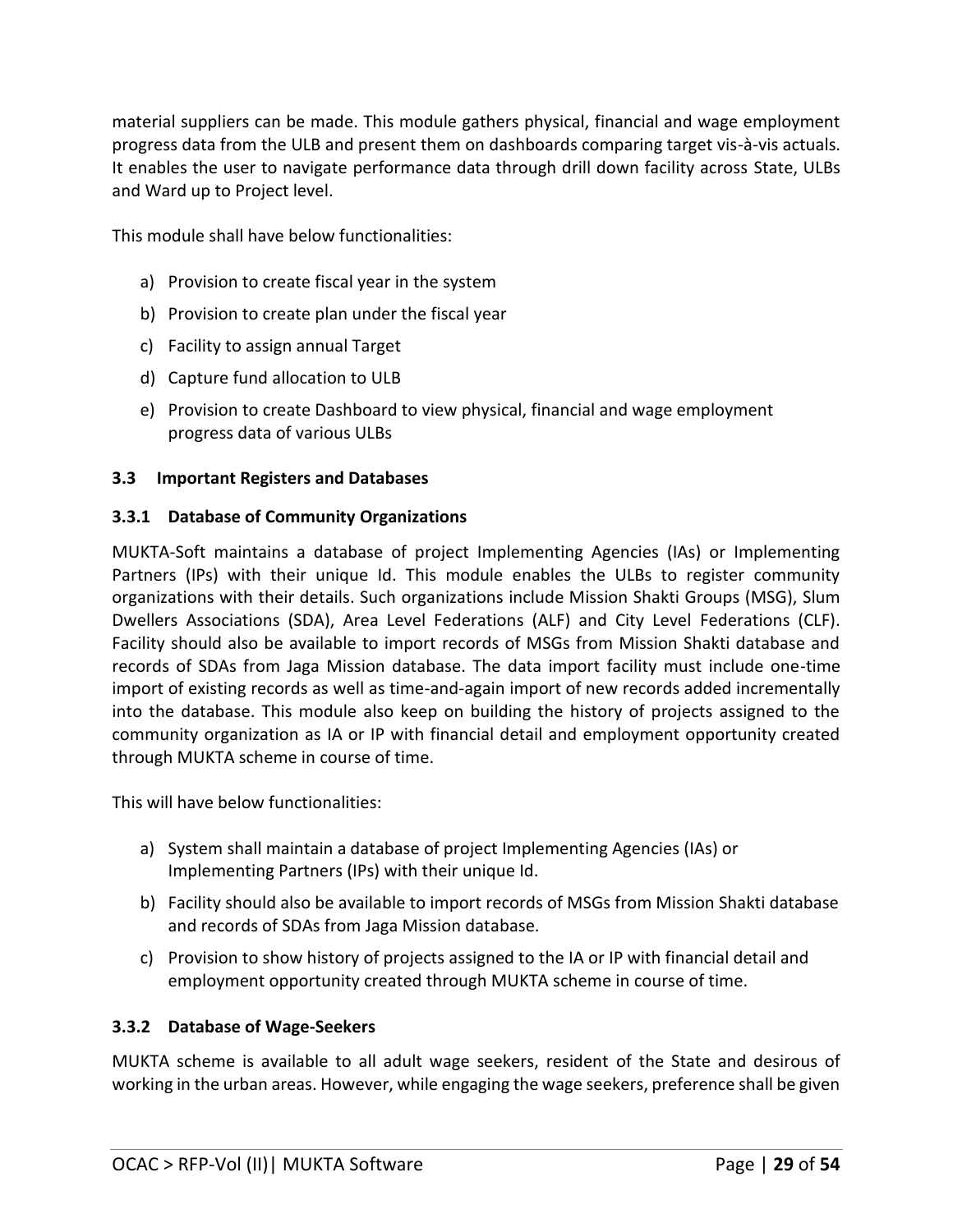to local wage seekers and vulnerable groups like women, transgender, persons with disabilities etc. residing in the ULB area.

MUKTA-Soft maintains a centralized database of wage-seekers with their unique Id. The wageseekers' enrolment module must be available on mobile app as well as on the web application. The demographic details including caste category, disability information, AADHAAR information, banking details and skill profile of the wage-seekers should be recorded during registration. AADHAAR seeding and UDID seeding facility should be available with the registration module. Wage-seeker registration is a dynamic process. It means a wage-seeker can be registered on the spot when assigning her/him job in a works. This module enables any citizen to submit request for enrolment as a wage-seeker through SMS. This module also keeps on building the history of employment offered to the wage-seeker and wage disbursed through MUKTA scheme in course of time.

The above module shall have below functionalities:

- a) Provision to create database of the Wage –Seekers with below information
	- − Name
	- − Age
	- − Gender
	- − Residing district/ block/ ULB/
- b) Provision to capture the disability status of the Wage workers.
- c) Option to generate the Unique ID of wage workers.
- d) Provision to capture the Enrolment status through Mobile app.
- e) System shall have the provision to capture the demographic details including caste category, disability information, AADHAAR information, banking details and skill profile of the wage-seekers.
- f) Option for the AADHAAR seeding and UDID seeding facility shall be available with the registration module.
- g) Provision for the spot registration of the Wage-seeker
- h) Option to enable sms based enrolment request
- i) Facility to capture the history of the employment of Wage-seeker

#### <span id="page-30-0"></span>**3.3.3 Register of Community Assets**

MUKTA-Soft maintains a centralized register of assets with their unique Id built through MUKTA scheme. This module enables the authorities to browse the asset database drilling down from state level through ULB level to Ward level. A log book of projects/ works executed for creation or for maintenance of the asset is also part of this database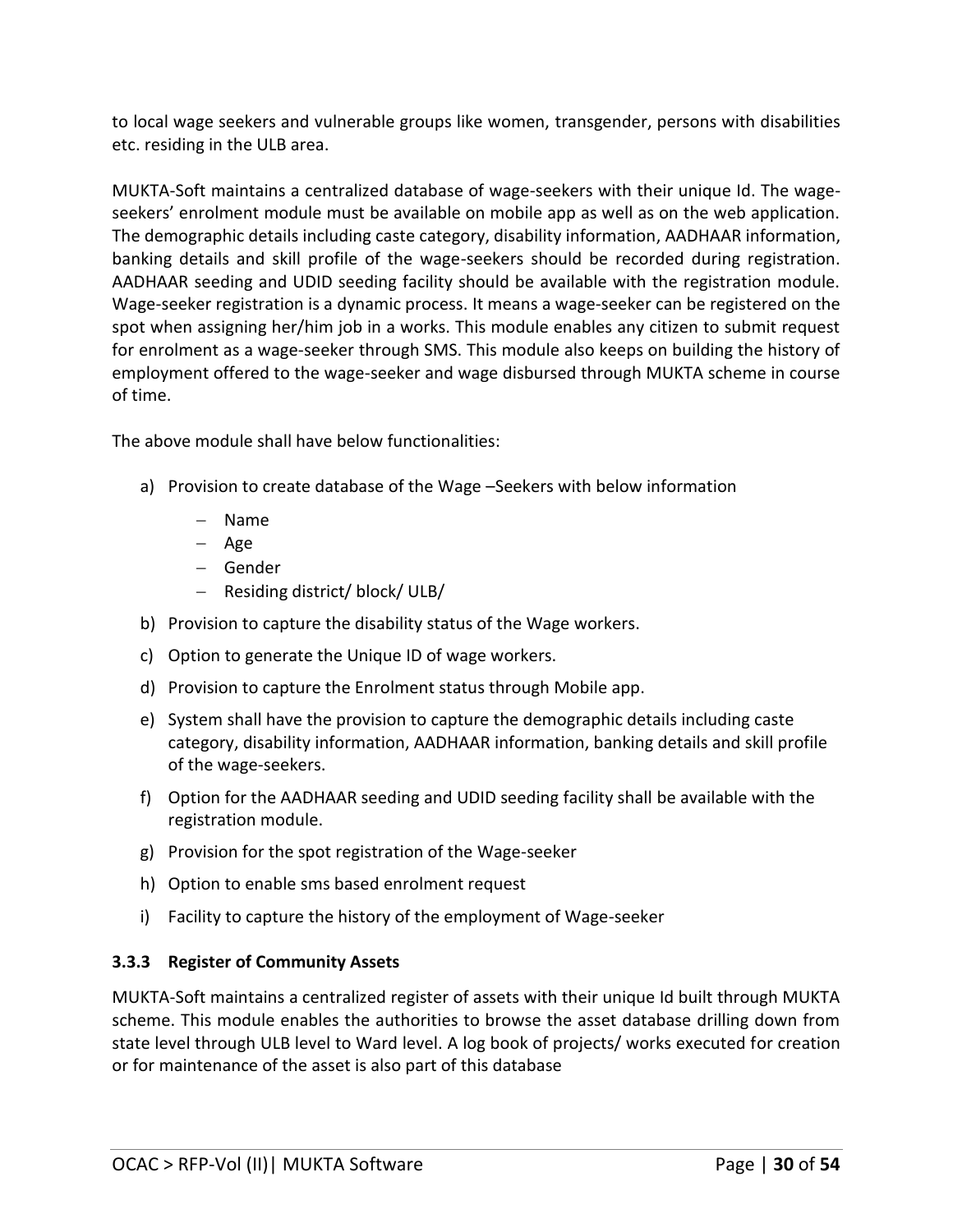This module will have below functionalities:

- a) Provision to create Asset register with Unique ID for each Assets
- b) Option to capture Geo Location of each Asset
- c) Provision for Higher authority to drilldown while searching of Assets
- d) Facilities for Asset Log book preparation

#### <span id="page-31-0"></span>**3.4 Vendors' Empanelment and Rate Contract**

This module enables the Engineering Department of ULB to maintain registers of empaneled vendors or suppliers. It also enable the ULBs to maintain registers on rate of schedule items, non-schedule items, work items

#### <span id="page-31-1"></span>**3.4.1 Schedule of Rate (Basic)**

The Works Department publish schedule of rates of material, equipment (plants & machinery) and labour items time to time. The MUKTA-Soft maintains the register of such schedule item with its code, its unit of measure and its unit rate. The register does not record the historic data of unit rate of the scheduled items. The schedule of rates is valid for the entire state.

This module will have below functionalities:

- a) Creation of Registers for scheduled items
- b) Option to capture the units and rates of the scheduled items

#### <span id="page-31-2"></span>**3.4.2 Schedule of Rates with Lead Charges**

District specific rate of scheduled items vary from one district to the other, because of the lead charges for lead, lift, loading and unloading the item from the source to destination. Hence, The MUKTA-Soft provides a district specific register of rates with lead charges.

This module shall have following functionalities:

- a) Provision to capture district wise lead charges which includes following
	- ─ District wise Loading unloading charge
	- ─ lifting charge
- b) Provision to capture source and destination
- c) Provision to generate district wise registers

#### <span id="page-31-3"></span>**3.4.3 Empanelment of Vendor through Invitation of EOI**

The ULB may invite expression of interest from interested supplier/ vendor to supply scheduled items in the specified rates. Invitation of expression of interest by ULB, submission of EoI by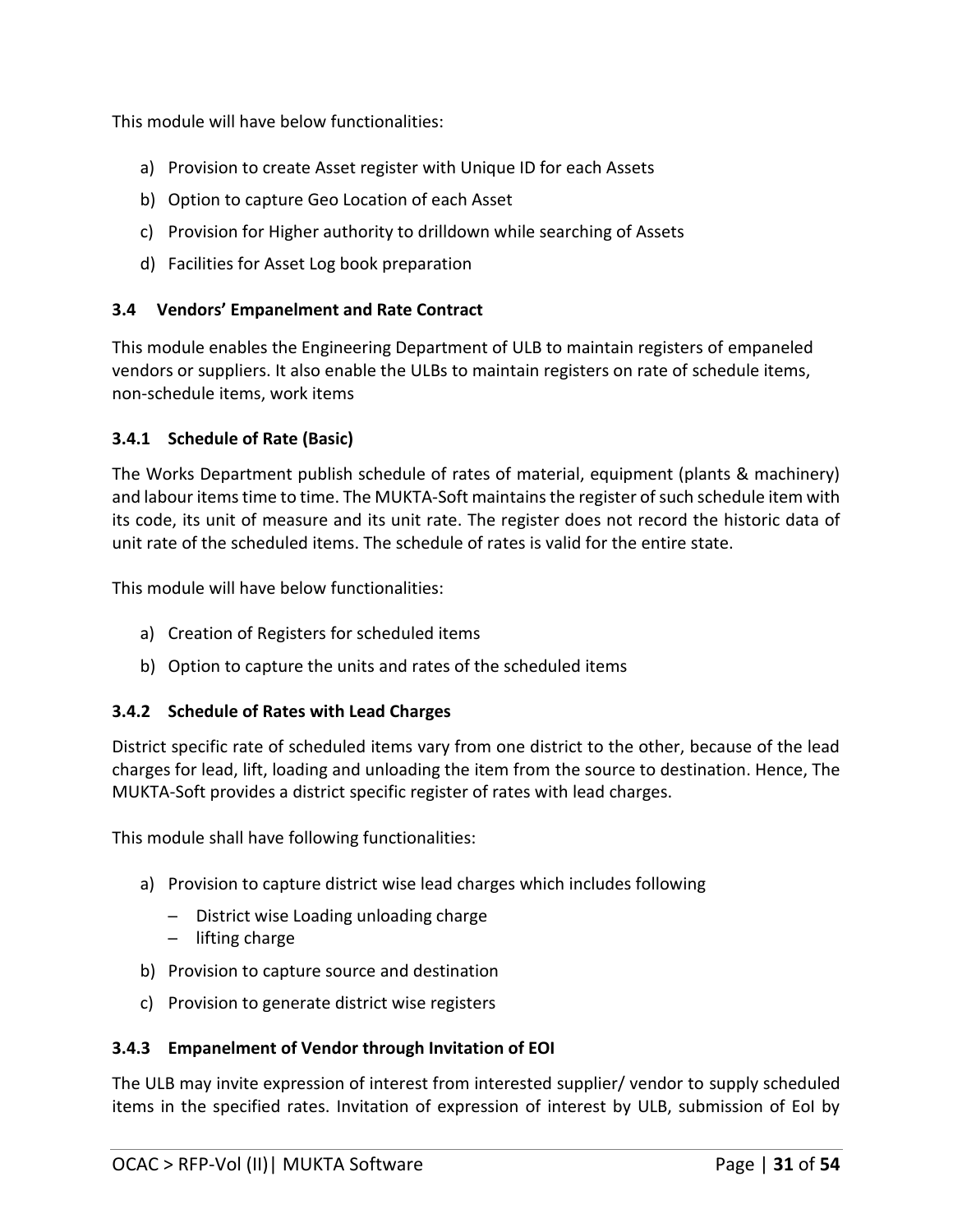supplier/ vendor, selection of eligible supplier/ vendor according to their technical competencies is done manually. The MUKTA-Soft enables the engineering department to maintain a register of empanel vendors approved by the ULB level authority. Purchase orders may be issued to any such empaneled vendors for supplying scheduled materials or equipment. Technical competency of the vendors is considered and equal supply opportunity to the vendors should be ensured while placing the order.

This module shall have below functionalities:

- a) Provision to capture information of empanel vendors
- b) Facility to upload the empanelment copy by the vendors
- c) Option to capture the rate contract
- d) Provision to upload the Purchase order against each empaneled vendor.

#### <span id="page-32-0"></span>**3.4.4 Rates of Non-Schedule Items**

There may be many non-scheduled items (e.g. open gym equipment) required for execution of works under MUKTA scheme. To discover competitive market price of such non-scheduled items, ULBs invite price bid through public tender. The competitive market price of each non-scheduled item is discovered from L1 (least cost method) bid of technically qualified bidders. The process to discover the price is done manually. The MUKTA-Soft enables the engineering department to record the rate of non-scheduled items into a register.

This module shall have below functionalities

- a) Provision to capture information of Tender
- b) System shall have the option to capture the information of participants
- c) Provision to capture the price bid of the participants against the non-scheduled Items
- d) Facility to generate registers of non-scheduled items.

#### <span id="page-32-1"></span>**3.4.5 Empanelment of Vendor through Invitation of Public Bidding**

To discover competitive market price of such non-scheduled items, ULBs invite price bid through public tender. The competitive market price of each non-scheduled item is discovered from L1 (least cost method) bid of technically qualified bidders. Any technically qualified bidder, who agrees to supply the items at L1 price is empaneled by the ULB level authorities. The entire process is carried out manually. MUKTA-Soft enables engineering department to record such empaneled vendors into the register. This module shall have below functionalities

- a) Provision to capture information of the empaneled vendor
- b) Provision to capture the agreed rate of the empaneled against the non-scheduled Items
- c) Facility to compare the final price with the price quoted by bidders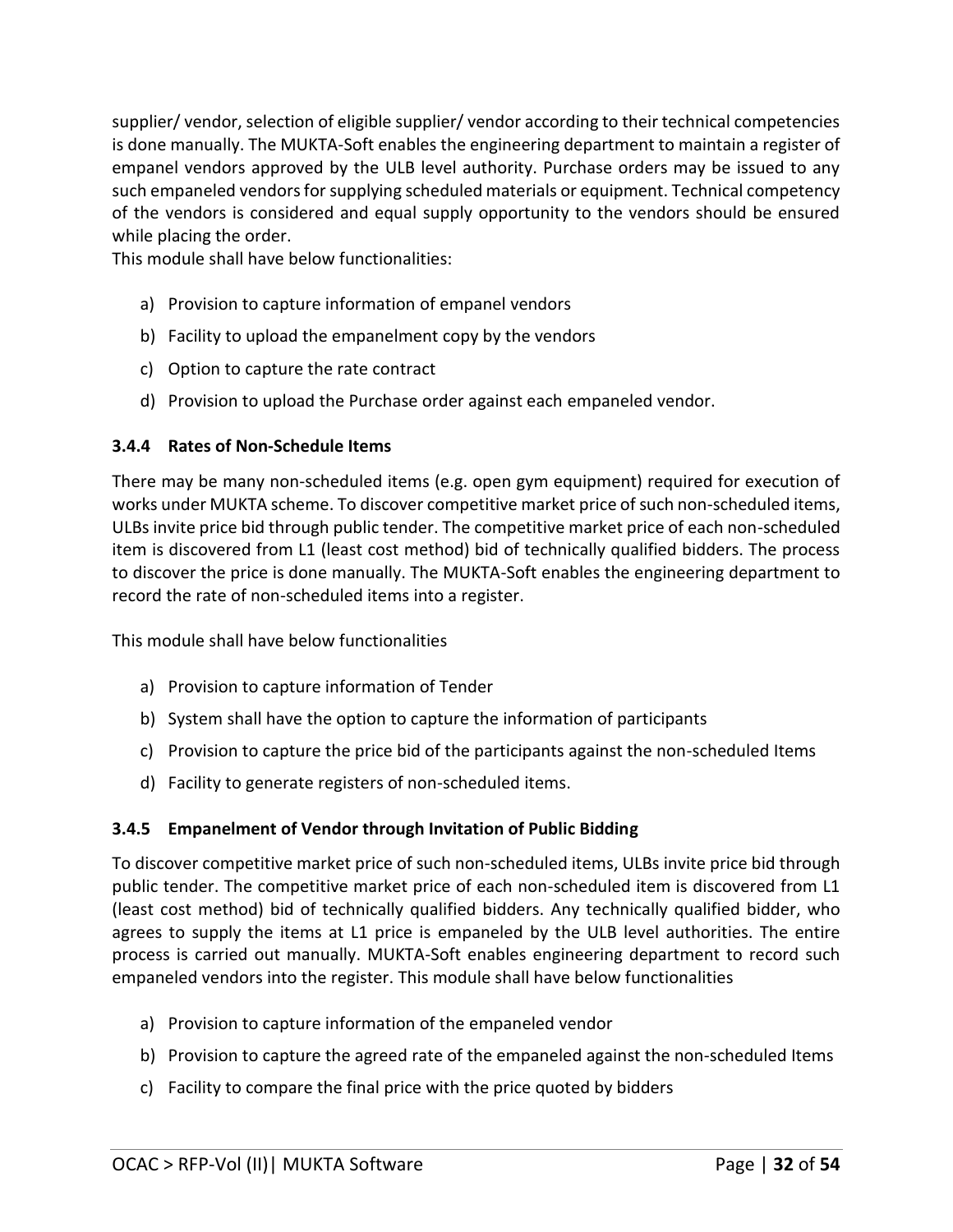d) Creation of Register for the empaneled vendor

#### <span id="page-33-0"></span>**3.4.6 Rate Analysis of Works Item**

The OPWD Code provides rate analysis of Works Items. The rate of a works item is derived by the sum of value of all material items, labour items and equipment items required to complete a unit works. The MUKTA-Soft enables the engineering department to record the rate analysis of all works item.

This module will have below functionalities:

- a) System shall have provision to select following items rate to calculate the final rate
	- ─ Material Items rate
	- ─ Equipment Items rate
	- ─ Labour rate
- b) Provision for auto calculation of the above rates to generate the finalized rate
- a) Facility to save the finalized rates

#### <span id="page-33-1"></span>**3.5 Shelf of Works: Finalization of Identified Public Works**

#### <span id="page-33-2"></span>**3.5.1 Wishlist Module**

Keeping in view the overall objectives of the scheme, potential of local area and its needs, technical feasibility and financial limit, public works shall be identified and prioritized by the Ward Level Committee after a systematic and participatory planning exercise. The upper financial limit of public works to be taken up under MUKTA shall be Rs.15 Lakhs, which may be revised by the H&UDD from time to time.

A mobile app in MUKTA-Soft enables the ward level committee (WLC) to record the identified work into the Wishlist. Details of the works including (a) geo-location, (b) ward no in the ULB, (c) address, (d) type of works and (e) description of proposed work by the ward level committee should be recorded. The identified works must be assigned with (f) Wishlist-Id, The (g) Asset-Id of the public asset, which may be created or may be maintained through the proposed works should also be tagged with. The mobile app prepare PDF document of the Wishlist. Ward Officer prints the PDF and get it signed by the members of WLC and submit it to Municipal Engineer for feasibility study.

This module shall have following functionalities

a) Provision to record the identified work into the Wishlist.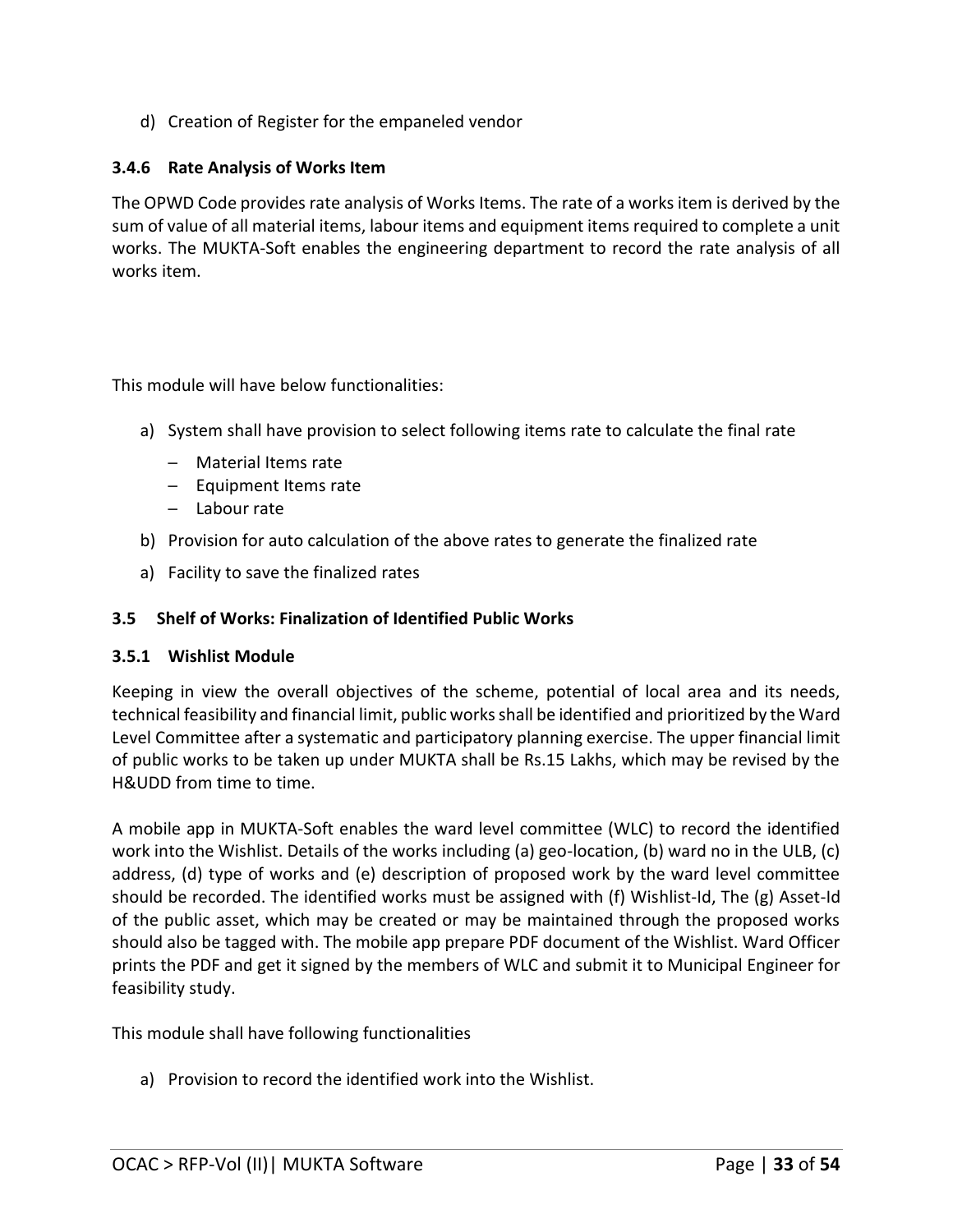- b) Option to capture details of the works including
	- ─ Geo-location,
	- ─ Ward no in the ULB
	- ─ Address of the ward
	- ─ Type of works
	- ─ Description of proposed work by the ward level committee
- c) Provision to assign the identified work with following
	- ─ Wishlist-Id
	- ─ Asset-Id of the public asset

#### <span id="page-34-0"></span>**3.5.2 Feasibility Study & Observation Recording**

This component is a mobile app that enables the concerned field engineer (i.e. JE/ AE) of the ULB to record her/ his observations during feasibility study of each work in the Wishlist submitted by the respective ward level committee. By geo tagging the report, the mobile app ensures that the observations are recorded being at the proposed works site. To record the observation during the feasibility, study the App provides a standardized list that contains (i) mandatory checklist and (ii) optional checklist. The optional checklist on the basis of the type of works can be defined or configured by the respective ULB. The field engineer (JE/ AE) marks each identified works as feasible or not. Feasibility report from all field engineers is consolidated by ME.

This module shall have below functionalities:

- a) Provision to record feasibility study observations by the field engineer through mobile app
- b) Option to capture the geo tag information while recording the observation
- c) Provision to refer the standardized list that contains (i) mandatory checklist and (ii) optional checklist while capturing the observations
- d) The details of Mandatory checklist shall be as follows:
	- ─ Is public land or property available for the works: (Yes/ No)
	- ─ What is the dimensions of the land or property available for the works?
		- Length (in meter): (Enter number with 3 decimal places)
		- Width (in meter): (Enter number with 3 decimal places)
		- Height (in meter): (Enter number with 3 decimal places)
	- ─ Is the land or property suitable for the works: (Yes/ No)
	- $-$  Is the available land/ property free from encroachment or litigation: (Yes/No)
	- $-$  Is necessary approval already obtained from competent authority to carry out the works on the property: (Yes/ No)
	- $-$  If answer is 'No' to the above question, can it be obtained quickly?: (Yes/ No)
	- ─ What is the approximate budget to carry out the works?: (Enter amount in Rs.)
	- $-$  How many families can be benefitted from the asset built or maintained through this works: (Enter number)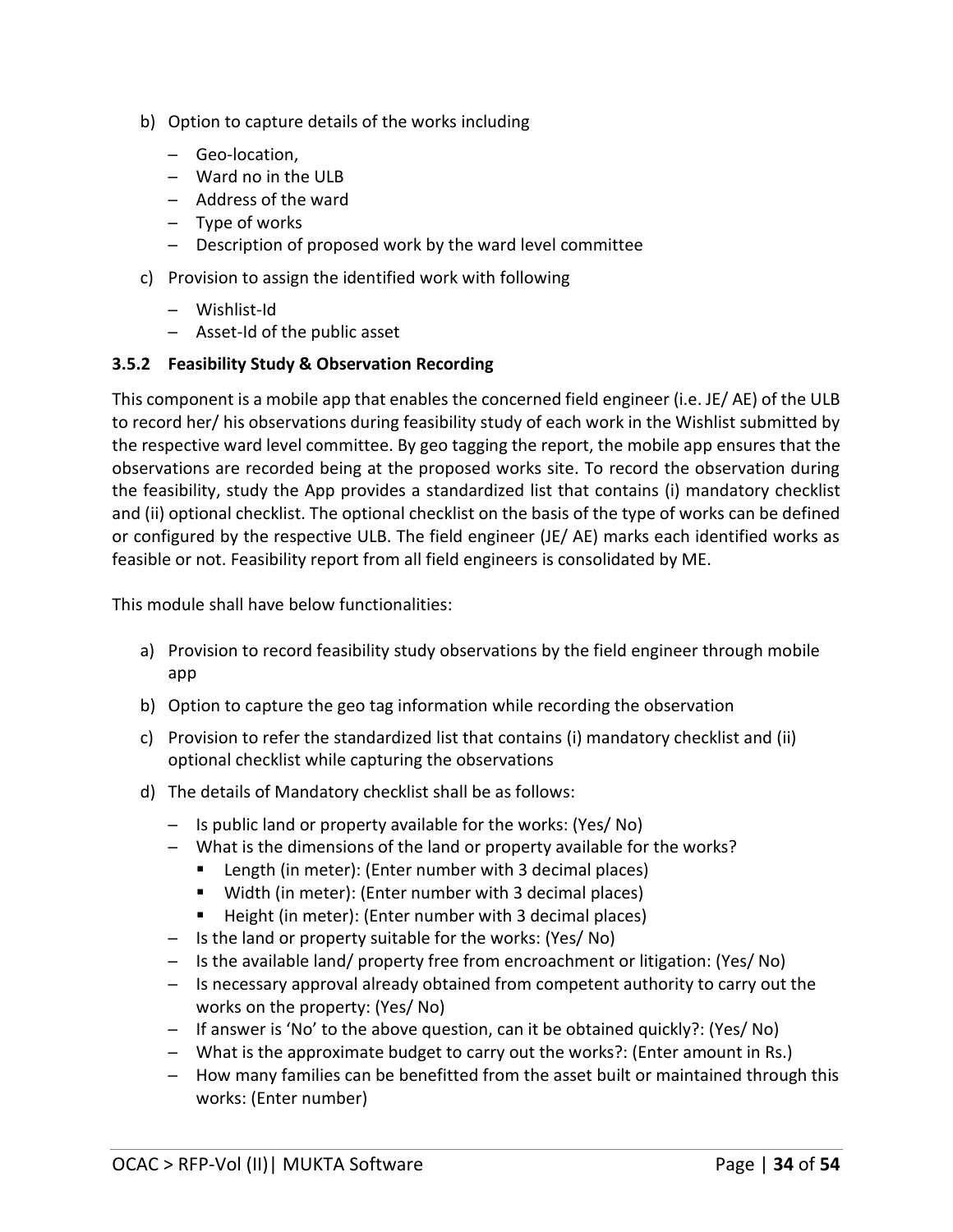- ─ How many people can be benefitted from the asset built or maintained through this works: (Enter number)
- $-$  Is the asset built or maintained through this works climate resilient and ecologically sustainable? (Yes/ No)
- e) Provision for the field engineer to mark the work as feasible or non-feasible
- f) Option for the Municipal engineer to confirm on the 60:40 ratio on labour and material in aggregate

# <span id="page-35-0"></span>**3.5.3 Finalization of Public Work**

The ULB level committee (ULC) finalize the identified public works considering following factors.

- a) Each finalized public works must be certified as feasible by field engineers.
- b) All finalized public works, in aggregate, must satisfy 60:40 ratio as to labour and material.
- c) Each ward should be getting proper representation in terms of number of works, value of works, number of provisioned employment days.

Each finalized work will have a unique identification number electronically generated by the MUKTA-Soft and updated with all necessary details. This module enables the Municipal Commissioner/ Executive Officer to record the decision of the ULC, generates PDF copy of the document and get it signed by the Chairperson/ Administrator

This module shall have below functionalities:

- a) Option to generate Unique Identification number
- b) Provision to Capture the decision given by Municipal Commissioner/ Executive Officer
- c) System shall have provision to generate PDF copy of the decision
- d) Option to upload the signed copy of the decision after approval

# <span id="page-35-1"></span>**3.6 Works Estimate, TS and AA**

This web component in MUKTA-Soft enables the field engineers to estimate the works finalized by the ULB level committee. There are two different tools are available to prepare the estimate, one by using estimating tool and the other by selecting a works template. Each estimated works must get Technical Sanction and subsequent Administrative Approval before issuing work order.

# <span id="page-35-2"></span>**3.6.1 Basic Estimating Tool**

The field engineer can prepare the estimate of the works by listing the works items required to complete the public works. In case the public works is complex, it may be splitted into simpler component works and then list the works item for each component works. The field engineer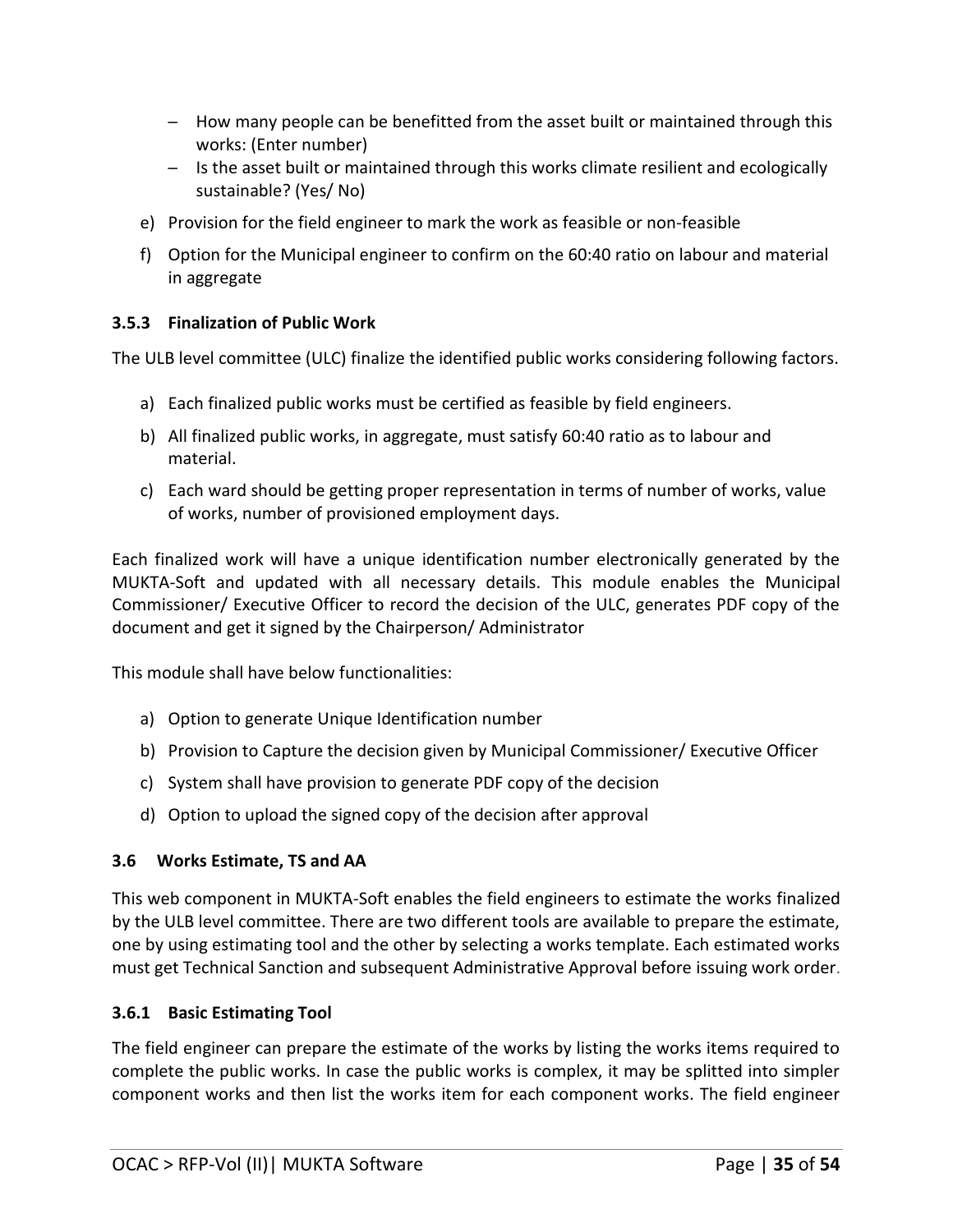needs to select works item with its unit one by one and providing dimensions in numbers, length, width and height. The tool calculates the bill of quantity (BOQ) for the works item, get its rate from rate analysis chart and computes the value of each works item. Sum of value of all works items become the total value of the public works.

This module shall have below functionalities:

- a) System shall have the provision to create the components
- b) Option to tag list of works against each component
- c) Provision to capture the unit of work
- d) Option to calculate the Bill of Quantity automatically for the listed works
- e) Provision to tag the rate of listed tag by selecting rates captured in rate analysis module
- f) Provision to auto sum of the value of listed works and save the total work value.

#### <span id="page-36-0"></span>**3.6.2 Template Based Estimating Tool**

The MUKTA-Soft maintains a library of works template. The template is associated with the schematic drawing of the works and a data input form to specify the dimensions of the works.

This module enables the field engineer to select a suitable template from the library. The field engineer then fill in the actual dimension value in the data input form. The tool fetches related template estimate from the library and prepare the estimate on the basis of input dimension. Complex works needs to be splitted to simpler component works. The works can be estimated through selecting appropriate template for each component.

This module shall have below functionalities:

- a) Provision for the field engineer to select a suitable template from the library.
- b) System shall have the provision to create the components
- c) Option to tag list of works against each component
- d) Provision for the field engineer to fill in the actual dimension value in the data input form.
- e) Option to fetch related template estimate from the library
- f) Provision to prepare the estimate on the basis of input dimension.

#### <span id="page-36-1"></span>**3.6.3 Technical Sanction (TS)**

Once the estimate of the finalized works are prepared by the field engineers, it is put up to the Municipal Engineer for Technical Sanction (TS). Municipal Engineer may return the estimate to the field engineer who prepared the estimate, if not found appropriate. ME may issue technical sanction to all works with appropriate estimate. The criteria for TS may consider the following criteria.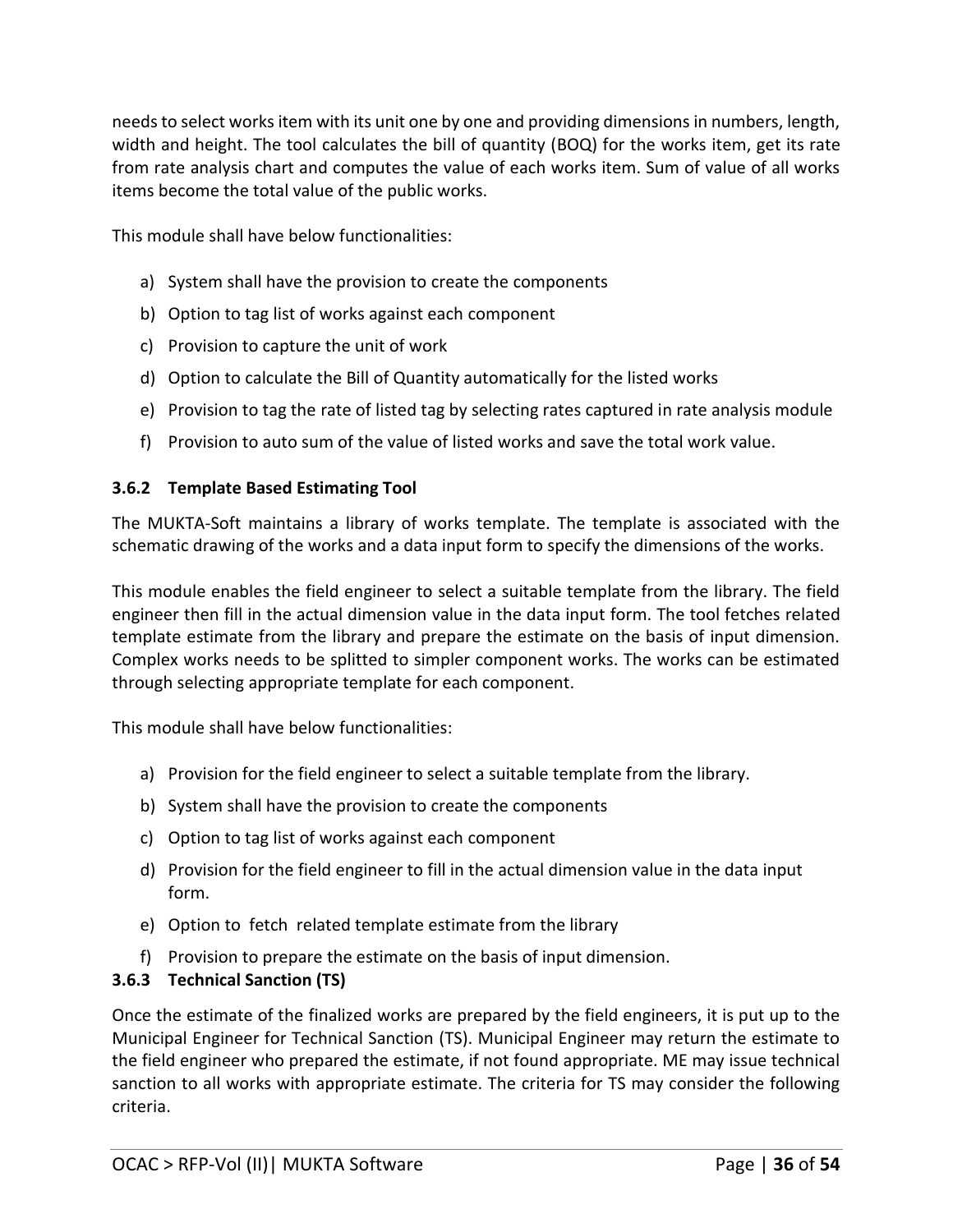- a) The bill of quantities must be detailed for easy understanding of all stakeholders and the estimate must base on the schedule of rates with lead charges.
- b) The estimate includes supervision charges.
- c) All estimated public works, in aggregate placed for TS together, must satisfy labour to material cost as ratio of 60:40.
- d) For all works involving construction, cost-effective, labor-intensive technologies and usage of local materials shall be employed as far as possible
- e) Each work must have a note that indicate the expected outcomes from implementing the work.
- f) MUKTA-Soft allows the following TS activities for the works in phases and implements workflow for the activities involved in technical sanction.

MUKTA-Soft allows TS activities for the works in phases and implements workflow for the activities involved in technical sanction.

This module will have below functionalities:

- a) Provision to check & verify the estimate by Municipal Engineer
- b) Option to mark as not appropriate after due verification
- c) Option to mark as technical sanctioned if the estimated work is appropriate

#### <span id="page-37-0"></span>**3.6.4 Administrative Approval (AA)**

After issuing technical sanction, the Municipal Engineer collate estimate of all works with Technical Sanction to Municipal Commissioner/ Executive Officer for acknowledgement. Municipal Commissioner/ Executive Officer, if found suitable, forward the works estimate to the Chairman/ Administrator for Administrative Approval (AA) of the works. The Chairman/ Administrator issue Administrative Approval, if found suitable, or return it with comments for necessary revision.

MUKTA-Soft allows AA activities for the works in phases and implements workflow for the activities involved in administrative approval

This module shall have below functionalities

- a) Provision for the Municipal Engineer to forward the Technical sanction to Municipal Commissioner/ Executive Officer for acknowledgement
- b) Provision for the Municipal Commissioner/ Executive Officer, to forward the same to Chairman/ Administrator for Administrative Approval (AA) of the works.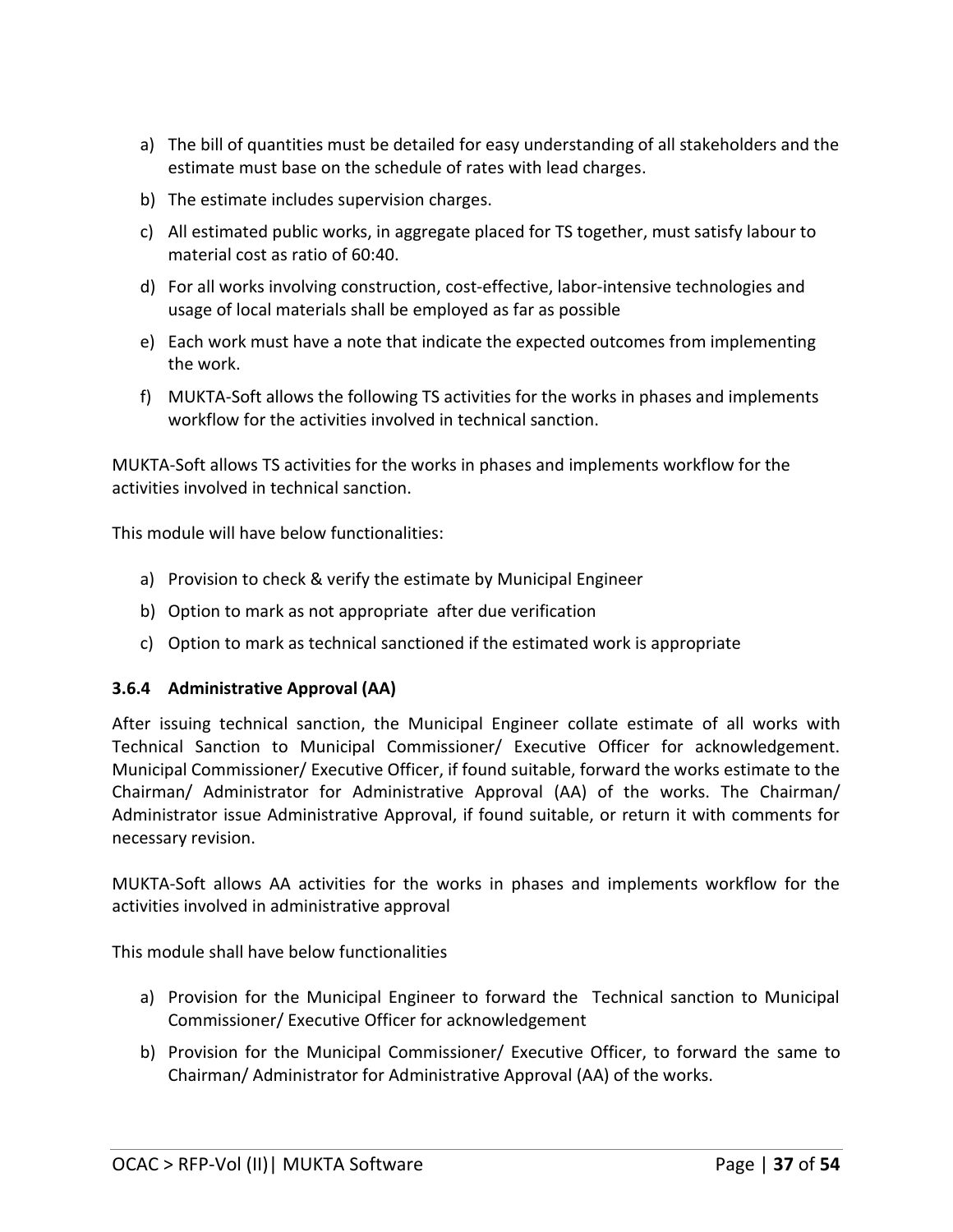c) Provision for the Chairman/ Administrator to issue administrative approval or return in case it requires revision

# <span id="page-38-0"></span>**3.7 Work Order**

If the total estimated cost of the work does not exceed Rs.10 Lakhs, it will be executed by the community-based organizations as Implementing Agency (IA), engaged by the Municipal Commissioner (MC)/ Executive Officer (EO). If the total estimated cost of the work exceeds Rs.10 Lakhs, it will be executed by the ULB through the concerned AE/JE. The concerned AE/JE shall be responsible for execution of the works with the support of the community-based organizations as Implementing Partner (IP) engaged by the MC/ EO. The processes involved in issuing the work order is presented below.

# <span id="page-38-1"></span>**3.7.1 Tagging Community Organizations to Finalize Works**

Community Organizer (CO) of the ULB invites Expression of Interest from the community organizations of the ULB to participate as implementation partner or implementing agency in executing works under MUKTA scheme. The EoI submitted by the community organizations are evaluated by the CO and awarded score on the basis of following factors.

The Community Organizer creates a priority list of the community organizations. In case multiple community organizations obtain same score, the Area Level Federation may be referred for priority order of the community organizations.

However, all above activities should be carried out manually. The MUKTA-Soft enables the Community Organizer to tag each finalized works to a specific community organization. The list of works and the tagged community organizations is approved by the Municipal Commissioner/ Executive Officer through a workflow.

This module will have following functionalities:

- a) Provision for the Community Organizer to tag finalized works to specific community organization
- b) Option to forward the list to the Municipal Commissioner/ Executive Officer through a workflow
- c) Option for the Municipal Commissioner/ Executive Officer to take decision (Approve or reject) the task

# <span id="page-38-2"></span>**3.7.2 Issuing Work Order**

The MUKTA-Soft enables Municipal Engineer to generate the work order just by selecting the Works and to issue necessary intimation to the tagged community organization over SMS and push notification on the mobile app of the community organization.

This module shall have following functionalities: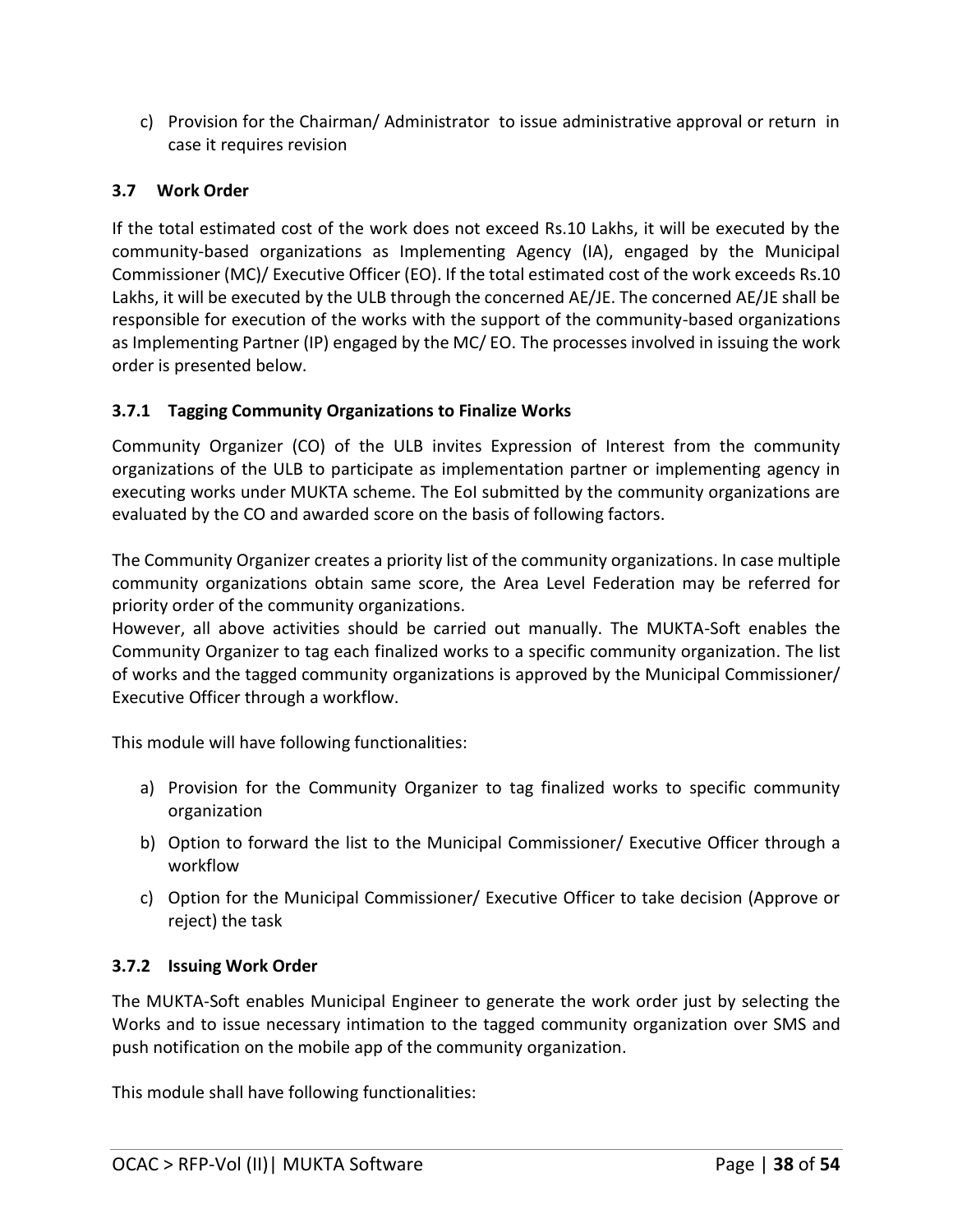- a) Provision to select the works by Municipal Engineer
- b) Provision to generate the work order to the tagged community by Municipal Engineer
- c) Option for SMS/ email Intimation to the Community organization

#### <span id="page-39-0"></span>**3.7.3 Acknowledgement of Work Order by IA/IP**

On issue of work order, the community organization receives the push notification with 'New' flag on the App and receive SMS alert on the registered mobile number to execute the works as Implementing Agency (IA) or Implementing Partner (IP). The community organization acknowledge receipt of the Work Order within 7 days of issuing the Work Order along with a list of engaged wage seekers

This module shall have following functionalities:

- a) Option for SMS/ email Intimation to the Community organization
- b) Provision to open, view, accept work details community organization
- c) Provision for the implementing agency to acknowledge the work order within 7 days of receipt

#### <span id="page-39-1"></span>**3.7.4 Engagement of Wage-Seeker by IA/IP**

This App in MUKTA-Soft enables the community organization to select the wage-seekers from the wage-seekers' database and engage them to the works. This mobile app also facilitates to disengage the wage-seeker from the works, if needed. Any wage-seeker disengaged by community organization cannot further mark attendance on the muster roll. MUKTA-Soft intimate concerned field engineer about engaged or disengaged wage-seekers in any works on real time basis.

This module shall have below functionalities:

- a) Provision to select the wage seeker database by the implementing agency
- b) After selection provision to tag with work list
- c) Provision to un tag a wage seeker in case of any requirements
- d) Option to send intimation regarding the engaging/ dis engaging worker to the field engineer

#### <span id="page-39-2"></span>**3.7.5 Engaged Wage-Seekers Acknowledged by Field Engineer**

Concerned field engineer of the works gets notification on all wage-seekers engaged or disengaged by the community organizations. The MUKTA-Soft enables the field engineers to acknowledge engaged and disengaged wage-seekers. The wage seeker is allowed to mark attendance only after her/his engagement is acknowledged by the field engineer.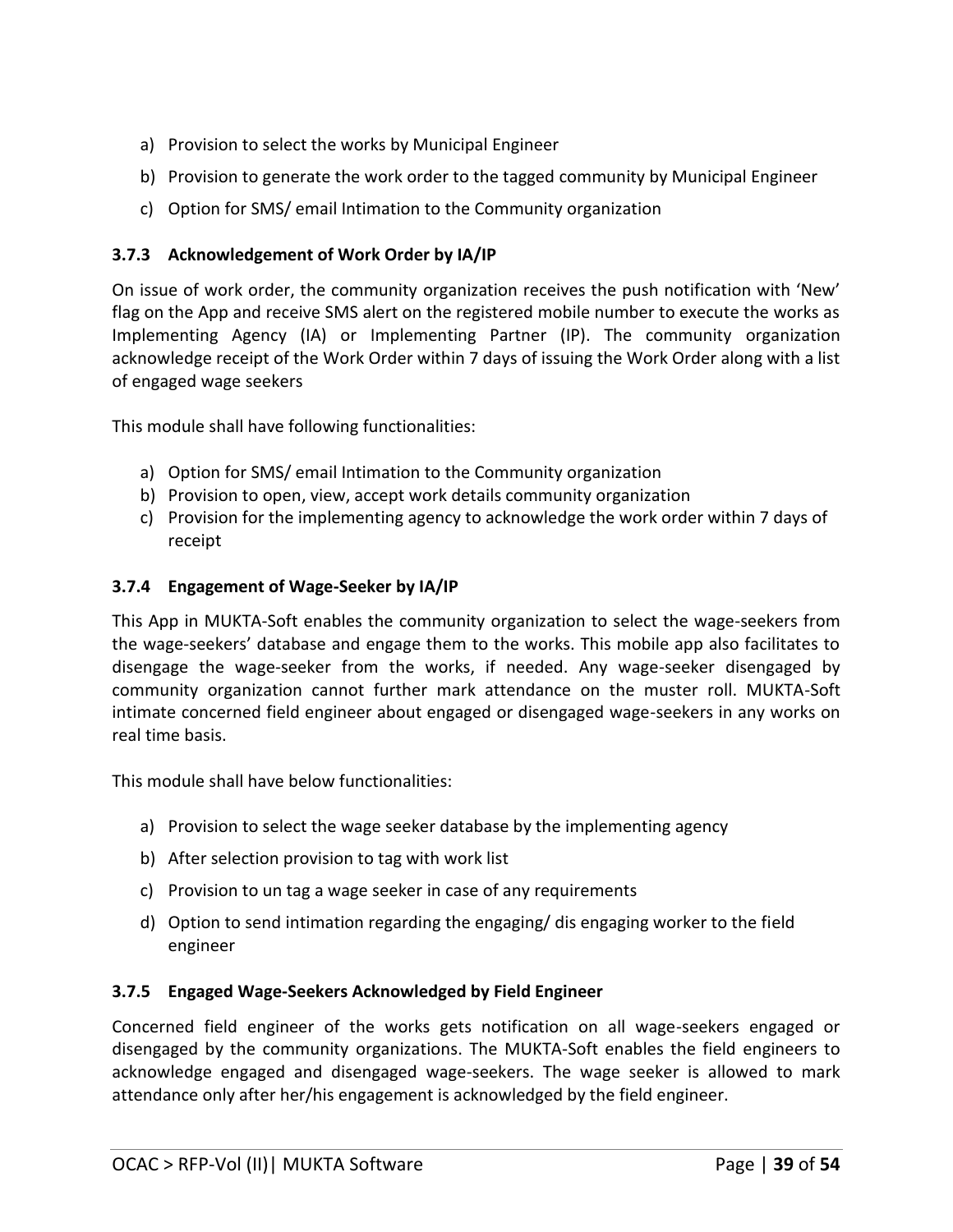This module shall have below functionalities:

- a) Provision for the field engineer to acknowledge against the wage workers engagement
- b) Facility for the field engineer to generate wage worker list against the work assigned

#### <span id="page-40-0"></span>**3.8 Execution of Works**

.

#### <span id="page-40-1"></span>**3.8.1 Commencement of the Works**

The MUKTA-Soft enables the IA/ IP to fill in this Project Initiation Form to mark the commencement of the works. This Form has following checklist of basic facility to be ensured at the worksite.

- a) Availability of portable drinking water
- b) Availability of rest shade
- c) Availability of first aid box with adequate material for emergency treatment for minor injuries and other health hazards
- d) Availability of support for child-care

Geo-tagged and time-stamped photographs of the work-site before commencement of works shall be captured and stored using this tool. MUKTA-Soft will enable the stakeholders to carryout activities like attendance of wage-seekers, measurement of works, issuing purchase order, receipt of invoice from material supplier only when the works is commenced.

The module shall have following functionalities:

- a) Provision for the IA? IP to fill in the project initiation form
- b) Option to capture Geo- tagged and Time stamped photographs
- c) Option to capture the attendance of wage seeker, works measurement
- d) Provision to capture information related to purchase order issuance
- e) Invoice receipt information also required to be captured

#### <span id="page-40-2"></span>**3.8.2 E-Measurement Book**

This mobile app component in MUKTA-Soft enables IA/IP for recording the physical progress of the works digitally on the basis of approved estimate. It also allows to capture and store proof of physical progress by taking geo-tagged, time-stamped photographs of the works site. This tool enables the users to use non-repudiable instrument to record the measurement. Editing of recorded measurement is not allowed. Facility to record check measurement is available for AE/JE. The measurement can be finalized by the ME through a sample check measurement. Check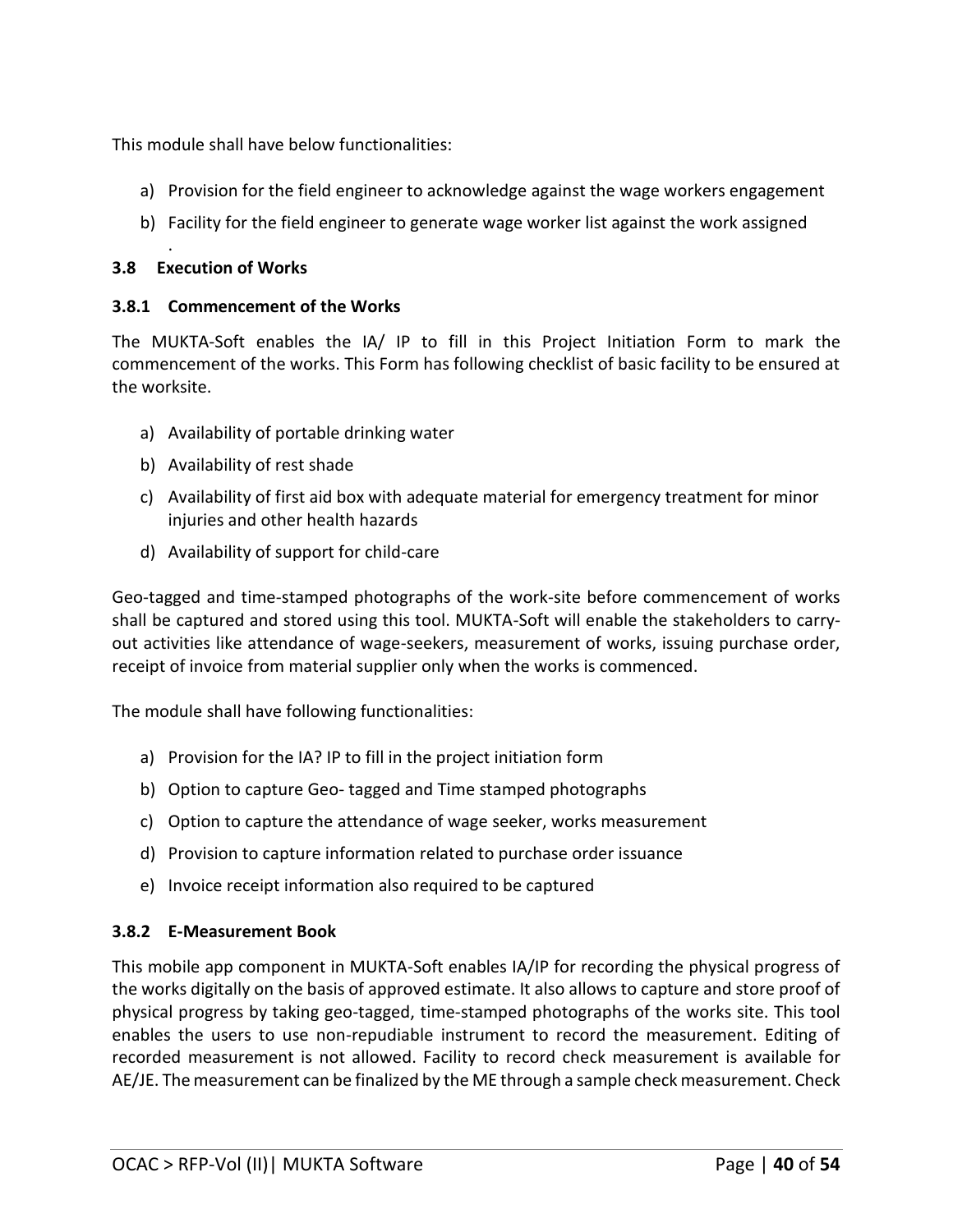measurement can be monitored through workflow. Audit trail of all measurements is also available.

The module shall have below functionalities:

- a) Provision for the IA/IP to record the physical progress of the works digitally on the basis of approved estimate.
- b) Option to capture and store proof of physical progress by taking geo-tagged, timestamped photographs of the works site.
- c) Facility to use non-repudiable instrument to record the measurement. However, editing of recorded measurement is not allowed.
- d) Facility to record check measurement is available for AE/JE. The measurement can be finalized by the ME through a sample check measurement.
- e) Check measurement can be monitored through workflow.
- f) Audit trail of all measurements.

#### <span id="page-41-0"></span>**3.8.3 Works Completion Report**

On completion of every works, a Works Completion Report (WCR) shall be prepared as per the prescribed format available in the MUKTA-Soft by the concerned AE/JE. No further the new Asset built through this project must be assigned with an Identity number and name. Geo-tagged and time-stamped photographs of the asset to be uploaded in the MUKTA-Soft. All executed works shall be closed upon completion in the MUKTA-Soft as per the prescribed procedures.

MUKT-Soft no more allows the stakeholders to carry-out activities like attendance of wageseekers, measurement of works, issuing purchase order, receipt of invoice from material supplier once work completion report is prepared for a specific works

This module shall have below functionalities:

- a) Provision to generate Works Completion Report (WCR) as per the prescribed format available in the MUKTA-Soft by the concerned AE/JE.
- b) Option to assign the project with an Identity number and name.
- c) Provision for Geo-tagged and time-stamped of the photographs of the asset
- d) Provision to close the tasks upon completion

#### <span id="page-41-1"></span>**3.9 Attendance of Wage-Seeker**

The MUKTA-Soft enables the IA/ IP to record the attendance of the wage-seeker at the works site. An e-Muster roll in English and Odia language having a unique identity number, electronic signature, date and names of the workers will be generated electronically by the ICT solution, MUKTA- Soft by the ULB functionaries/resource persons and issued to the IA/IP. The ICT solution will ensure that it is not possible for a worker's name to appear on more than one e-Muster Roll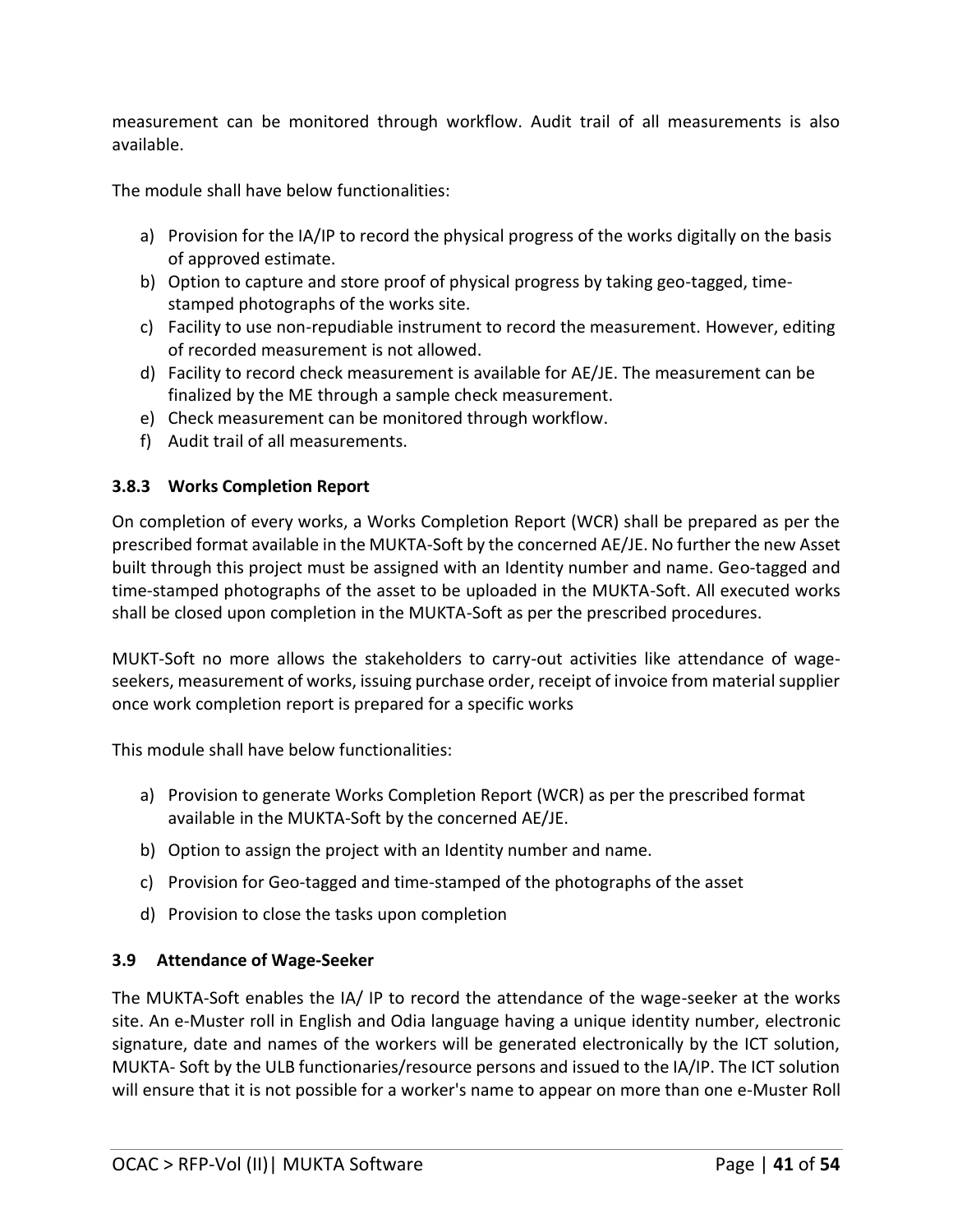in a given week. The Muster shall be closed by the IA/IP with the support of ULB functionaries/ resource persons on every Monday. The date of closure of muster roll is termed as "T". There are two different tools available in MUKTA-Soft for this purpose.

This module shall have following functionalities:

- a) Provision to record the attendance of the wage-seeker at the works site.
- b) The e-Muster will be made in English and Odia language having a unique identity number, electronic signature, date and names.
- c) Provision to close the Muster by the IA/IP with the support of ULB functionaries/ resource persons.

#### <span id="page-42-0"></span>**3.9.1 E-Muster**

This is web-based tool to record attendance. For every ongoing work, E-Muster module enables the concerned AE/JE to issue a paper-based muster roll with unique id in the name of IA/IP at the beginning of every week. The name of all wage-seekers engaged in the works, those are reported by IA/IP and acknowledged by AE/JE, are populated on the muster roll. The system ensures that it is not possible for a worker's name to appear on more than one e-Muster Roll in a given week. A few blank rows are also available to take manual entry of any additional wage-seekers joined to the works later in the week. The attendance of the wage-seeker is taken manually on respective column of the day of the week. At the end of the week, MUKTA Coordinator enters the information on paper-based muster roll into the MUKTA-Soft. On completion of recording of the muster roll for the week, the muster roll is marked as closed. The scanned copy of the paperbased muster roll is also stored into the database. New muster roll cannot be opened or issued in case there is an opened muster roll exists for the works.

This module shall have following functionalities:

- a) System shall have the provision to record attendance in the system.
- b) The name of all wage-seekers engaged in the works, those are reported by IA/IP and acknowledged by AE/JE, will be populated on the muster roll.
- c) System shall have the provision to generate list with a few blank rows to take manual entry of any additional wage-seekers joined to the works later in the week.
- d) Provision to capture the attendance information on into the MUKTA-Soft.
- e) On completion of recording of the muster roll for the week, the muster roll will be marked as closed.
- f) The scanned copy of the paper-based muster roll will also be stored into the database.
- g) New muster roll cannot be opened or issued in case there is an opened muster roll exists for the works.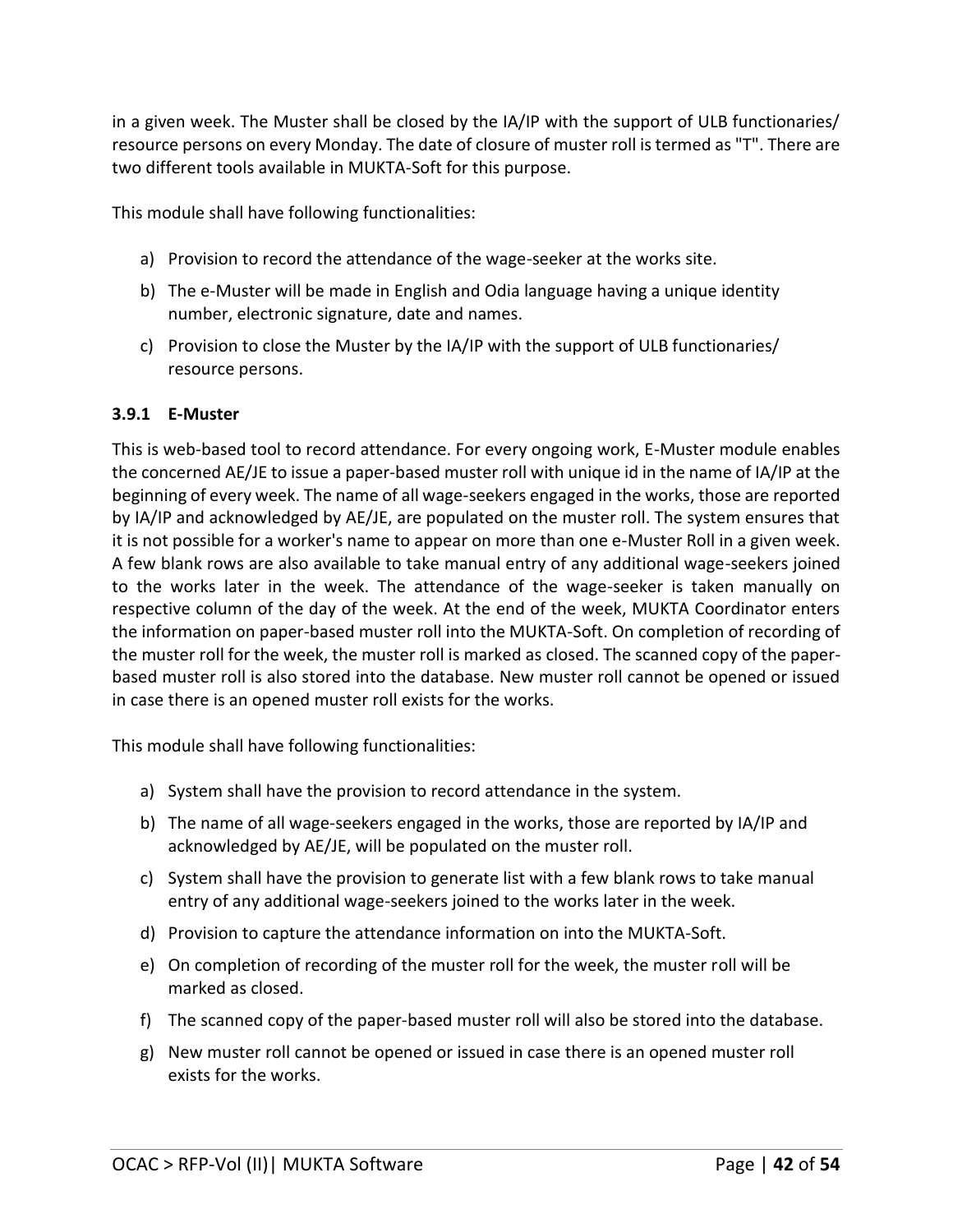#### <span id="page-43-0"></span>**3.9.2 M-Muster**

This is a mobile app based tool to record attendance. The IA/IP should report concerned JE on the list of wage seekers engaged in the works or disengaged. The JE acknowledge all engaged or disengaged wage seekers. The system ensures that it is not possible for a worker's name to appear on more than one M-Muster Roll in a given week. Then, the mobile app enables all wageseekers, engaged by IA/IP and acknowledged by JE, to mark attendance by taking a time-stamped selfie or groupfie within the geo fenced worksite. The mobile app will have AI/ ML based Facial recognition feature which shall authenticate the user both in online as well as offline mode. In case, the attendance of a wage-seeker is not marked due to any technical fault, it allows the IA/IP to record the attendance manually on the mobile app. Any attendance marked manually are flagged as exception for future reference. The M-Muster should also work offline.

This module shall have following functionalities:

- a) Provision to record attendance through mobile app
- b) Provision for the JE to acknowledge all engaged or disengaged wage seekers.
- c) The mobile app will enable all wage-seekers, engaged by IA/IP and acknowledged by JE, to mark attendance by taking a time-stamped selfie or group-fie within the geo-fenced worksite.
- d) Provision to allow the IA/IP to record the attendance manually on the mobile app too with a flag mentioning exception
- e) Provision for facial recognition through mobile App while capturing Selfie/ gruopfie.

#### <span id="page-43-1"></span>**3.10 Purchase of Material and Hiring of Equipment**

In case the works up to Rs.10 lakhs, all materials required for the works shall be procured by the IA from empaneled vendor of ULB under the general control and supervision of the AE/JE. In case the works up to Rs.10 lakhs, all materials required for the works shall be procured by the AE/JE in accordance with the procedures prescribed by the Government of Odisha.

#### <span id="page-43-2"></span>**3.10.1 Purchase Order**

MUKTA-Soft automates a draft purchase order (PO) for a works on the basis of material quantity analysis in approved estimate. MUKTA-Soft can select a vendor from empaneled list as per guideline and suggest to IA or AE/JE to place the PO. The IA or AE/JE can place the PO in the name of the vendor to supply the material or equipment.

This module shall have below functionalities:

- a) Provision to select a vendor from empaneled list as per guideline.
- b) Provision to generate the PO in the name of the vendor to supply the material or equipment by IA or AE/JE.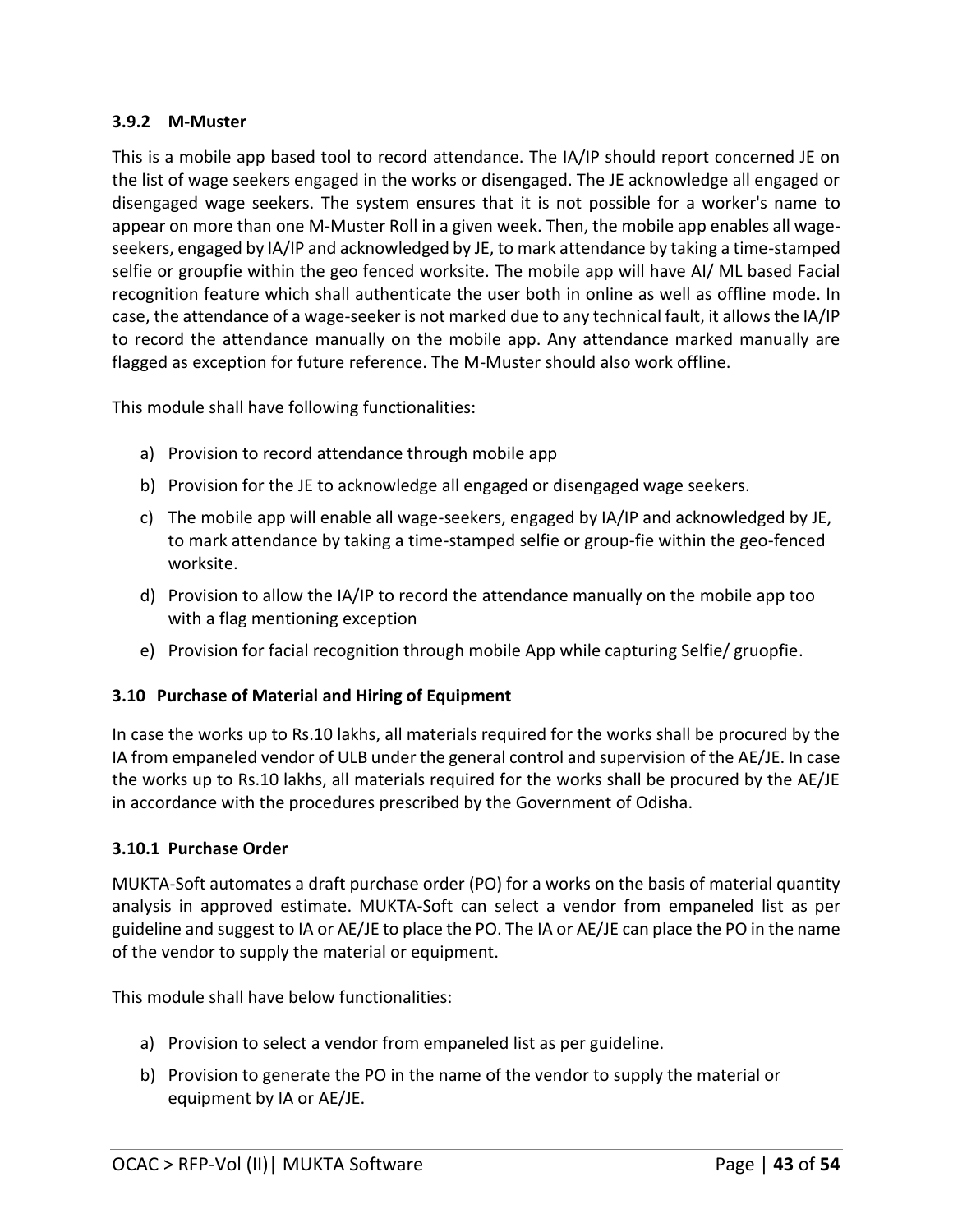#### <span id="page-44-0"></span>**3.10.2 Receipt of Material**

On approval of MB, MUKTA-Soft automatically calculates consumption quantity of each type of material on the basis of incremental physical progress recorded in the measurement book. The value of the consumed material is calculated by multiplying the quantity with the rate of material as mentioned in the approved estimate of the works. Accordingly, MUKTA-Soft creates Good Receipt Note and take necessary entry on the respective vendor's page in material receipt register of the works. The vendor is entitled to raise invoice only according to the material receipt register.

This module shall have below functionalities:

- a) Provision for auto calculation of consumption quantity for each type of material on the basis of incremental physical progress recorded in the measurement book.
- b) Provision to create Good Receipt Note.
- c) Option to raise invoice according to the material receipt register.

#### <span id="page-44-1"></span>**3.10.3 Penalty and Withheld**

This module in MUKTA-Soft enable the AE/JE to initiate a proposal for imposing penalty or withholding payment of the supplier for negligence in delivery. This should be approved by the ME in a workflow. Such penalty and withhold amount will be considered at the time of billing.

This module shall have following functionalities:

- a) Provision to generate penalty as per the SLA
- b) Provision for the ME to approve the penalty imposed
- c) Option to generate the penalty list.

#### <span id="page-44-2"></span>**3.10.4 Vendor's Invoice**

Respective page of Material Receipt Register is transparent to the vendor. MUKTA-Soft keeps track of the material supplied by the vendor, the invoice raised against the supply and balance supply for which the vendor is entitled to raise invoice. Accordingly, the vendor may raise invoice with valid GSTN manually.

MUKTA-Soft allows the IA or AE/JE to scan the invoice received from the vendor using mobile app and record necessary detail from the scanned image. The MUKTA-Soft keeps track of works wise invoices, received from each vendor, included in any bill or due for billing.

This module shall have following functionalities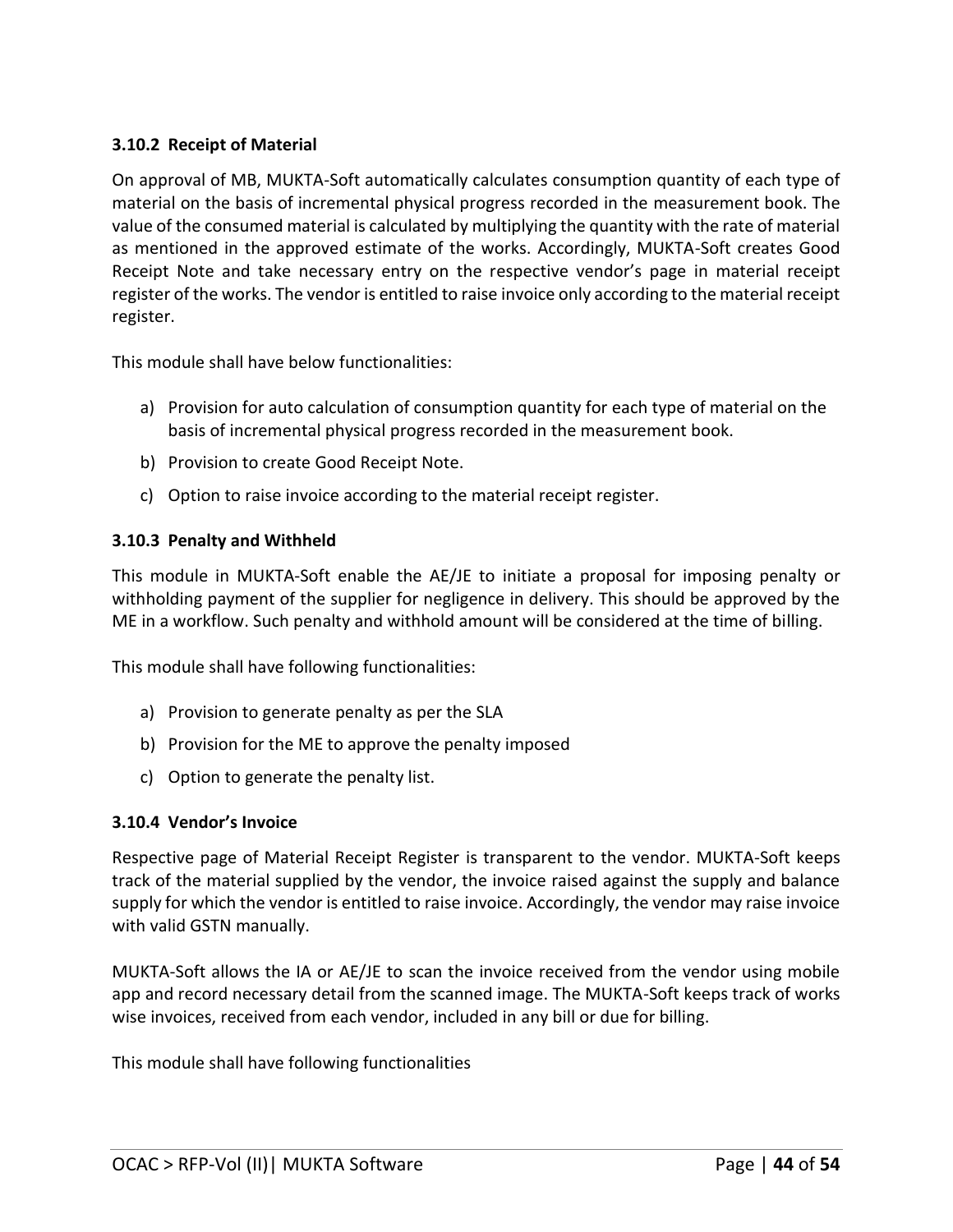- a) Provision to display the material supplied and balance to be supplied by the vendor for which the vendor will be entitled to raise invoice.
- b) Provision for the IA or AE/JE to scan the invoice received from the vendor through mobile app
- c) Option to record necessary detail from the scanned image.
- d) System shall have the provision to track the works wise invoices, received from each vendor, included in any bill or due for billing.

#### <span id="page-45-0"></span>**3.11 Billing & Payment Disbursement**

This module in MUKTA-Soft will enable the engineering team to select a works to prepare its running bill or final bill.

#### <span id="page-45-1"></span>**3.11.1 Preparation of Bill**

The respective AE/JE select closed muster roll, finalized measurement book, and invoice from supplier due for payment. On selection of above artifacts MUKTA-Soft automatically prepares the bill for the wage-seekers and the material suppliers. Copies of supporting documents relating to selected artifacts are also attached to the Bill. Following deductions are computed on the bill for material supplier

- a) Labour cess @1% of the material supply
- b) IT-TDS @1% of the material supply
- c) Security Deposit @3% or as applicable as per A/B/C/D class contractor
- d) Royalty on minerals (@Rs.130/cum on stone product, @Rs.35/cum on sand/morum/crusher dust or as per rates applicable)
- e) Empty cement bag @Rs.3.19/ bag
- f) GS-TDS @2% of the material invoice if invoice amount is more than Rs.2.5lakhs.
- g) Withheld amount as decided earlier by authorities.

This module shall have following functionalities:

- a) Provision for auto preparation of the bill for the wage-seekers and the material suppliers by selecting closed muster roll, finalized measurement book, and invoice from supplier due for payment.
- b) Provision to upload Copies of supporting documents relating to selected artifacts
- c) Following deductions will be computed on the bill for material supplier.
	- ─ Labour cess @1% of the material supply
	- ─ IT-TDS @1% of the material supply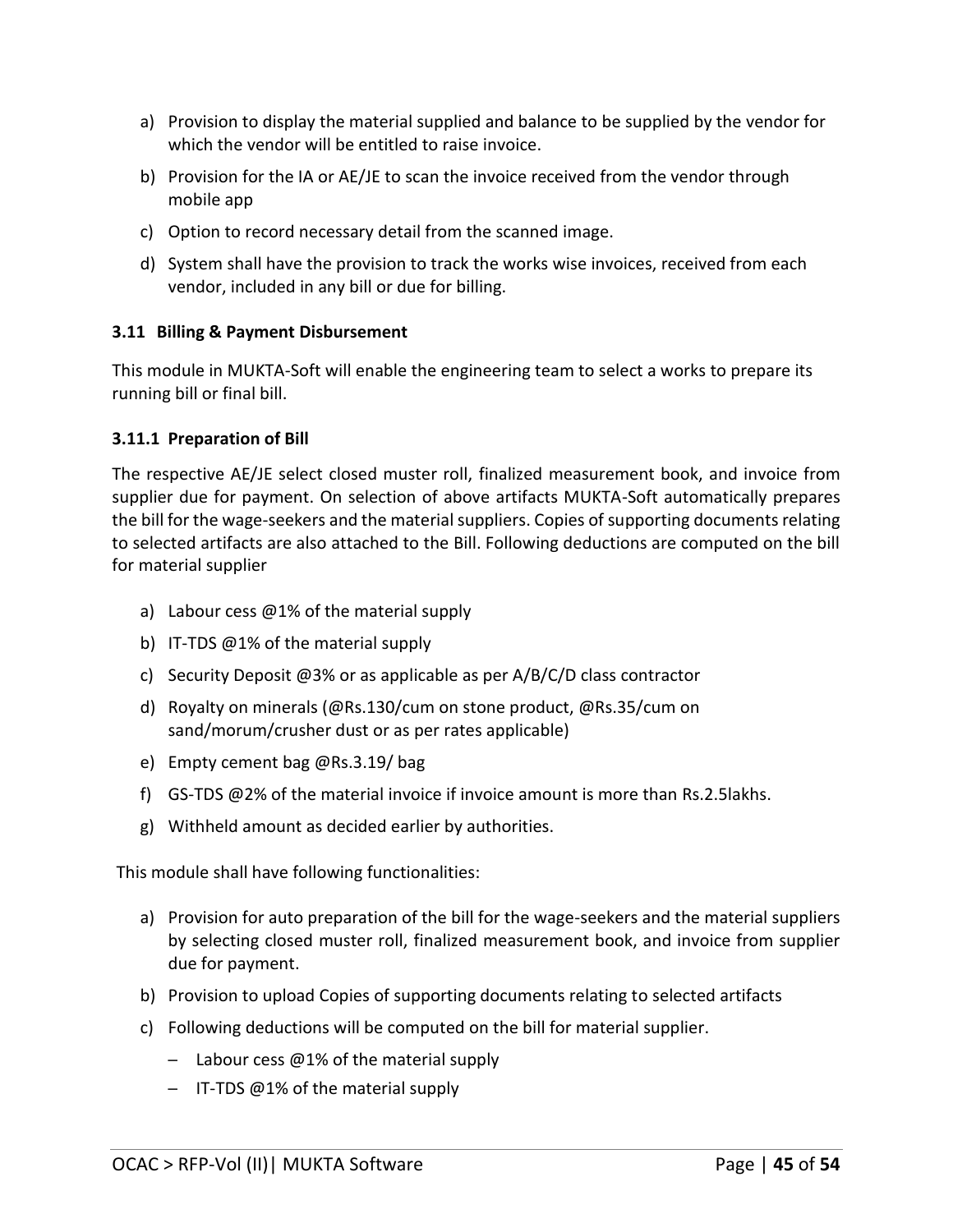- ─ Security Deposit @3% or as applicable as per A/B/C/D class contractor
- ─ Royalty on minerals (@Rs.130/cum on stone product, @Rs.35/cum on sand/morum/crusher dust or as per rates applicable)
- ─ Empty cement bag @Rs.3.19/ bag
- $-$  GS-TDS @2% of the material invoice if invoice amount is more than Rs.2.5 lakhs.
- ─ Withheld amount as decided earlier by authorities.

#### <span id="page-46-0"></span>**3.11.2 Approval of Bill**

The bill, prepared by AE/JE, is sent to ME for checking over the workflow. The ME may forward the bill to MC/ EO if found correct or return to AE/JE for necessary correction. MC/EO approves the bill and issue the pay order in case it is within Rs.2lakhs. In case the bill amount is more than Rs.2lakhs, MC/EO forwards the bill for countersign of the Chairperson/Administrator. Chairperson shall countersign the bill and sends back to the MC/EO. Finally, MC/EO issue the pay order.

This module shall have following functionalities:

- a) The bill, prepared by AE/JE, will be forward to ME for checking over the workflow.
- b) Provision to forward the bill to MC/ EO if found correct or return to AE/JE for necessary correction.
- c) Approval of the bill by MC/EO and issuance of the pay order in case it is within Rs.2lakhs.
- d) Option to forward the bill amount to MC/EO in case it is more than Rs.2lakhs, further this will be forwarded to the Chairperson/Administrator for approval.
- e) Provision for the Chairperson/Administrator to countersign the bill and send back to the MC/EO.
- f) Provision for the MC/EO to issue the pay order.

#### <span id="page-46-1"></span>**3.11.3 Smart Payment to Wage-Seeker, Material Supplier and IA/IP**

MUKTA-Soft enables the Accounts Department to submit the bill with request for payment to IFMS through PL/ PD account. MUKTA-Soft is integrated with IFMS to submit the payment request and obtain the confirmation of successful payment of wages to Wage-Seeker, sale proceed to Material Supplier and the works supervision charge to IA/IP.

This module shall have following functionalities:

- a) Enable the Accounts Department to submit the bill
- b) Provision to request for payment to IFMS through PL/ PD account.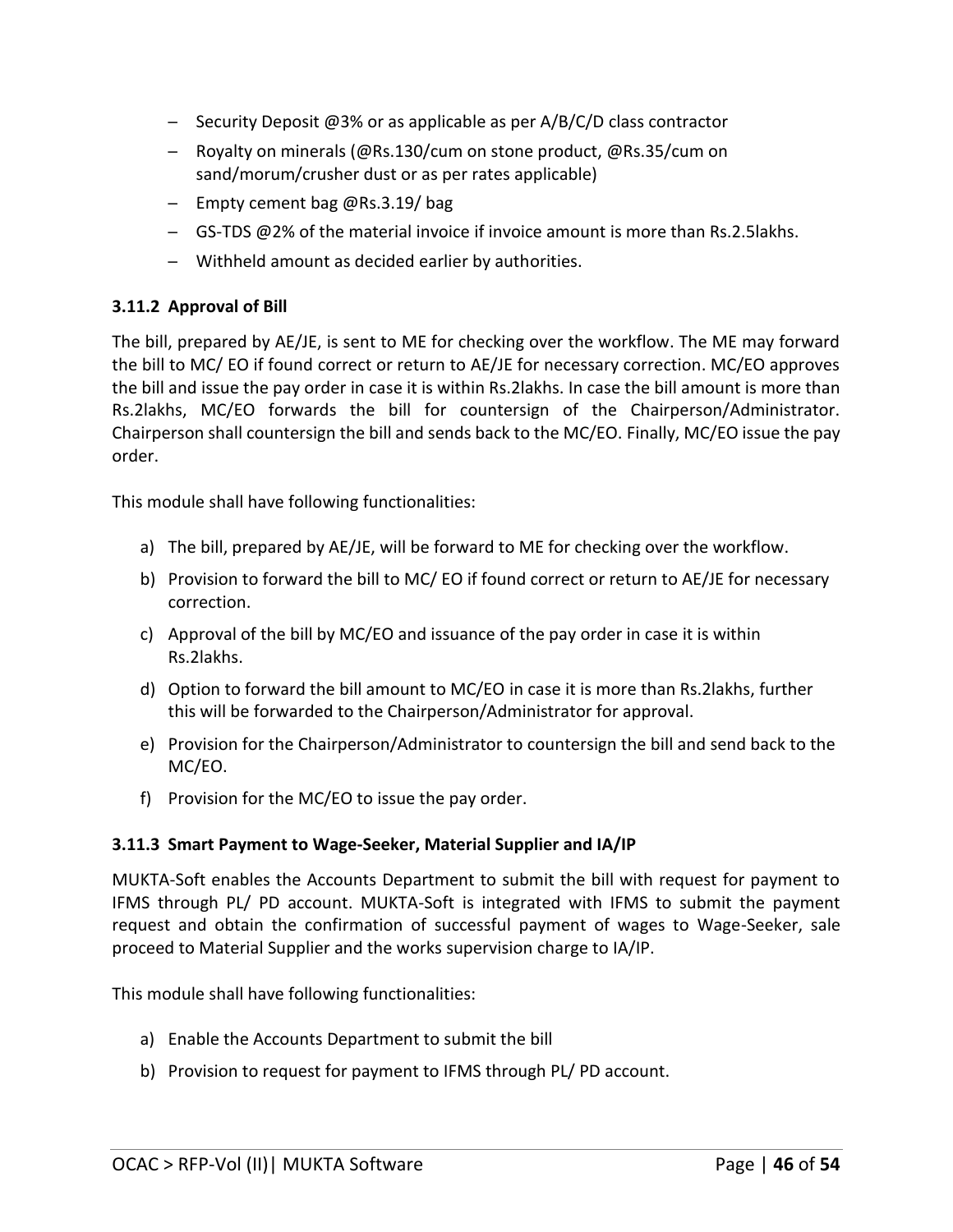c) Update the status on confirmation of successful payment of wages to Wage-Seeker, sale proceed to Material Supplier and the works supervision charge to IA/IP.

#### <span id="page-47-0"></span>**3.11.4 Book Keeping**

The ULBs are already equipped with Financial Accounting System with DIGIT platform or with Honeywell platform. MUKTA-Soft automatically converts bill to vouchers and push the voucher information to Financial Accounting System for book keeping.

This module shall have below functionalities:

- a) Provision for auto conversion bill to vouchers
- b) Option for the accounts officer to push the voucher information to Financial Accounting System for book keeping.

#### <span id="page-47-1"></span>**3.12 Training & Knowledge Sharing**

#### <span id="page-47-2"></span>**3.12.1 Training Repository**

Training Repository enables the State Level Authorities to upload training content. Training content could be PDF documents, Power-point presentation, and audio-visual content. The training contents can be classified through audience matrix (i.e. Starter, Seeker, Believer, Influencer), level of users (i.e. State Level, District Level, ULB Level and Community Level) and through proficiency level (i.e. beginner, regular user, expert). The index with #tag should be used for the training content for quick search. The training repository should be presented in a personalized manner for each user according to her/his past usage and search.

- a) Provision to upload training contents in pdf format
- b) Provision to maintain proper versioning of the documents
- c) Quick search option to be provided for the easy searching of the training content
- d) Maintain user wise search log and accordingly set provision on training content as per user login

#### <span id="page-47-3"></span>**3.12.2 Training Planner**

This module in MUKTA-Soft facilitate State-Level, ULB level authorities to plan training programme. Online invitation can be sent to the prospective trainees to attend the training. Pretraining material reference can also be circulated amongst the invitees. This module shall have below functionalities:

a) Facilitate State-Level, ULB level authorities to create training programme.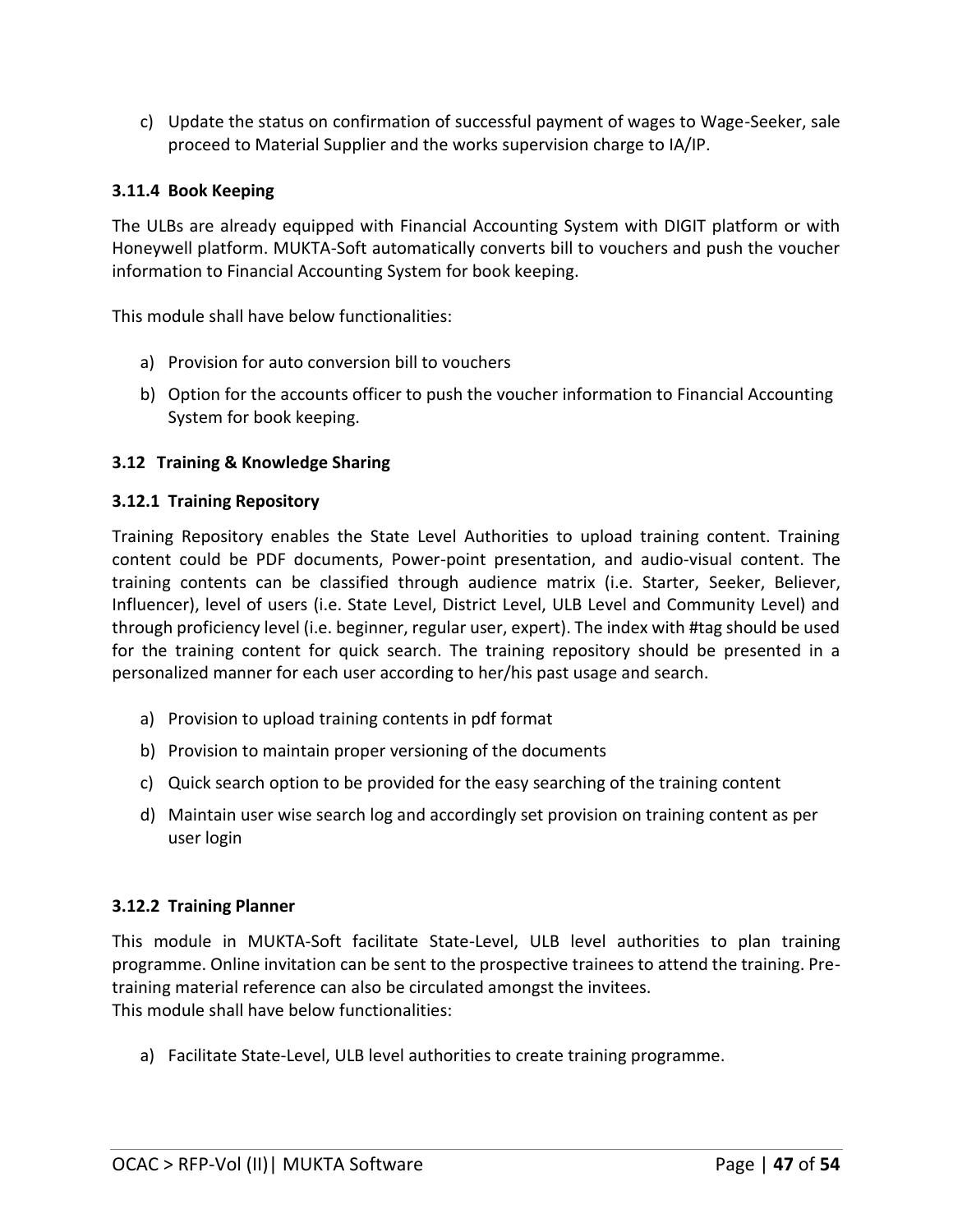- b) Provision for Online invitation to be sent to the prospective trainees to attend the training.
- c) Option to upload the pre-training materials which can be shared further with trainees.

# <span id="page-48-0"></span>**3.12.3 Training Report**

This module enables the user to record Training Completion Report. Trainees' performance, trainers performance can also be recorded.

# <span id="page-48-1"></span>**3.13 Grievance Redress & Chatbot**

The MUKTA-Soft enables multi-modal grievance recording. Automated routing mechanism as well as escalation matrix is adapted for resolution of such grievance

# <span id="page-48-2"></span>**3.13.1 Lodging Complaint/ Grievance**

Common citizen, wage-seeker, material supplier/ vendor and community organization, can lodge a complaint or grievance. The grievance can be classified to pre-defined category and subcategory. Specific information can be asked for specific category or sub-category. The complainant is free to submit grievance through online form in MUKTA-Soft directly. The aggrieved may write e-mail, make telephone call to central help desk or write letters to public representatives, senior bureaucrats during public hearing or field visit. The central help desk can record all such grievance using online form. MUKTA-Soft is capable to get the feed from other important grievance portal.

This module shall have below functionalities

- a) Provision to lodge a complaint by Common citizen, wage-seeker, material supplier/ vendor and community organization.
- b) Option to classify the grievance
- c) Provision to categories the grievance as per predefined category or sub category
- d) Provision to capture Specific information for specific category or sub-category.
- e) Option to choose the type of grievance as E-mail, telephone call, letters to public representatives.
- f) Provision for the central help desk to record all grievance using online form.
- g) Option to integrate with other important grievance portal to capture the grievance information

# <span id="page-48-3"></span>**3.13.2 Routing of Grievance**

The grievance recorded in the system can be routed and assigned to appropriate authorities for resolution. MUKTA-Soft is capable to track the journey of the grievance. All communication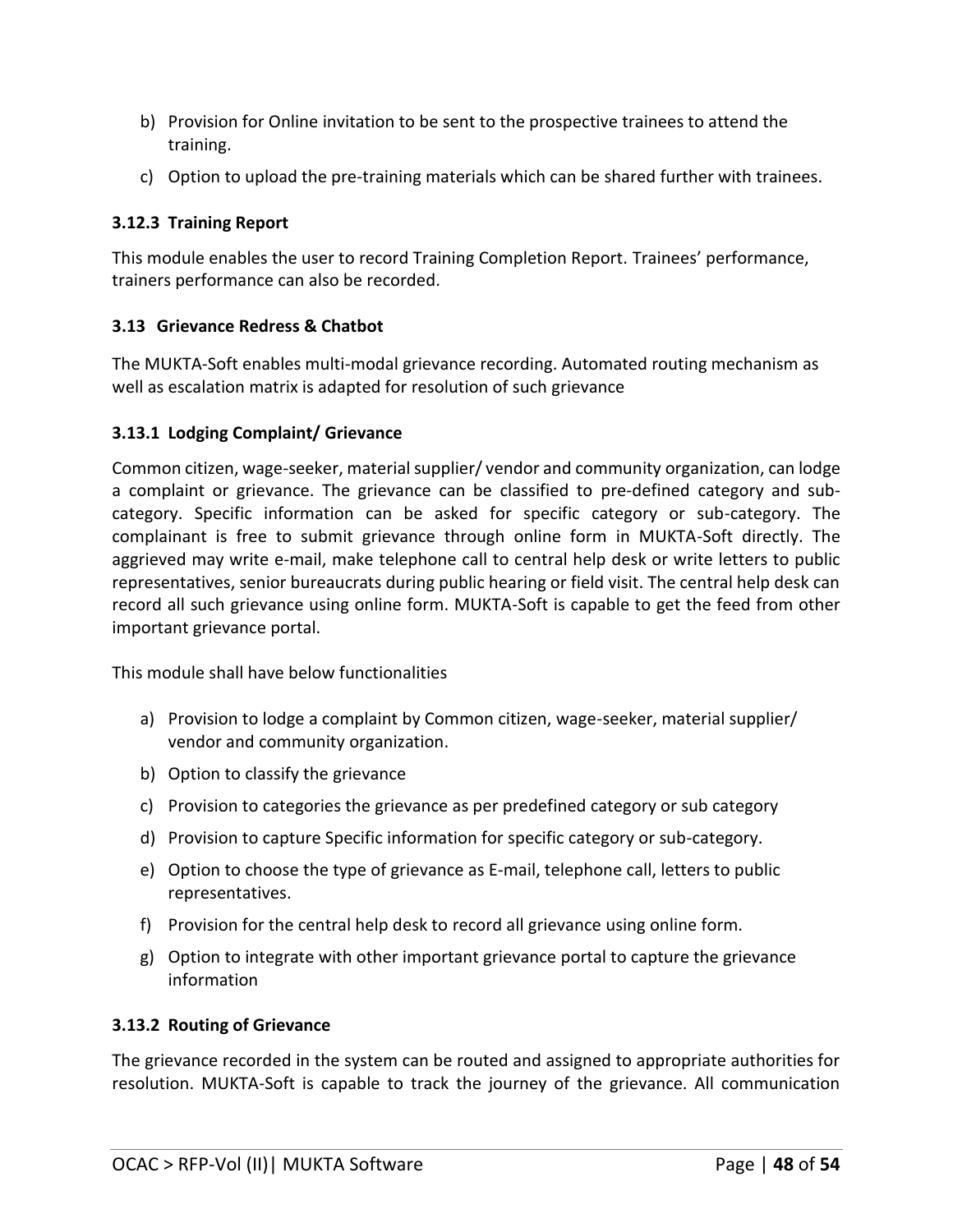occurs amongst the assignor and assignee can be recorded. The assignee can return the grievance or forward it, if thinks suitable.

This module will have following functionalities

- a) Provision to route the grievance to appropriate authorities for resolution.
- b) Provision to track the journey of the grievance.
- c) Option to forward, return, approve, reject, hold the grievance with desired stakeholders

#### <span id="page-49-0"></span>**3.13.3 Resolution of Grievance**

The authority can record action taken on the grievance on daily basis. The complainant can check the progress of her/his grievance on the grievance portal. Important stages may be intimated to the complainant during processing of grievance. On resolution of grievance the system should intimate the complainant as well as the authorities through whom the grievance has entered into the system.

This module shall have following functionalities:

- a) Provision to record action taken on the grievance on daily basis.
- b) Option for the Complainant to check the progress of her/his grievance on the grievance portal.
- c) Auto intimation shall be provided to the complainant during processing of grievance.
- d) System shall generates alerts and notification on Resolution of grievance to the complainant as well as the authorities through whom the grievance has entered into the system.

#### <span id="page-49-1"></span>**3.13.4 Queries & Response**

AI/ML technique based Chatbot may be deployed to respond to queries. Complex queries can be routed to the central help desk to respond. The queries may be submitted in the form of text. Ability of the system interpreting vernacular language is preferred

This module shall have below functionalities:

- a) AI/ML technique based Chatbot shall be deployed to respond to queries.
- b) Complex queries can be routed to the central help desk to respond.
- c) The queries will be submitted in the form of text or voice.
- d) Ability of the system interpreting vernacular language will be preferred.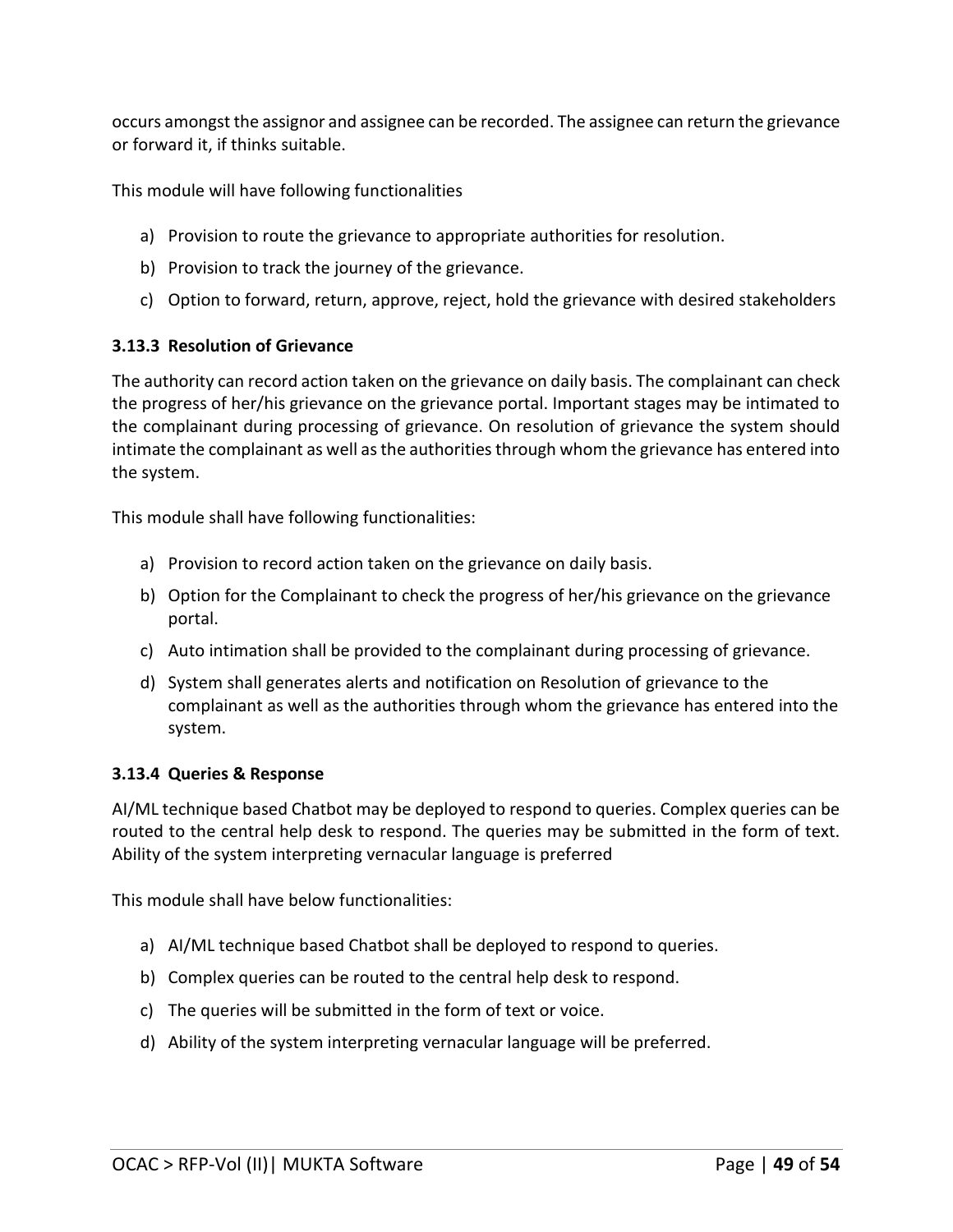#### <span id="page-50-0"></span>**3.14 Social Audit & Compliance**

This module includes aspects of transparency and accountability including community oversight, social audit through independent agency and its online follow up. This module is integrated with Grievance redress module for follow up actions. The concerned ULB officials along with project coordinators and implementation experts deployed in the ULBs shall facilitate conduct of social audit of the works taken up under the Scheme.

The findings from the social audit reports along with the action take reports will be uploaded in the ICT solution, MUKTA-Soft and will be available for public viewing.

This module shall have below functionalities:

- a) Provision to create Audit plans by the ULB officials
- b) Option to capture the audit findings and action taken information against each audit

#### <span id="page-50-1"></span>**3.14.1 Empanelment of Independent Agencies for Social Audit**

The H&UDD shall engage an independent agency which is not involved in the planning and implementation of the Scheme to undertake social audit. MUKTA-Soft will enables state level authorities to empanel such agencies. (Bidding process will be done manually)

This module shall have below functionalities:

- a) Provision to capture the information of the empaneled auditors in the system
- b) Option to generate the reports of the auditor status which will include following no. of audits conducted
	- ─ No. of audits finalized
	- ─ Status of audits

#### <span id="page-50-2"></span>**3.14.2 Social Audit Planning**

As per guideline, the social audit agency will conduct at least one social audit, in each ward every six months. MUKTA-Soft enables the state level authorities (PD, SUDA), district level authorities (PD, DUDA) and the ULB level authorities to plan the social audit in a year. The calendar of social audit can be published for reference. This calendar also get updated after completion of the social audit and present dashboard comparing plan versus actual.

- a) Provision to prepare yearly audit plans through the system
- b) The calendar of social audit shall be published for reference.
- c) Option to update the calendar on completion of the social audit
- d) Provision to show plan vs actuals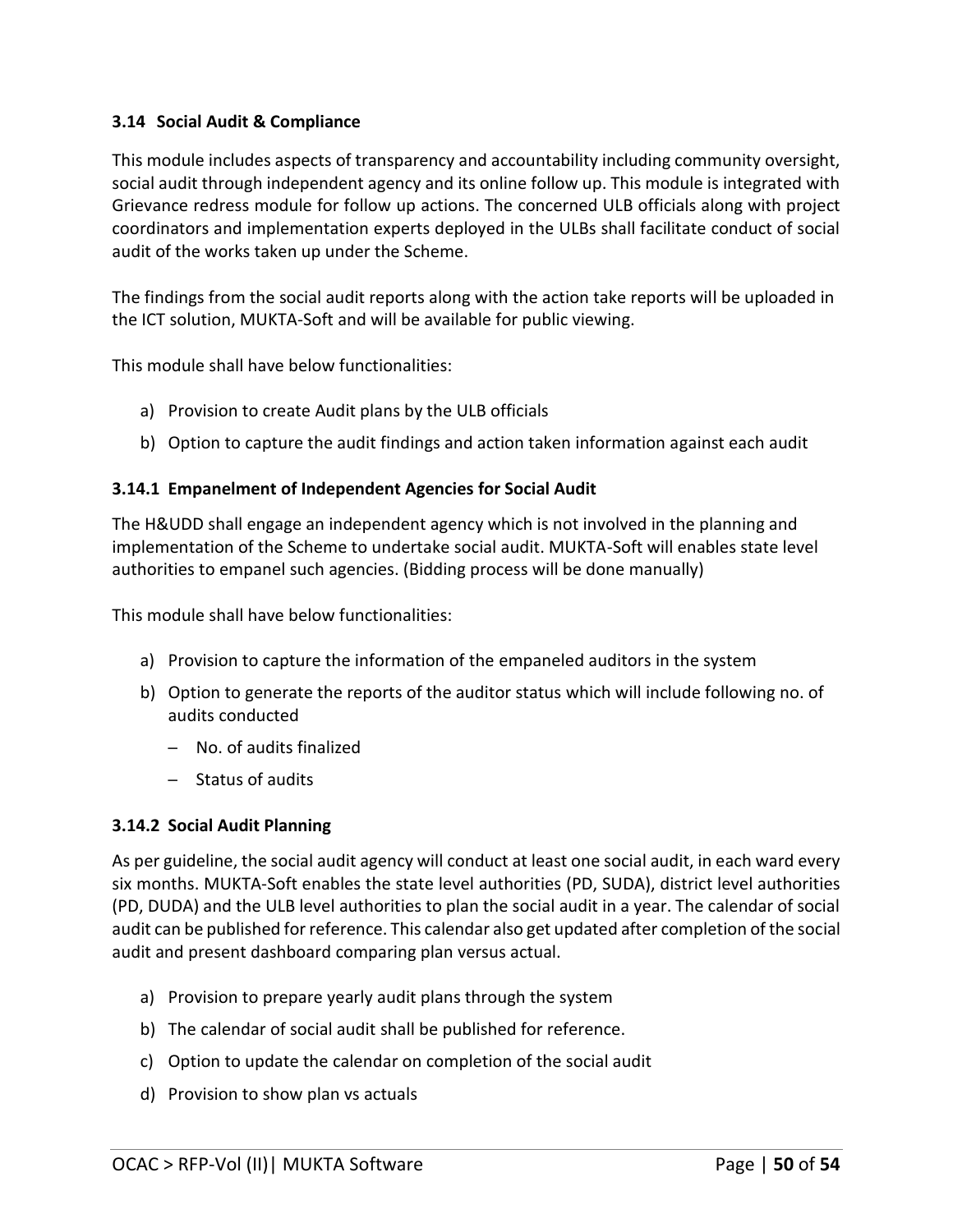#### <span id="page-51-0"></span>**3.14.3 Input for Social Audit**

MUKTA-Soft enables the social auditors to generate reports with ward level information project specific information, wage-seeker specific information. This module facilitate searching the database with multiple parameters in varied combination. The information required by the social auditors may be presented through pre-designed reports

#### <span id="page-51-1"></span>**3.14.4 Observation and Recommendation by Social Auditors**

MUKTA-Soft enables the social auditors to record remark and comment based on their observations against reported information. Ward specific, project specific and wage-seeker specific reports can be published by the social auditors comparing reported information vis-à-vis reality on-ground.

MUKTA-Soft also enables the social auditors to record recommendations and action points for the ULB. This can be integrated with the Grievance Redress module of the MUKTA-Soft. The system can publish action taken report for reference of authorities of different levels.

This module shall have following functionalities:

- a) Provision for the social auditors to record remark and comment based on their observations against reported information.
- b) Option for the Ward specific, project specific and wage-seeker specific reports shall be published by the social auditors comparing reported information vis-à-vis reality onground.
- c) Provision for the social auditors to record recommendations and action points for the ULB.
- d) Option to integrate with the Grievance Redress module.
- e) Provision to publish action taken report for reference of authorities of different levels.

# <span id="page-51-2"></span>**3.14.5 Follow up Action and Compliance to Audit Remark**

MUKTA-Soft enables the Community Organizer of the ULB to record action taken by ULB authorities with respect to the recommendations by the social auditors. This module automate alerts to the respective authorities to take action within stipulated time, failing which noncompliance is escalated.

- a) Provision for the Community Organizer of the ULB to record action taken by ULB authorities with respect to the recommendations by the social auditors.
- b) Provision for auto alerts to the respective authorities to take action within stipulated time, failing which non-compliance will be escalated.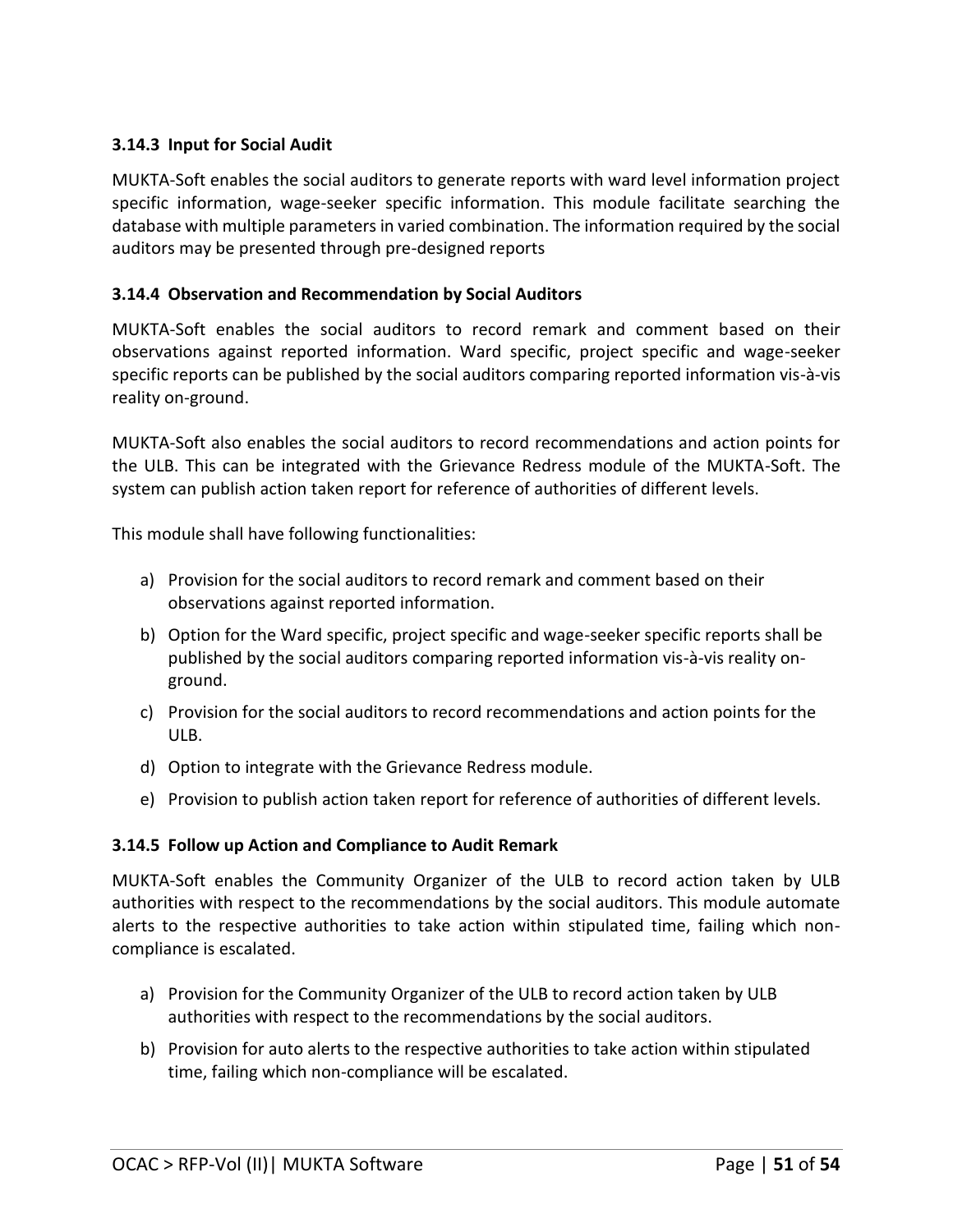#### <span id="page-52-0"></span>**4 Use of Analytical Tool & Services:**

H&UD Department has decided to implement MUKTA-Soft, a comprehensive digital solution that imbibe smart payment principles for frictionless payment to the Implementing Agencies/ Implementing Partners and to the wage earners those who worked under the scheme in just-intime manner. This application involves stakeholders like SHGs, Slum-dwellers, mission Shakti groups, Ward level committees, Migrant laborers etc covering all the 114 ULBs in Odisha. Involvement of Analytical tool shall help the departmental authorities to take necessary decision at right point of time. The major usage of analytical tool is to generate various customized reports by churning the data available in the databases and representing the data in form of dashboard

Few of the sample reports are like:

- − ULB wise comparison on progress of work
- − Implementing Agencies/ Implementing partner wise progress comparison
- − Month wise work analysis
- − Work wise progress analysis
- − District wise work progress analysis
- − Wage employment progress ULB wise etc.

#### **OEM authorization certificate is mandatory for Analytical Tool services.**

#### <span id="page-52-1"></span>**5 Roles and Responsibilities of Different Stockholders**

<span id="page-52-3"></span><span id="page-52-2"></span>**5.1 Responsibility of the Department:**

#### **The following are the roles and responsibilities.**

- Provide information on Business Process / Domain related issues to the SI.
- Provide data /documents that need to be digitized and brought to the system.
- Provide and validate all users' requirement documents.
- Review the deliverable (interim and final) submitted by the SI.
- Identify Officers for different training needs.
- Approve the SRS, FRS.

#### <span id="page-52-4"></span>**5.2 `Responsibilities of Department/OCAC:**

- OCAC will supervise and monitor project implementation, and coordinate with to facilitate smooth implementation of the project, and, for meeting the administrative requirements pertaining to the project.
- Approving Project Management Plan and Project Inception Report submitted by the SI to implement the project within a defined timeline.
- Approving the project reporting formats submitted by the SI to monitor and analyze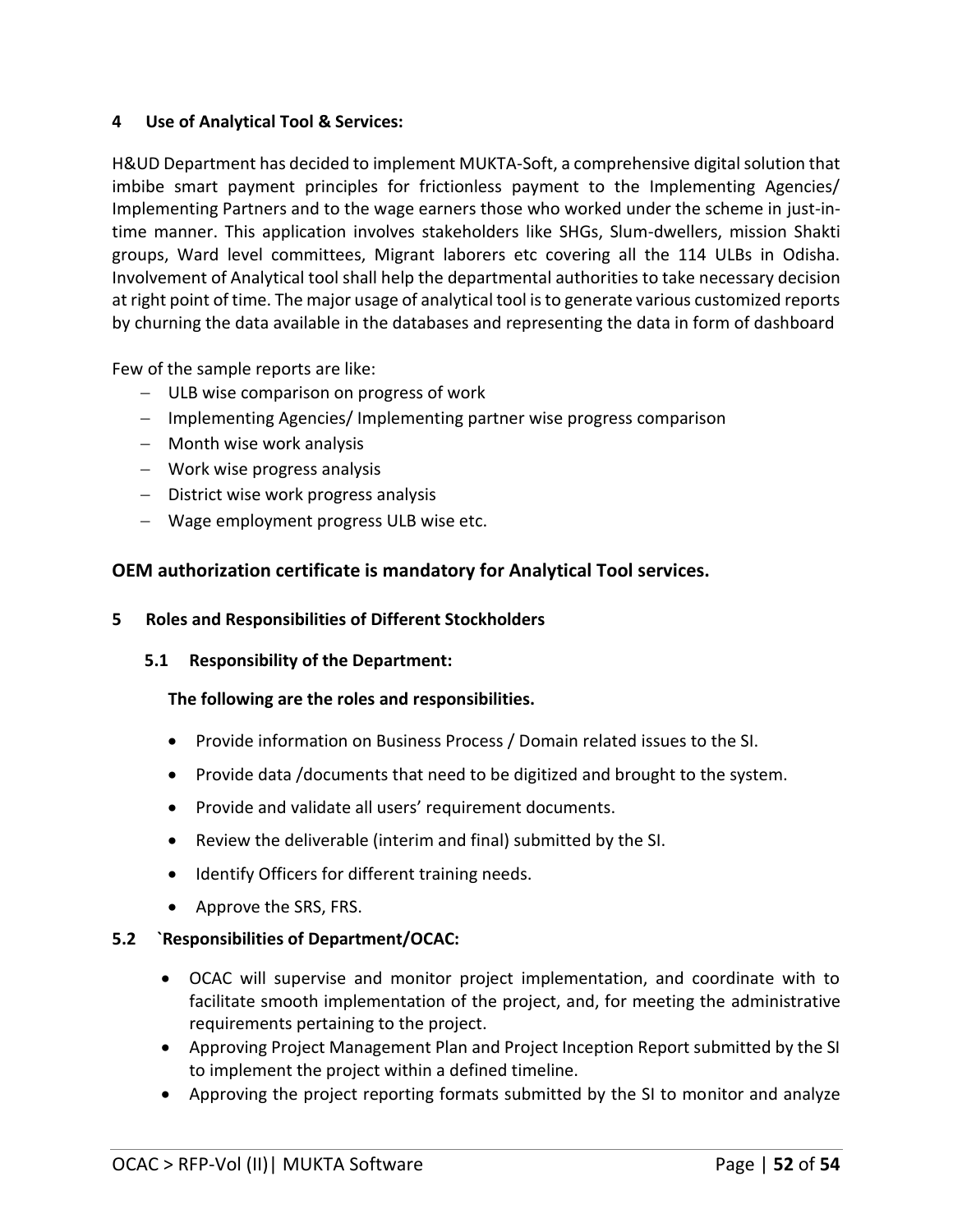the progress of the project.

- Conducting Weekly / Monthly project review with the SI in regards to the progress of the project
- Monitoring key metrics and SLA compliance by SI as per RFP terms
- Reviewing and approving/organizing approvals for all the deliverables such as SRS, SDD, Design Documents etc. submitted by the SI within a defined timeline throughout the implementation phase in consultation with Department.
- Project tracking and monitoring for ensuring to timeline.
- Establishing appropriate processes for notifying the SI of any deviations from the norms, standards or guidelines at the earliest instance after noticing the same to enable them to take corrective action
- Reviewing the UAT readiness & overseeing the UAT and the results thereof
- Overseeing the progress of user training and coordinate signoff activities
- Review and monitor the completeness of the solution with respect to requirements and performance/acceptance expectations from the solution.
- Direct and supervise the activities needed for stabilizing the system and tuning the system for meeting the performance expectations during the early phase of O&M postgo live.
- Coordinating and overseeing procedures for undertaking quality audits of the system on a periodic basis
- Timely risk analyses.
- Review and provide recommendations on the change requests identified by the SI and assist Department in approving/modifying/rejecting such requests

#### <span id="page-53-0"></span>**5.3 Responsibility of System Integrator:**

- Prepare and submit the Integrated Project Management Plan (IPMP) for implementation of the project. The IPMP shall comprise of the all the components of deliverables prepared for Inception
- Prepare the project reporting formats to report the progress of the project to the Dept. for approval
- Participate in Weekly / Monthly project review in regards to the progress of the project
- Identify and escalate issues/risks Dept. and provide the mitigation plan
- Adhere to the directions of the Dept. as and when provided.
- Prepare and deliver for approval all the deliverables such as SRS, SDD, and Design Documents etc. within a defined timeline, as agreed in the IPMP and to the satisfaction of Dept., throughout the implementation phase.
- Install/configure/deploy all the components of system and get approval from the dept.